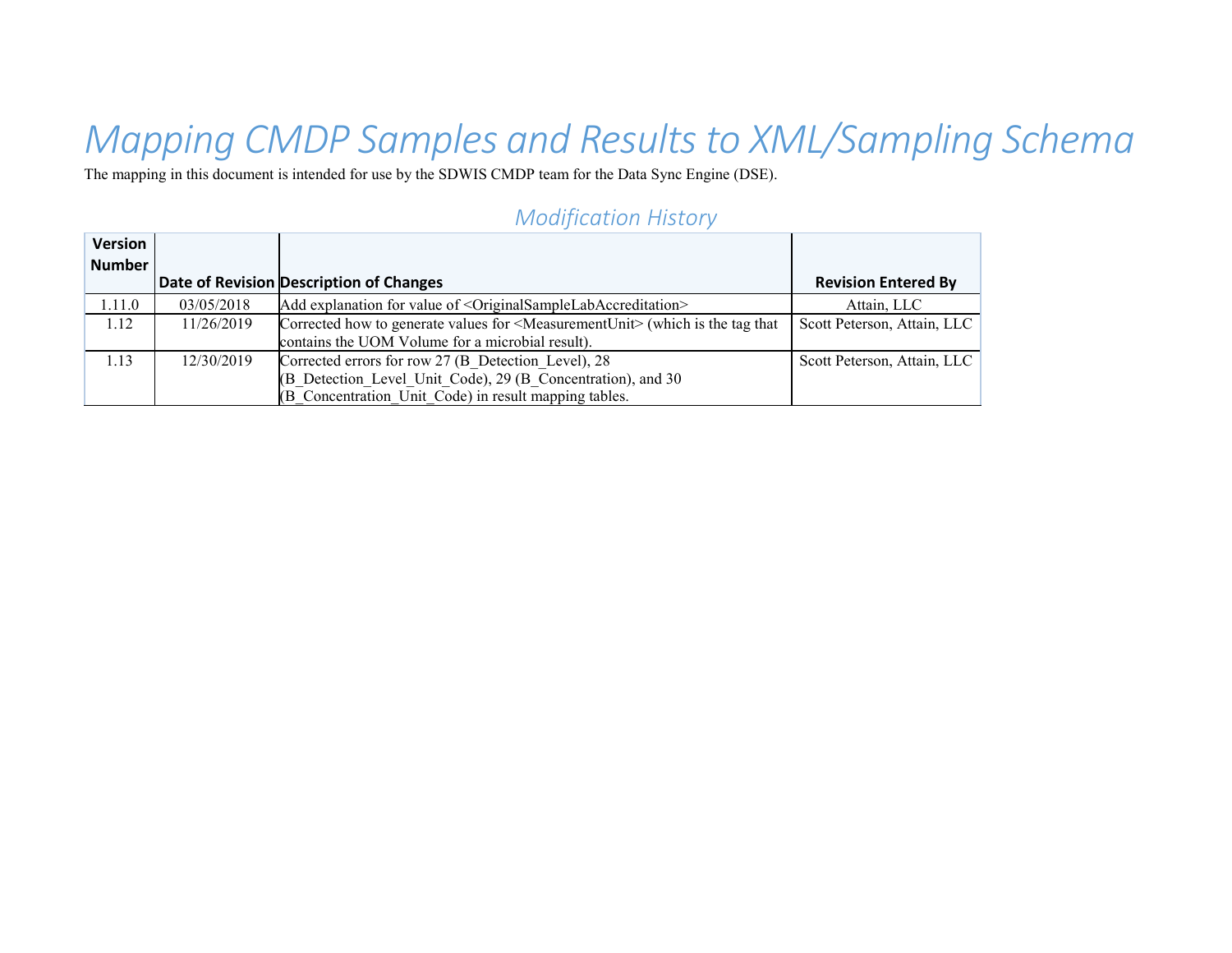### General Sample

|                              | <b>GENERAL SAMPLE</b>                                                                                    |                                 |                                                          |               |             |                                                          |  |
|------------------------------|----------------------------------------------------------------------------------------------------------|---------------------------------|----------------------------------------------------------|---------------|-------------|----------------------------------------------------------|--|
| <b>LINE</b><br>NO<br>(field) | <b>SCHEMA TAG NAME</b>                                                                                   | <b>CMDP UI Fields</b><br>/Logic | <b>STAGING TABLE</b><br>(B SAMPLE)<br><b>COLUMN NAME</b> | <b>DOMAIN</b> | <b>SIZE</b> | <b>OPTIONALITY</b>                                       |  |
| 1.                           | N/A                                                                                                      |                                 | TMGJOB IS NUMBER N                                       |               | 10          | MANDATORY. Populated by the<br>XML Sampling Application. |  |
| 2.                           | N/A                                                                                                      |                                 | <b>B TMGSAMPL IS NU</b><br><b>MBER</b>                   | ${\bf N}$     | 7           | MANDATORY. Populated by the<br>XML Sampling Application. |  |
| 3.                           | N/A                                                                                                      |                                 | <b>B STATUS</b>                                          | ${\rm AN}$    |             | OPTIONAL. Populated by the<br>XML Sampling Application.  |  |
| 4.                           | eDWR<br>Submission<br>LabReport<br>Sample<br>SampleIdentification<br>LabSampleIdentifier                 | <b>Sample ID</b>                | <b>B_LAB_SAMPLE_NU</b><br><b>MBER</b>                    | AN            | 20          | <b>MANDATORY</b>                                         |  |
| $\overline{5}$ .             | eDWR<br>Submission<br>LabReport<br>SampleIde<br>Sample<br>ntification<br>SampleLaboratoryRec<br>eiptDate | <b>Sample Received Date</b>     | <b>B LAB RECEIPT DAT DT</b><br>E                         |               | 8           | <b>OPTIONAL</b>                                          |  |
| 6.                           | eDWR<br>Submission<br>LabReport<br>Sample<br>SampleIdentification<br>PWSIdentifier                       | <b>Water System Id</b>          | <b>B PWS NUMBER</b>                                      | ${\rm AN}$    | 9           | <b>MANDATORY</b>                                         |  |
| 8.                           | eDWR<br>Submission<br>LabReport<br>LabIdentification<br>LabAccreditation<br>LabAccreditationIdentifier   | <b>Laboratory ID</b>            | <b>B LAB IS NUMBER</b>                                   | AN            | 10          | <b>MANDATORY</b>                                         |  |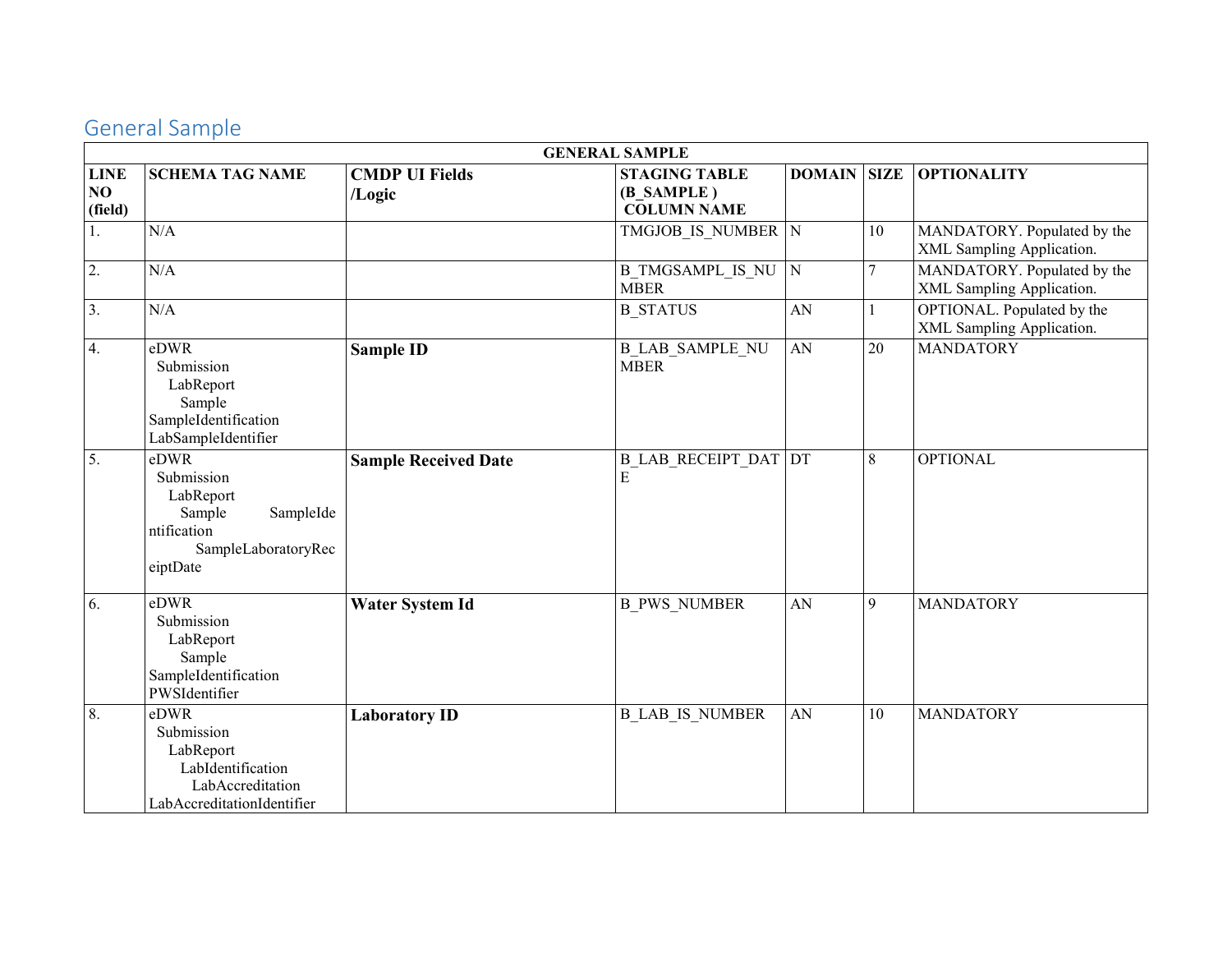|                              |                                                                                                                  |                                                                  | <b>GENERAL SAMPLE</b>                                    |                    |     |                                                                                                              |
|------------------------------|------------------------------------------------------------------------------------------------------------------|------------------------------------------------------------------|----------------------------------------------------------|--------------------|-----|--------------------------------------------------------------------------------------------------------------|
| <b>LINE</b><br>NO<br>(field) | <b>SCHEMA TAG NAME</b>                                                                                           | <b>CMDP UI Fields</b><br>/Logic                                  | <b>STAGING TABLE</b><br>(B SAMPLE)<br><b>COLUMN NAME</b> | <b>DOMAIN SIZE</b> |     | <b>OPTIONALITY</b>                                                                                           |
| 9.                           | eDWR<br>Submission<br>LabReport<br>LabIdentification<br>LabAccreditation<br>LabAccreditationAuthortity           | <b>Auto Calculated based on</b><br><b>Laboratory ID selected</b> | <b>B CERT AG</b>                                         | AN                 | 10  | <b>MANDATORY</b>                                                                                             |
| 10.                          | eDWR<br>Submission<br>LabReport<br>Sample<br>SampleIdentification<br>PWSFacilityIdentifier                       | <b>Facility</b>                                                  | <b>B WSF STATE ASGN</b><br>ID                            | AN                 | 12  | MANDATORY - Must belong to<br>the Water System supplied in field<br>6 (B PWS NUMBER).                        |
| $\overline{11}$ .            | eDWR<br>Submission<br>LabReport<br>Sample<br>SampleLocationIdentification<br>SampleLocationIdentifier            | <b>Sampling Point</b>                                            | <b>B SAMPLING POINT</b>                                  | AN                 | 12  | <b>CONDITIONALLY</b><br>MANDATORY - Must be valued if<br>field 12<br>(B SAMPLING_LOCATION) is<br>not valued. |
| 12.                          | eDWR<br>Submission<br>LabReport<br>Sample<br>SampleLocationIdentification<br>SampleLocationName                  | <b>Auto Populated based on Sampling</b><br>Point                 | <b>B_SAMPLING_LOCAT</b><br><b>ION</b>                    | AN                 | 40  | <b>CONDITIONALLY</b><br>MANDATORY - Must be valued if<br>field 11 (B SAMPLING POINT)<br>is not valued.       |
| 12a                          | eDWR<br>Submission<br>LabReport<br>Sample<br>SampleLocationIdentification<br>SampleLocationCollectionAd<br>dress | <b>Sampling Location</b>                                         | <b>B COLLECTION ADD</b><br><b>RS</b>                     | AN                 | 200 | <b>OPTIONAL</b>                                                                                              |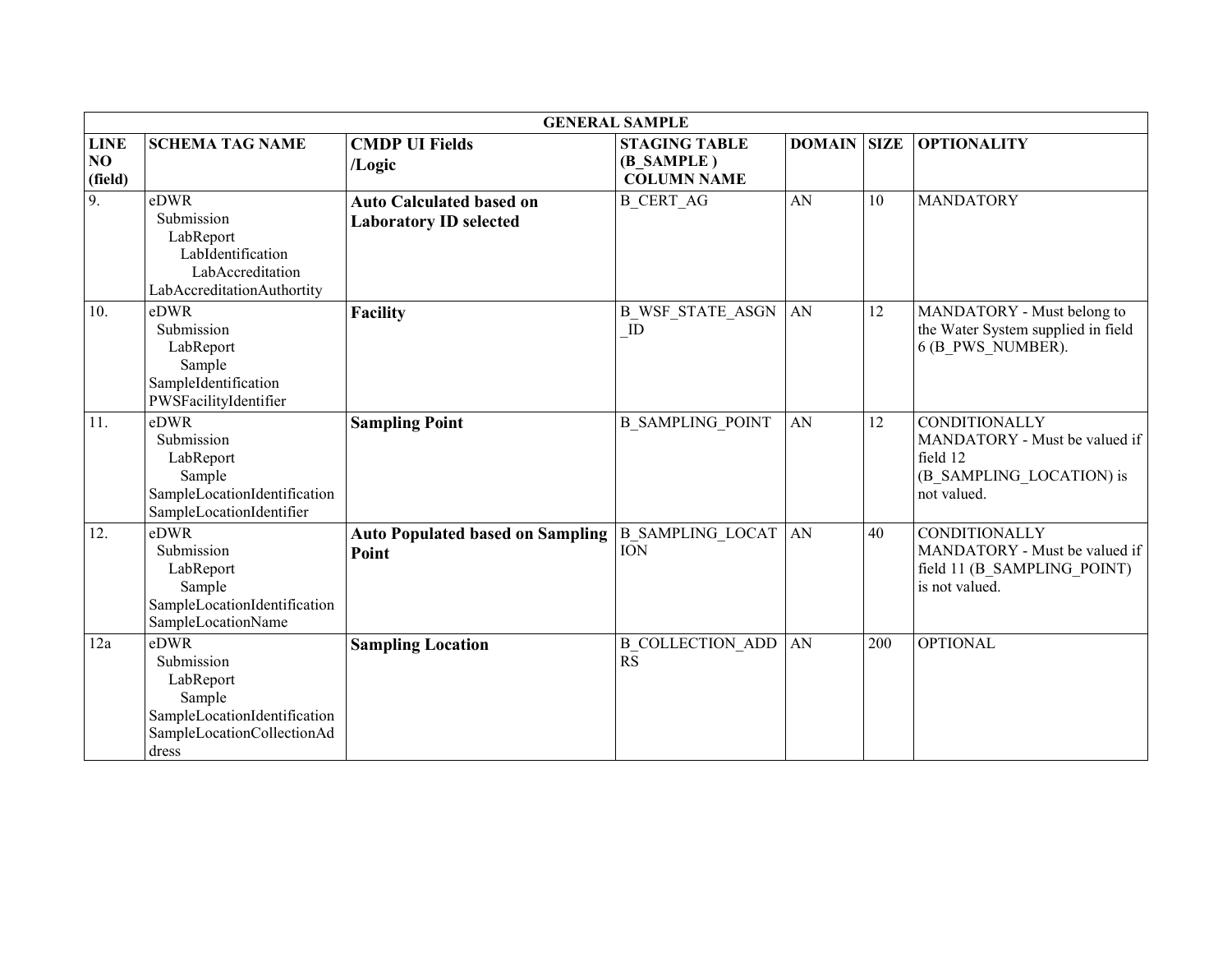|                              | <b>GENERAL SAMPLE</b>                                                               |                                                                                                                                                   |                                                          |                    |                |                    |
|------------------------------|-------------------------------------------------------------------------------------|---------------------------------------------------------------------------------------------------------------------------------------------------|----------------------------------------------------------|--------------------|----------------|--------------------|
| <b>LINE</b><br>NO<br>(field) | <b>SCHEMA TAG NAME</b>                                                              | <b>CMDP UI Fields</b><br>/Logic                                                                                                                   | <b>STAGING TABLE</b><br>(B SAMPLE)<br><b>COLUMN NAME</b> | <b>DOMAIN SIZE</b> |                | <b>OPTIONALITY</b> |
| $13.*$                       | eDWR<br>Submission<br>LabReport<br>Sample<br>SampleIdentification<br>SampleRuleCode | Derived as follows:<br>1) If there is a single Analyte in<br>Microbial Sample<br>A) If the Analyte is one of (3100,<br>3002, 3028), then          | <b>B_SAMPLE_CATEGOR AN</b><br>$\rm{Y}$                   |                    | $\overline{2}$ | <b>MANDATORY</b>   |
|                              |                                                                                     | "SampleRuleCode" $tag = T C'$<br>B) Else "SampleRuleCode" tag = 'GE'<br>2) If there are multiple Analytes in                                      |                                                          |                    |                |                    |
|                              |                                                                                     | Microbial Sample<br>A) If all Analytes in Microbial sample<br>are one of (3100, 3014, 3002,<br>3028), then "SampleRuleCode" tag<br>$=$ 'TC'       |                                                          |                    |                |                    |
|                              |                                                                                     | B) Else "SampleRuleCode" tag = 'GE'<br>3) If there is a single Analyte in<br>Chems/Rads Sample                                                    |                                                          |                    |                |                    |
|                              |                                                                                     | A) If the Analyte is one of<br>$(1030, 1022)$ , then<br>"SampleRuleCode" tag = 'PB'                                                               |                                                          |                    |                |                    |
|                              |                                                                                     | B) Else "SampleRuleCode" tag = 'GE'<br>4) If there are multiple Analytes in<br>Chems/Rads Sample                                                  |                                                          |                    |                |                    |
|                              |                                                                                     | A) If all Analytes in Chems/Rads<br>Sample are one of $(1030, 1022)$ , then<br>"SampleRuleCode" tag = 'PB'<br>B) Else "SampleRuleCode" tag = 'GE' |                                                          |                    |                |                    |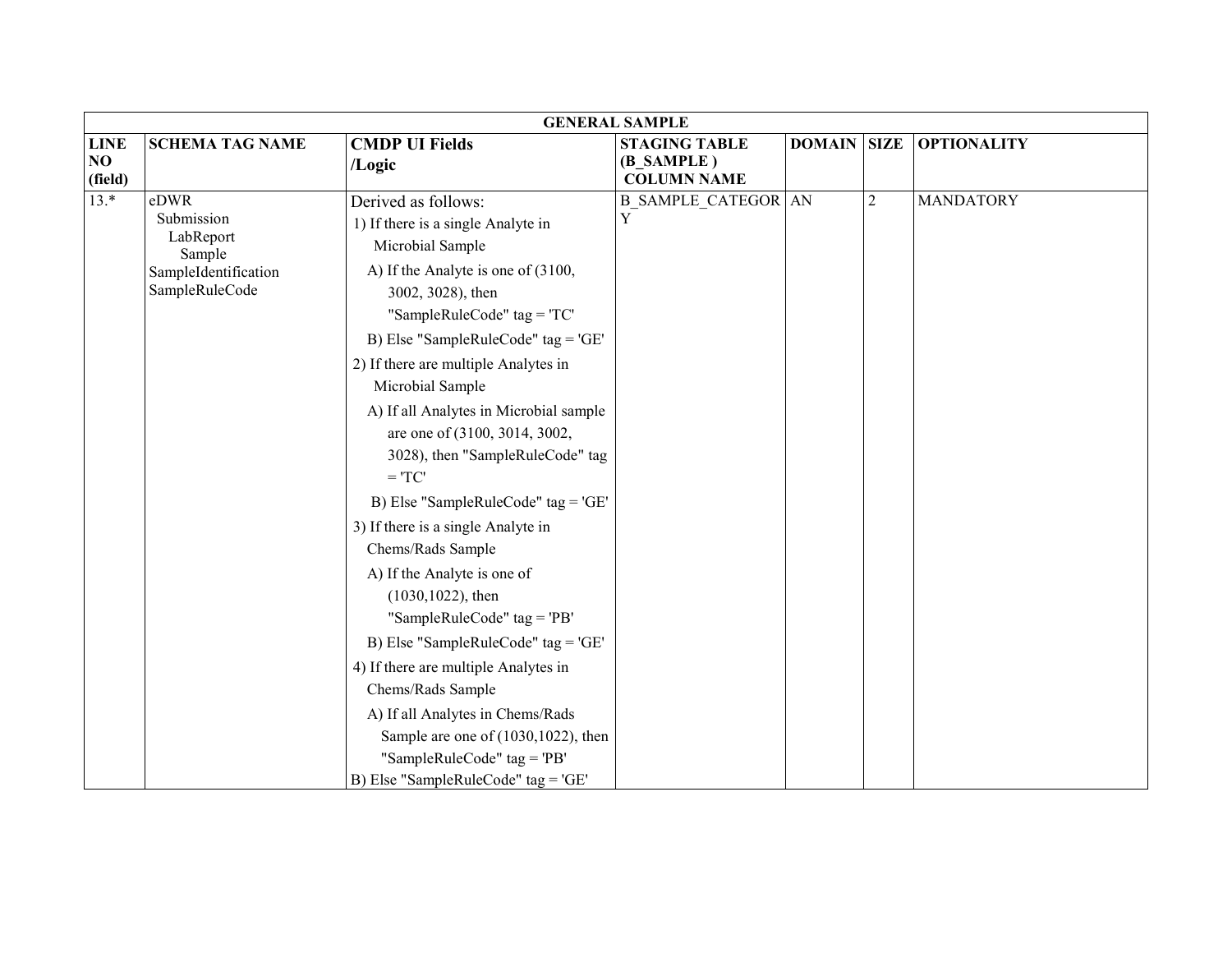|                              |                                                                                                       |                                 | <b>GENERAL SAMPLE</b>                                    |                    |                |                    |
|------------------------------|-------------------------------------------------------------------------------------------------------|---------------------------------|----------------------------------------------------------|--------------------|----------------|--------------------|
| <b>LINE</b><br>NO<br>(field) | <b>SCHEMA TAG NAME</b>                                                                                | <b>CMDP UI Fields</b><br>/Logic | <b>STAGING TABLE</b><br>(B SAMPLE)<br><b>COLUMN NAME</b> | <b>DOMAIN SIZE</b> |                | <b>OPTIONALITY</b> |
| $14.*$                       | eDWR<br>Submission<br>LabReport<br>Sample<br>SampleIdentification<br>ComplianceSampleIndicator        | Value with 'Y'                  | <b>B_COMPLIANCE_INDI</b> AN<br><b>CATOR</b>              |                    |                | <b>MANDATORY</b>   |
| 15.                          | eDWR<br>Submission<br>LabReport<br>Sample<br>SampleIdentification<br>SampleCollectionEndDate          | <b>Collection Date</b>          | <b>B COLLECTION DAT</b><br>E                             | DT                 | 8              | <b>MANDATORY</b>   |
| 16.                          | eDWR<br>Submission<br>LabReport<br>Sample<br>SampleIdentification<br>SampleCollectionEndTime          | <b>Collection Time</b>          | <b>B COLLECTION TIME TM</b>                              |                    | 6              | <b>OPTIONAL</b>    |
| $17.*$                       | eDWR<br>Submission<br>LabReport<br>Sample<br>SampleIdentification<br>SampleMonitoringTypeCode         | <b>Sample Type</b>              | <b>B SAMPLE TYPE</b>                                     | AN                 | $\overline{2}$ | <b>MANDATORY</b>   |
| $18.*$                       | eDWR<br>Submission<br>LabReport<br>Sample<br>SampleLocationIdentification<br>SampleRepeatLocationCode | <b>Repeat Location</b>          | <b>B REPEAT LOCATIO</b><br>$\overline{\rm N}$            | AN                 | $\overline{2}$ | <b>OPTIONAL</b>    |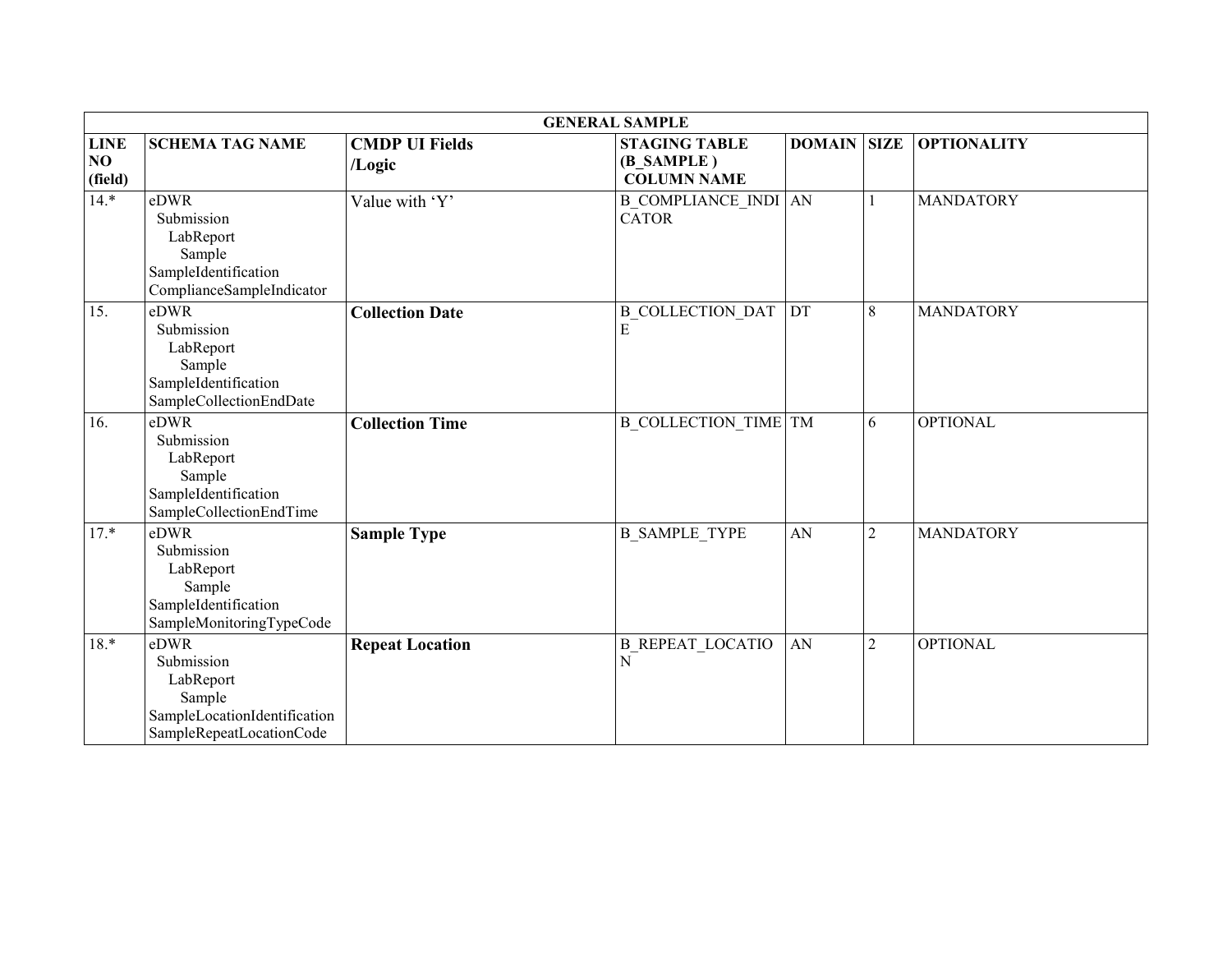|                              |                                                                                                                                                                                                                                                                                                               |                                                              | <b>GENERAL SAMPLE</b>                                    |               |             |                                                                                                    |
|------------------------------|---------------------------------------------------------------------------------------------------------------------------------------------------------------------------------------------------------------------------------------------------------------------------------------------------------------|--------------------------------------------------------------|----------------------------------------------------------|---------------|-------------|----------------------------------------------------------------------------------------------------|
| <b>LINE</b><br>NO<br>(field) | <b>SCHEMA TAG NAME</b>                                                                                                                                                                                                                                                                                        | <b>CMDP UI Fields</b><br>/Logic                              | <b>STAGING TABLE</b><br>(B SAMPLE)<br><b>COLUMN NAME</b> | <b>DOMAIN</b> | <b>SIZE</b> | <b>OPTIONALITY</b>                                                                                 |
| $21.*$                       | eDWR<br>Submission<br>LabReport<br>Sample<br>SampleIdentification<br>SampleVolume<br>MeasurementValue<br>eDWR<br>Submission<br>LabReport<br>Sample<br>SampleIdentification<br>SampleVolume<br>MeasurementSignificantDigits<br>(This schema element has to<br>be valued for precision /<br>significant digits) | <b>Sample Volume(ML)</b>                                     | <b>B SAMPLE VOLUME</b>                                   | AN            | 9           | <b>OPTIONAL</b>                                                                                    |
| 24.                          | eDWR<br>Submission<br>LabReport<br>Sample<br>SampleIdentification<br>SampleCollectionMethod<br>MethodIdentifier                                                                                                                                                                                               | <b>Method</b> in Microbial Analytes<br>Results section       | <b>B COLLECTION MET AN</b><br>HOD CODE                   |               | 12          | <b>OPTIONAL</b>                                                                                    |
| 25.                          | eDWR<br>Submission<br>LabReport<br>Sample<br>SampleIdentification<br>OriginalSampleIdentification<br>OriginalSampleIdentifier                                                                                                                                                                                 | Sample ID under Related Original<br>Sample Collected section | <b>B ORIGINAL LAB SA AN</b><br>MPLE NUMBER               |               | 20          | CONDITIONALLY<br>MANDATORY - This field must<br>be valued if field 17<br>$(B$ SAMPLE TYPE) = "RP." |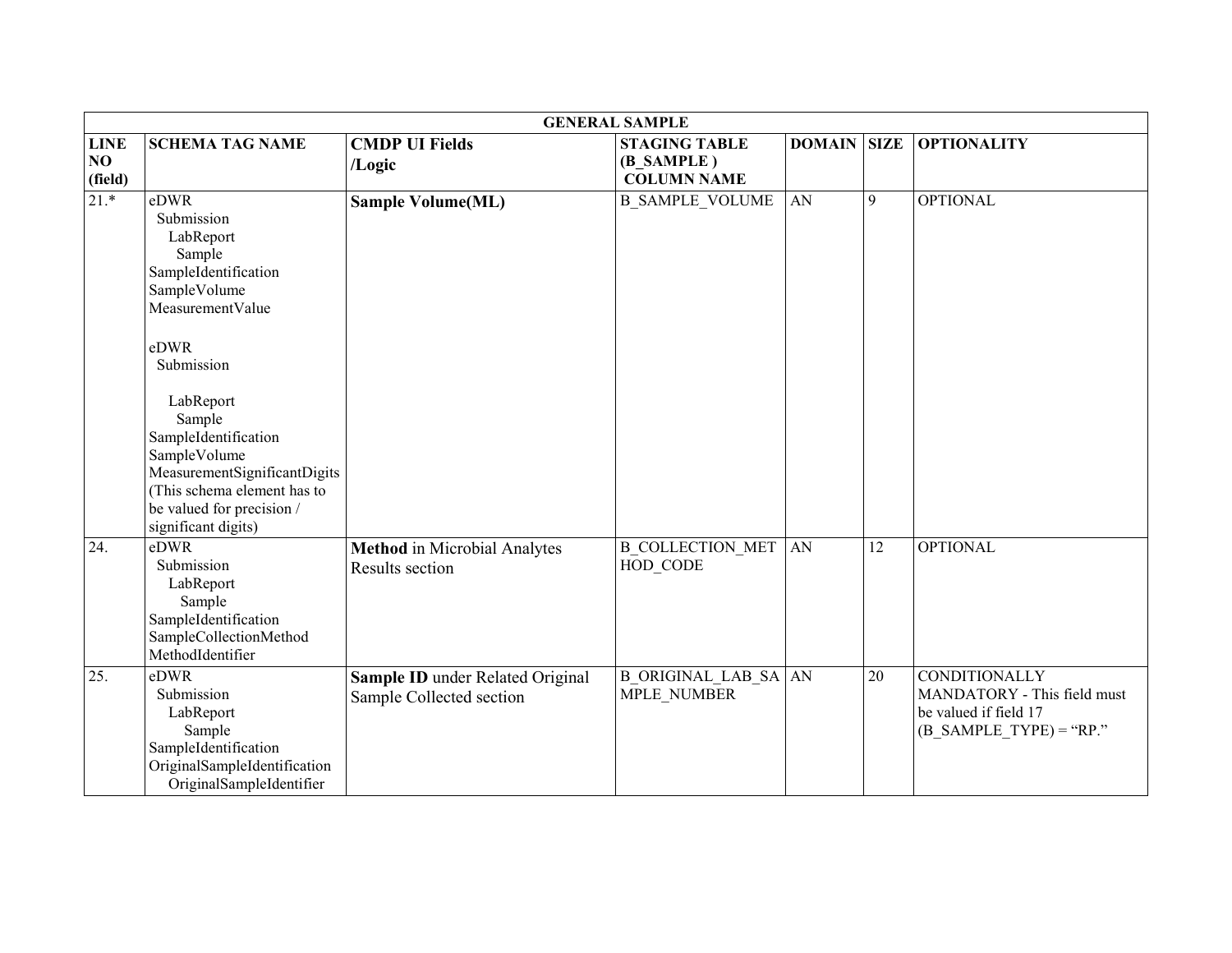|                   |                                                                                                                                                                                                                                                                                                                                                                                                                  |                                                                                | <b>GENERAL SAMPLE</b>                           |               |             |                                                                                                                                       |
|-------------------|------------------------------------------------------------------------------------------------------------------------------------------------------------------------------------------------------------------------------------------------------------------------------------------------------------------------------------------------------------------------------------------------------------------|--------------------------------------------------------------------------------|-------------------------------------------------|---------------|-------------|---------------------------------------------------------------------------------------------------------------------------------------|
| <b>LINE</b>       | <b>SCHEMA TAG NAME</b>                                                                                                                                                                                                                                                                                                                                                                                           | <b>CMDP UI Fields</b>                                                          | <b>STAGING TABLE</b>                            | <b>DOMAIN</b> | <b>SIZE</b> | <b>OPTIONALITY</b>                                                                                                                    |
| NO<br>(field)     |                                                                                                                                                                                                                                                                                                                                                                                                                  | /Logic                                                                         | (B SAMPLE)<br><b>COLUMN NAME</b>                |               |             |                                                                                                                                       |
| $\overline{26}$ . | eDWR<br>Submission<br>LabReport<br>Sample<br>SampleIdentification<br>OriginalSampleIdentification<br>OriginalSampleCollectionDate                                                                                                                                                                                                                                                                                | <b>Collection Date</b> for the original<br>sample selected above in Line NO 25 | <b>B ORIGINAL COLLEC DT</b><br><b>TION DATE</b> |               | 8           | <b>CONDITIONALLY</b><br>MANDATORY - This field must<br>be valued if field 17<br>$(B_SAMPLE_TYPE) = "RP."$                             |
| 29.               | eDWR<br>Submission<br>LabReport<br>Sample<br>SampleIdentification<br>SpecializedMeasurement<br>MeasurementValue<br>eDWR<br>Submission<br>LabReport<br>Sample<br>SampleIdentification<br>SpecializedMeasurement<br>MeasurementSignificantDigits<br>(This schema element has to<br>be valued for precision /<br>significant digits)<br>(Note:<br>SpecializedMeasurementType<br>$Code =$<br>"FreeChlorineResidual") | <b>Result</b> under Field Result and<br>Measurements section                   | <b>B</b> FREE CHLORINE $R N$<br><b>ESIDUAL</b>  |               | 5(3)        | <b>OPTIONAL</b> - Note that if valued<br>with spaces, the software will<br>populate field<br>TSAMCSMP.FF_CHLOR_RES_M<br>SR with null. |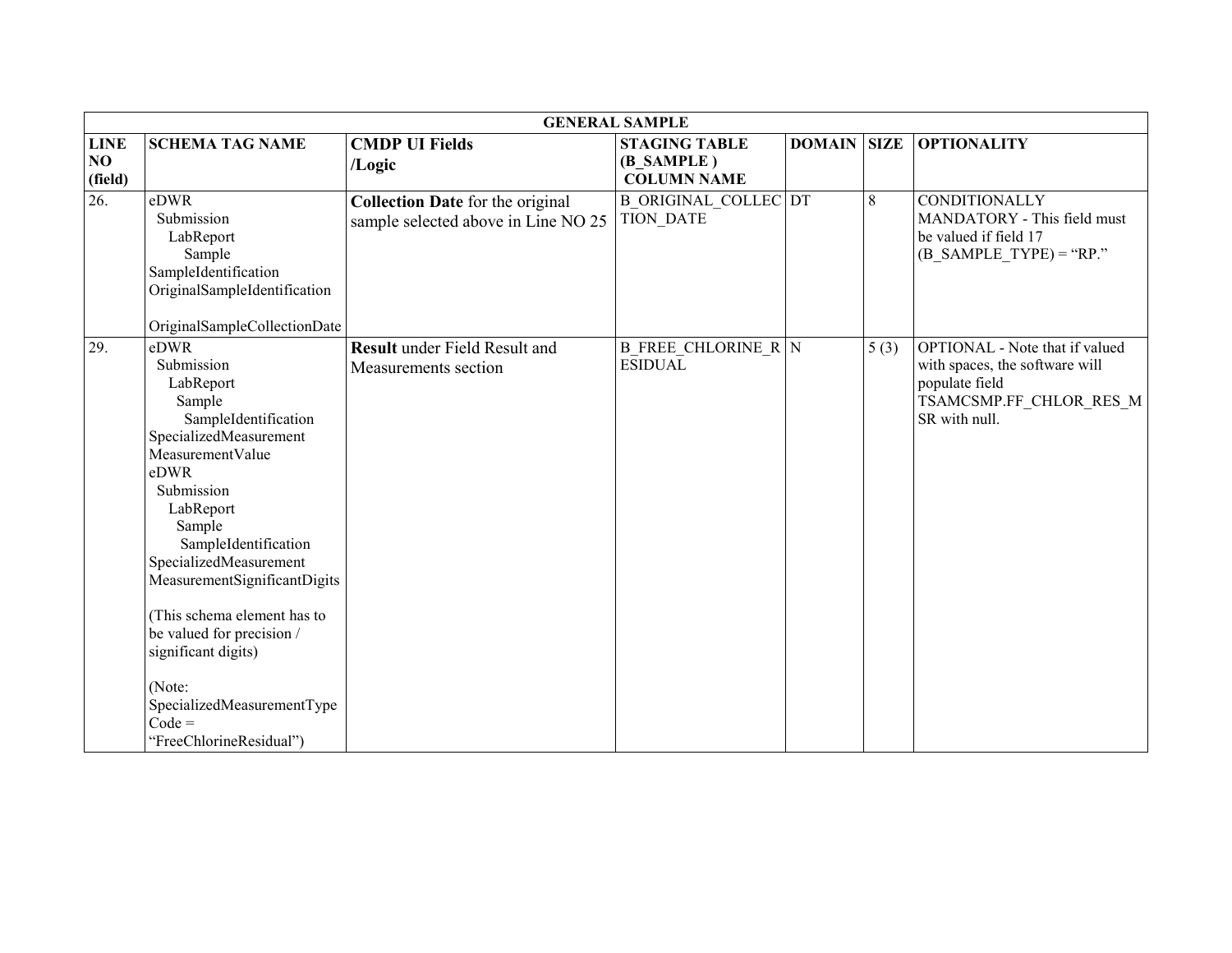|                              |                                                                                                                                                                                                                                                                                                                                                                                                                   |                                                              | <b>GENERAL SAMPLE</b>                                    |                |             |                                                                                                                                 |
|------------------------------|-------------------------------------------------------------------------------------------------------------------------------------------------------------------------------------------------------------------------------------------------------------------------------------------------------------------------------------------------------------------------------------------------------------------|--------------------------------------------------------------|----------------------------------------------------------|----------------|-------------|---------------------------------------------------------------------------------------------------------------------------------|
| <b>LINE</b><br>NO<br>(field) | <b>SCHEMA TAG NAME</b>                                                                                                                                                                                                                                                                                                                                                                                            | <b>CMDP UI Fields</b><br>/Logic                              | <b>STAGING TABLE</b><br>(B SAMPLE)<br><b>COLUMN NAME</b> | <b>DOMAIN</b>  | <b>SIZE</b> | <b>OPTIONALITY</b>                                                                                                              |
| 30.                          | eDWR<br>Submission<br>LabReport<br>Sample<br>SampleIdentification<br>SpecializedMeasurement<br>MeasurementValue<br>eDWR<br>Submission<br>LabReport<br>Sample<br>SampleIdentification<br>SpecializedMeasurement<br>MeasurementSignificantDigits<br>(This schema element has to<br>be valued for precision /<br>significant digits)<br>(Note:<br>SpecializedMeasurementType<br>$Code =$<br>"TotalChlorineResidual") | <b>Result</b> under Field Result and<br>Measurements section | <b>B TOTAL CHLORINE</b><br><b>RESIDUAL</b>               | $\overline{N}$ | 5(3)        | OPTIONAL - Note that if valued<br>with spaces, the software will<br>populate field<br>TSAMCSMP.FLDTOT_CHL_RES<br>MSR with null. |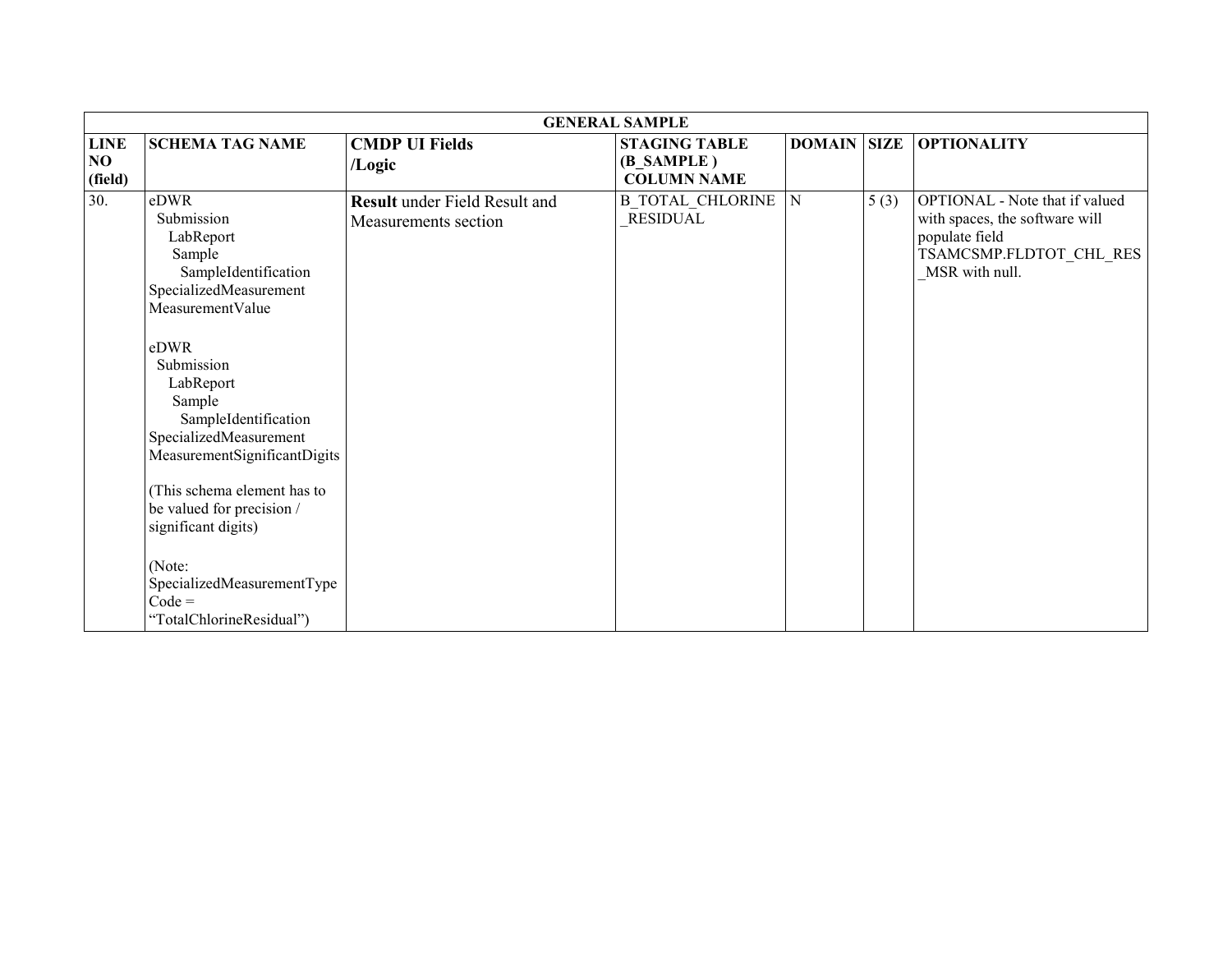|                              |                                                                                                                                                                                                                                                                                                                                                                                                           |                                                              | <b>GENERAL SAMPLE</b>                                    |                    |      |                                                                                                                             |
|------------------------------|-----------------------------------------------------------------------------------------------------------------------------------------------------------------------------------------------------------------------------------------------------------------------------------------------------------------------------------------------------------------------------------------------------------|--------------------------------------------------------------|----------------------------------------------------------|--------------------|------|-----------------------------------------------------------------------------------------------------------------------------|
| <b>LINE</b><br>NO<br>(field) | <b>SCHEMA TAG NAME</b>                                                                                                                                                                                                                                                                                                                                                                                    | <b>CMDP UI Fields</b><br>/Logic                              | <b>STAGING TABLE</b><br>(B SAMPLE)<br><b>COLUMN NAME</b> | <b>DOMAIN SIZE</b> |      | <b>OPTIONALITY</b>                                                                                                          |
| 31.                          | eDWR<br>Submission<br>LabReport<br>Sample<br>SampleIdentification<br>SpecializedMeasurement<br>MeasurementValue<br>eDWR<br>Submission<br>LabReport<br>Sample<br>SampleIdentification<br>SpecializedMeasurement<br>MeasurementSignificantDigits<br>(This schema element has to<br>be valued for precision /<br>significant digits)<br>(Note:<br>SpecializedMeasurementType<br>$Code = "WaterTemperature")$ | <b>Result</b> under Field Result and<br>Measurements section | <b>B_SAMPLE_WATER_T N</b><br><b>EMPERATURE</b>           |                    | 3(1) | OPTIONAL - Note that if valued<br>with spaces, the software will<br>populate field<br>TSAMCSMP.FIELD_TEMP_MSR<br>with null. |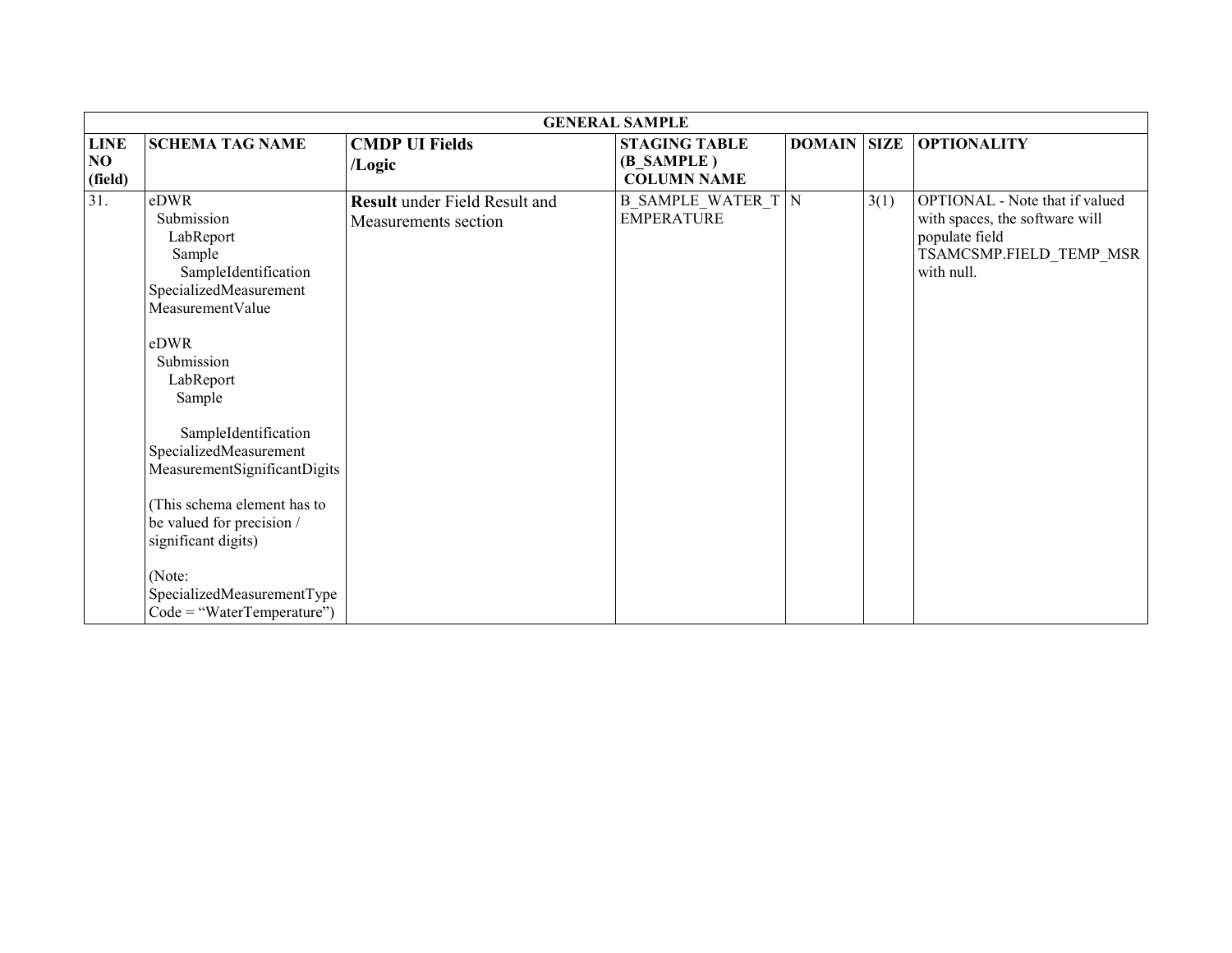|                              |                                                                                                                                                                                                                                                                                                                                                                                                |                                                                  | <b>GENERAL SAMPLE</b>                                    |                    |                                                                                                                      |
|------------------------------|------------------------------------------------------------------------------------------------------------------------------------------------------------------------------------------------------------------------------------------------------------------------------------------------------------------------------------------------------------------------------------------------|------------------------------------------------------------------|----------------------------------------------------------|--------------------|----------------------------------------------------------------------------------------------------------------------|
| <b>LINE</b><br>NO<br>(field) | <b>SCHEMA TAG NAME</b>                                                                                                                                                                                                                                                                                                                                                                         | <b>CMDP UI Fields</b><br>/Logic                                  | <b>STAGING TABLE</b><br>(B SAMPLE)<br><b>COLUMN NAME</b> | <b>DOMAIN SIZE</b> | <b>OPTIONALITY</b>                                                                                                   |
| $32.*$                       | eDWR<br>Submission<br>LabReport<br>Sample<br>SampleIdentification<br>SpecializedMeasurement<br>MeasurementUnit<br>eDWR<br>Submission<br>LabReport<br>Sample<br>SampleIdentification<br>SampleVolume<br>MeasurementSignificantDigits<br>(This schema element has to<br>be valued for precision /<br>significant digits)<br>(Note:<br>SpecializedMeasurementType<br>$Code = "WaterTemperature")$ | <b>Result UOM</b> under Field Result and<br>Measurements section | <b>B TEMPERATURE UN AN</b><br>IT MEASURE                 |                    | CONDITIONALLY<br>MANDATORY - This field must<br>be valued if field 31<br>(B SAMPLE WATER TEMPER<br>ATURE) is valued. |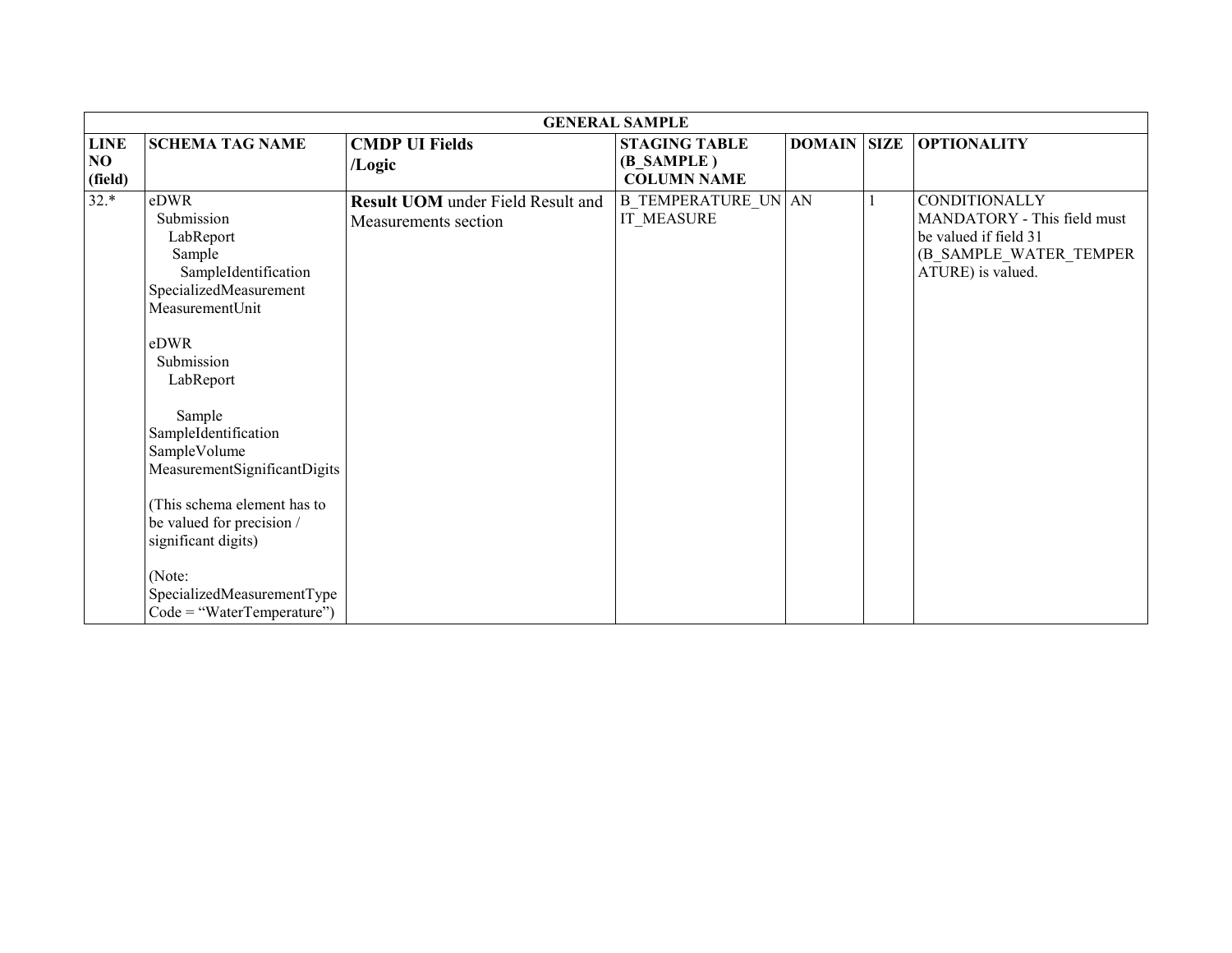|                              |                                                                                                                                                                                                                                                                                                                                                                                                   |                                                              | <b>GENERAL SAMPLE</b>                                    |                    |      |                                                                                                                                |
|------------------------------|---------------------------------------------------------------------------------------------------------------------------------------------------------------------------------------------------------------------------------------------------------------------------------------------------------------------------------------------------------------------------------------------------|--------------------------------------------------------------|----------------------------------------------------------|--------------------|------|--------------------------------------------------------------------------------------------------------------------------------|
| <b>LINE</b><br>NO<br>(field) | <b>SCHEMA TAG NAME</b>                                                                                                                                                                                                                                                                                                                                                                            | <b>CMDP UI Fields</b><br>/Logic                              | <b>STAGING TABLE</b><br>(B SAMPLE)<br><b>COLUMN NAME</b> | <b>DOMAIN SIZE</b> |      | <b>OPTIONALITY</b>                                                                                                             |
| 33.                          | eDWR<br>Submission<br>LabReport<br>Sample<br>SampleIdentification<br>SpecializedMeasurement<br>MeasurementValue<br>eDWR<br>Submission<br>LabReport<br>Sample<br>SampleIdentification<br>SpecializedMeasurement<br>MeasurementSignificantDigits<br>This schema element has to<br>be valued for precision /<br>significant digits)<br>(Note:<br>SpecializedMeasurementType<br>$Code = "Turbidity")$ | <b>Result</b> under Field Result and<br>Measurements section | <b>B_TURBIDITY_MEAS</b><br><b>URE</b>                    | $\mathbf N$        | 5(2) | OPTIONAL - Note that if valued<br>with spaces, the software will<br>populate field<br>TSAMCSMP.FIELD_TURBID_M<br>SR with null. |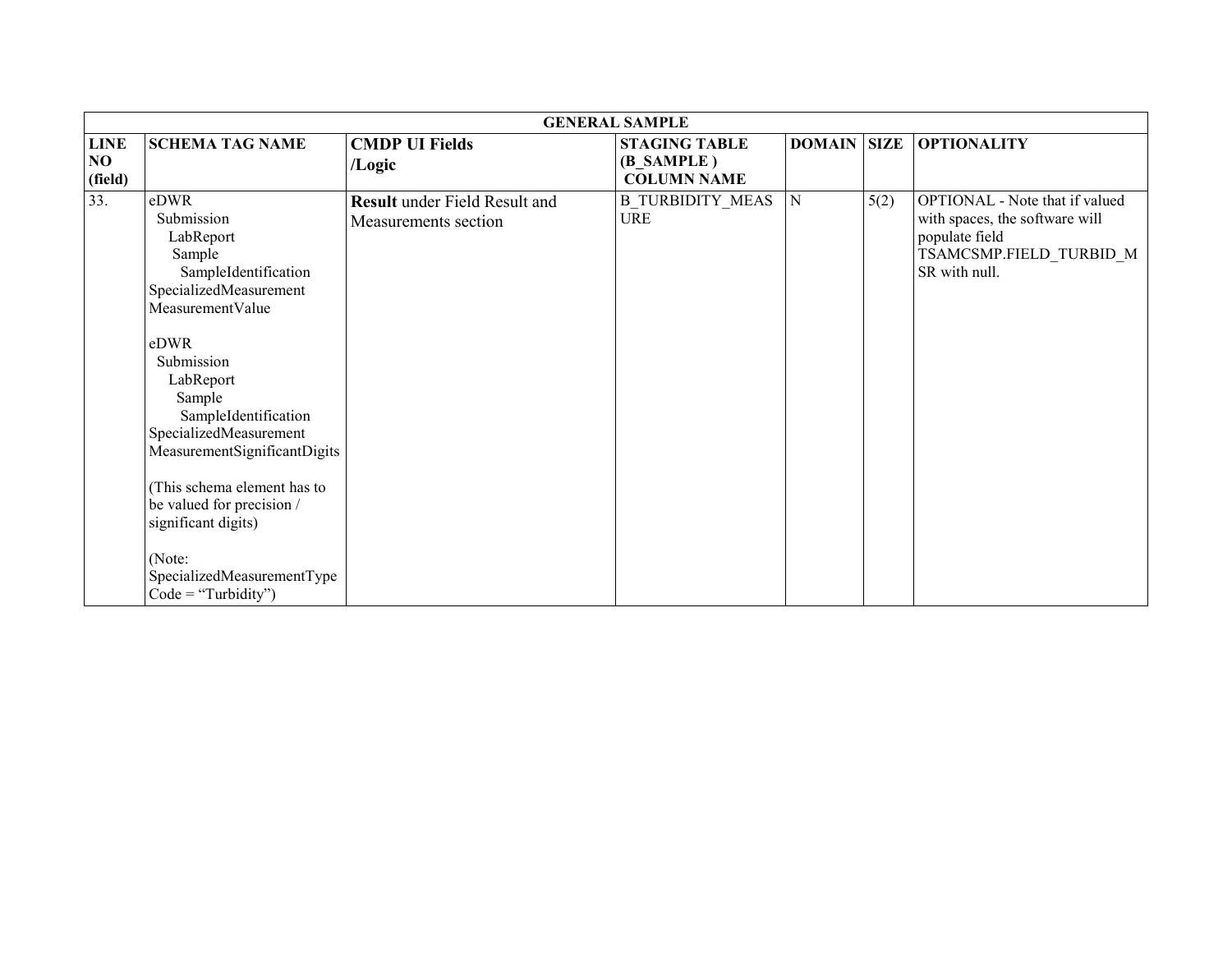|                              |                                                                                                                                                                                                                                                                                                                                                                                             |                                                              | <b>GENERAL SAMPLE</b>                                    |               |             |                                                                                                                                |
|------------------------------|---------------------------------------------------------------------------------------------------------------------------------------------------------------------------------------------------------------------------------------------------------------------------------------------------------------------------------------------------------------------------------------------|--------------------------------------------------------------|----------------------------------------------------------|---------------|-------------|--------------------------------------------------------------------------------------------------------------------------------|
| <b>LINE</b><br>NO<br>(field) | <b>SCHEMA TAG NAME</b>                                                                                                                                                                                                                                                                                                                                                                      | <b>CMDP UI Fields</b><br>/Logic                              | <b>STAGING TABLE</b><br>(B_SAMPLE)<br><b>COLUMN NAME</b> | <b>DOMAIN</b> | <b>SIZE</b> | <b>OPTIONALITY</b>                                                                                                             |
| $\overline{34}$ .            | eDWR<br>Submission<br>LabReport<br>Sample<br>SampleIdentification<br>SpecializedMeasurement<br>MeasurementValue<br>eDWR<br>Submission<br>LabReport<br>Sample<br>SampleIdentification<br>SpecializedMeasurement<br>MeasurementSignificantDigits<br>(This schema element has to<br>be valued for precision /<br>significant digits)<br>(Note:<br>SpecializedMeasurementType<br>$Code = "PH")$ | <b>Result</b> under Field Result and<br>Measurements section | <b>B PH MEASURE</b>                                      | $\mathbf N$   | 4(1)        | OPTIONAL - Note that if valued<br>with spaces, the software will<br>populate field<br>TSAMCSMP.FIELD_PH_MEASU<br>RE with null. |
| 38.                          | eDWR<br>Submission<br>LabReport<br>Sample<br>SampleIdentification<br>SampleComments<br>Comments                                                                                                                                                                                                                                                                                             | <b>Comment</b>                                               | <b>B SAMPLE COMMEN</b><br>$T\overline{S}$                | ANmc          | 2000        | <b>OPTIONAL</b>                                                                                                                |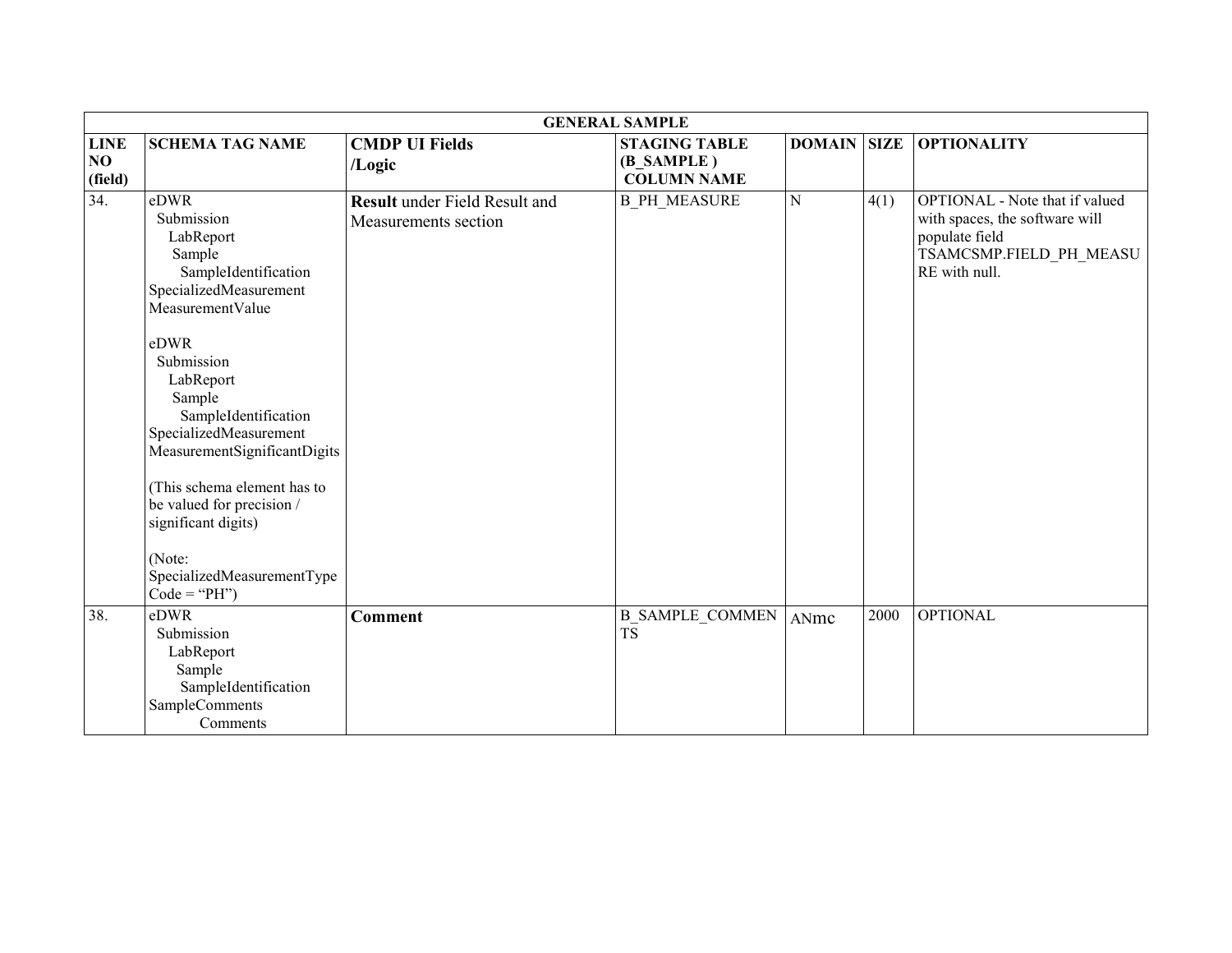|                              | <b>GENERAL SAMPLE</b>                                                                                                                                                        |                                                                                                                                                                                                 |                                                          |                    |    |                                                                                                                                                                                                                                     |  |  |  |
|------------------------------|------------------------------------------------------------------------------------------------------------------------------------------------------------------------------|-------------------------------------------------------------------------------------------------------------------------------------------------------------------------------------------------|----------------------------------------------------------|--------------------|----|-------------------------------------------------------------------------------------------------------------------------------------------------------------------------------------------------------------------------------------|--|--|--|
| <b>LINE</b><br>NO<br>(field) | <b>SCHEMA TAG NAME</b>                                                                                                                                                       | <b>CMDP UI Fields</b><br>/Logic                                                                                                                                                                 | <b>STAGING TABLE</b><br>(B SAMPLE)<br><b>COLUMN NAME</b> | <b>DOMAIN SIZE</b> |    | <b>OPTIONALITY</b>                                                                                                                                                                                                                  |  |  |  |
| 39.                          | eDWR<br>Submission<br>LabReport<br>Sample<br>SampleIdentification<br>OriginalSampleIdentification<br>OriginalSampleLabAccreditati<br>on<br>LabAccreditationIdentifier        | Selected based on Orginial Sample<br>ID selected<br>If the original Sample contains<br>Sample Results, and all Analyzing<br>labs are the same (no blanks), then<br>populate with Analyzing lab. | <b>B ORIG LAB ID NU</b><br>M                             | AN                 | 10 | CONDITIONALLY<br>MANDATORY - This field must<br>be valued if field 17<br>$(B$ SAMPLE TYPE) = "RP"                                                                                                                                   |  |  |  |
| 40.                          | eDWR<br>Submission<br>LabReport<br>Sample<br>SampleIdentification<br>OriginalSampleIdentification<br>OriginalSampleLabAccreditati<br>on<br>LabAccreditationAuthorityNa<br>me | Selected based on Orginial Sample<br>ID selected<br>See logic applied from line 39 above.                                                                                                       | <b>B ORIG LAB CERT A AN</b><br>G                         |                    | 10 | CONDITIONALLY<br>MANDATORY - This field must<br>be valued if field 17<br>$(B$ SAMPLE TYPE) = "RP" and<br>field 39 is valued                                                                                                         |  |  |  |
| 41                           | eDWR<br>Submission<br>LabReport<br>Sample<br>SampleIdentification<br>SampleCollector<br>IndividualFullName                                                                   | <b>Sample Collector Name</b>                                                                                                                                                                    | <b>B COLLECTOR NAM</b><br>E                              | AN                 | 40 | OPTIONAL - If supplied, format<br>must be: LASTNAME,<br>FIRSTNAME (There is a single<br>space after the comma) if collector<br>is an Individual (Legal Entity).<br>Otherwise, value is stored with<br>Sample as Informal Collector. |  |  |  |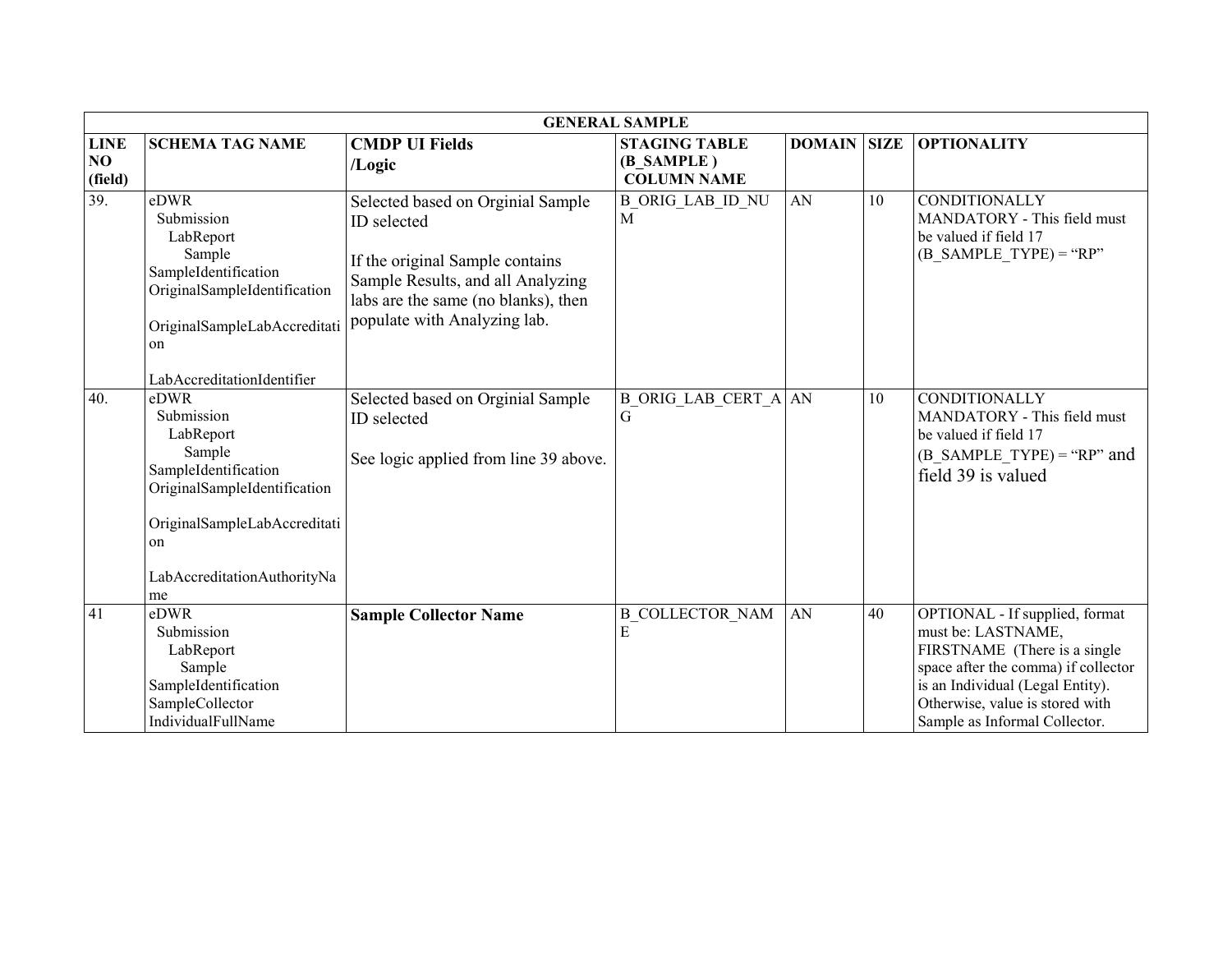### Microbiological Sample Result

|                   | MICROBIOLOGICAL SAMPLE RESULT                                                                                                                                                                                                               |                                       |                                                                 |             |                |                                                                                                                                                                                                                      |  |  |
|-------------------|---------------------------------------------------------------------------------------------------------------------------------------------------------------------------------------------------------------------------------------------|---------------------------------------|-----------------------------------------------------------------|-------------|----------------|----------------------------------------------------------------------------------------------------------------------------------------------------------------------------------------------------------------------|--|--|
| <b>LINE</b><br>NO | (field) SCHEMA TAG NAME                                                                                                                                                                                                                     | <b>CMDP UI</b><br><b>Fields/Logic</b> | <b>STAGING TABLE</b><br>(B_SAMPLE_RESULT)<br><b>COLUMN NAME</b> |             |                | <b>DOMAIN SIZE OPTIONALITY</b>                                                                                                                                                                                       |  |  |
| 1.                | N/A                                                                                                                                                                                                                                         |                                       | TMGJOB IS NUMBER                                                | $\mathbf N$ | 10             | MANDATORY. Populated by the XML<br>Sampling Application.                                                                                                                                                             |  |  |
| 2.                | N/A                                                                                                                                                                                                                                         |                                       | <b>B TMGSAR IS NUMBER</b>                                       | ${\bf N}$   | $\overline{7}$ | MANDATORY. Populated by the XML<br>Sampling Application.                                                                                                                                                             |  |  |
| 3.                | N/A                                                                                                                                                                                                                                         |                                       | <b>B STATUS</b>                                                 | AN          |                | OPTIONAL. Populated by the XML<br>Sampling Application.                                                                                                                                                              |  |  |
| 4.                | eDWR<br>Submission<br>LabReport<br>SampleAnalysisResults<br>LabSampleIdentifier<br><b>OR</b><br>if used along with the Sample<br>object<br>eDWR<br>Submission<br>LabReport<br>Sample<br>SampleIdentification<br>LabSampleIdentifier         | <b>Laboratory ID</b>                  | <b>B_LAB_SAMPLE_NUMBER</b>                                      | AN          | 20             | MANDATORY - Reference field<br>required to associate the result to the<br>parent sample. Must be same value as<br>field B LAB SAMPLE NUMBER in<br>B Sample structure set or result (and<br>sample) will be rejected. |  |  |
| $\overline{5}$ .  | eDWR<br>Submission<br>LabReport<br>SampleAnalysisResults<br>SampleCollectionEndDate<br><b>OR</b><br>if used along with the Sample<br>object<br>eDWR<br>Submission<br>LabReport<br>Sample<br>SampleIdentification<br>SampleCollectionEndDate | <b>Collection Date</b>                | <b>B COLLECTION DATE</b>                                        | DT          | 8              | <b>OPTIONAL</b>                                                                                                                                                                                                      |  |  |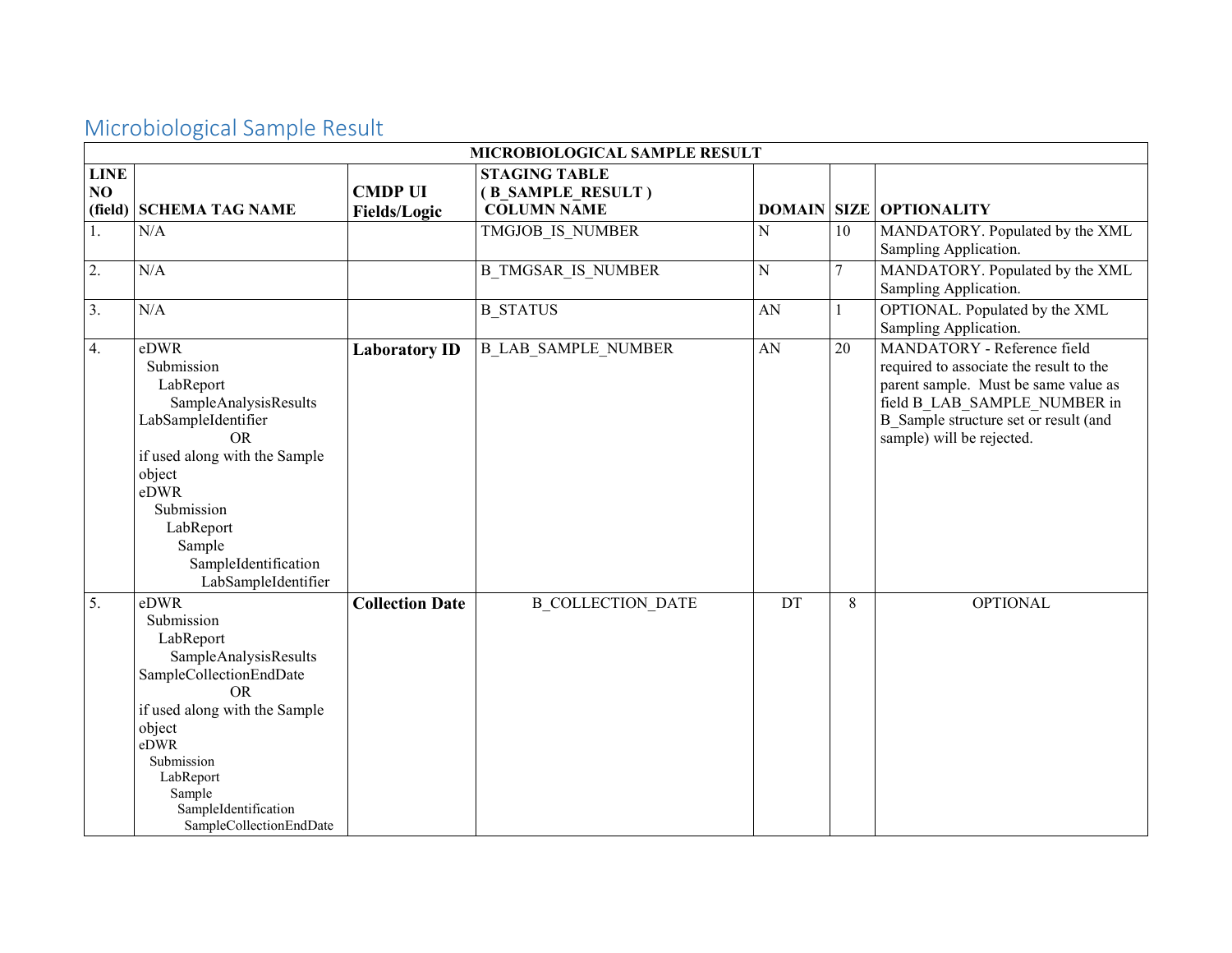| 6. | eDWR                                  | <b>Water System</b>     | <b>B_PWS_NUMBER</b>    | AN | 9              | MANDATORY - Reference field                  |
|----|---------------------------------------|-------------------------|------------------------|----|----------------|----------------------------------------------|
|    | Submission                            | Id                      |                        |    |                | required to associate the result to the      |
|    | LabReport                             |                         |                        |    |                | parent sample. Must be same value as         |
|    | SampleAnalysisResults                 |                         |                        |    |                | field B PWS NUMBER in B Sample               |
|    | PWSIdentifier                         |                         |                        |    |                | structure set or result (and sample) will be |
|    | <b>OR</b>                             |                         |                        |    |                | rejected.                                    |
|    | if used along with the Sample         |                         |                        |    |                |                                              |
|    | object                                |                         |                        |    |                |                                              |
|    | eDWR                                  |                         |                        |    |                |                                              |
|    | Submission                            |                         |                        |    |                |                                              |
|    | LabReport                             |                         |                        |    |                |                                              |
|    | Sample                                |                         |                        |    |                |                                              |
|    | SampleIdentification<br>PWSIdentifier |                         |                        |    |                |                                              |
|    |                                       |                         |                        |    |                |                                              |
| 7. | eDWR                                  | <b>Laboratory ID</b>    | <b>B LAB ID NUMBER</b> | AN | 10             | <b>MANDATORY</b>                             |
|    | Submission                            |                         |                        |    |                |                                              |
|    | LabReport                             |                         |                        |    |                |                                              |
|    | LabIdentification                     |                         |                        |    |                |                                              |
|    | LabAccreditation                      |                         |                        |    |                |                                              |
| 8. | eDWR                                  | Auto Derived            | <b>B CERT AGENCY</b>   | AN | 10             | <b>MANDATORY</b>                             |
|    | Submission                            | based on                |                        |    |                |                                              |
|    | LabReport                             | Laboratory ID           |                        |    |                |                                              |
|    | LabIdentification                     |                         |                        |    |                |                                              |
|    | LabAccreditation                      |                         |                        |    |                |                                              |
|    | LabAccreditationAuthortity            |                         |                        |    |                |                                              |
| 9. | eDWR                                  | Analyte in              | <b>B ANALYTE CODE</b>  | AN | $\overline{4}$ | <b>MANDATORY</b>                             |
|    | Submission                            | Microbial               |                        |    |                |                                              |
|    | LabReport                             | <b>Analytes Results</b> |                        |    |                |                                              |
|    | SampleAnalysisResults                 | section                 |                        |    |                |                                              |
|    | AnalyteIdentification                 |                         |                        |    |                |                                              |
|    | AnalyteCode                           |                         |                        |    |                |                                              |
|    | <b>OR</b>                             |                         |                        |    |                |                                              |
|    | if used along with the Sample         |                         |                        |    |                |                                              |
|    | object                                |                         |                        |    |                |                                              |
|    |                                       |                         |                        |    |                |                                              |
|    | eDWR                                  |                         |                        |    |                |                                              |
|    | Submission                            |                         |                        |    |                |                                              |
|    | LabReport                             |                         |                        |    |                |                                              |
|    | Sample                                |                         |                        |    |                |                                              |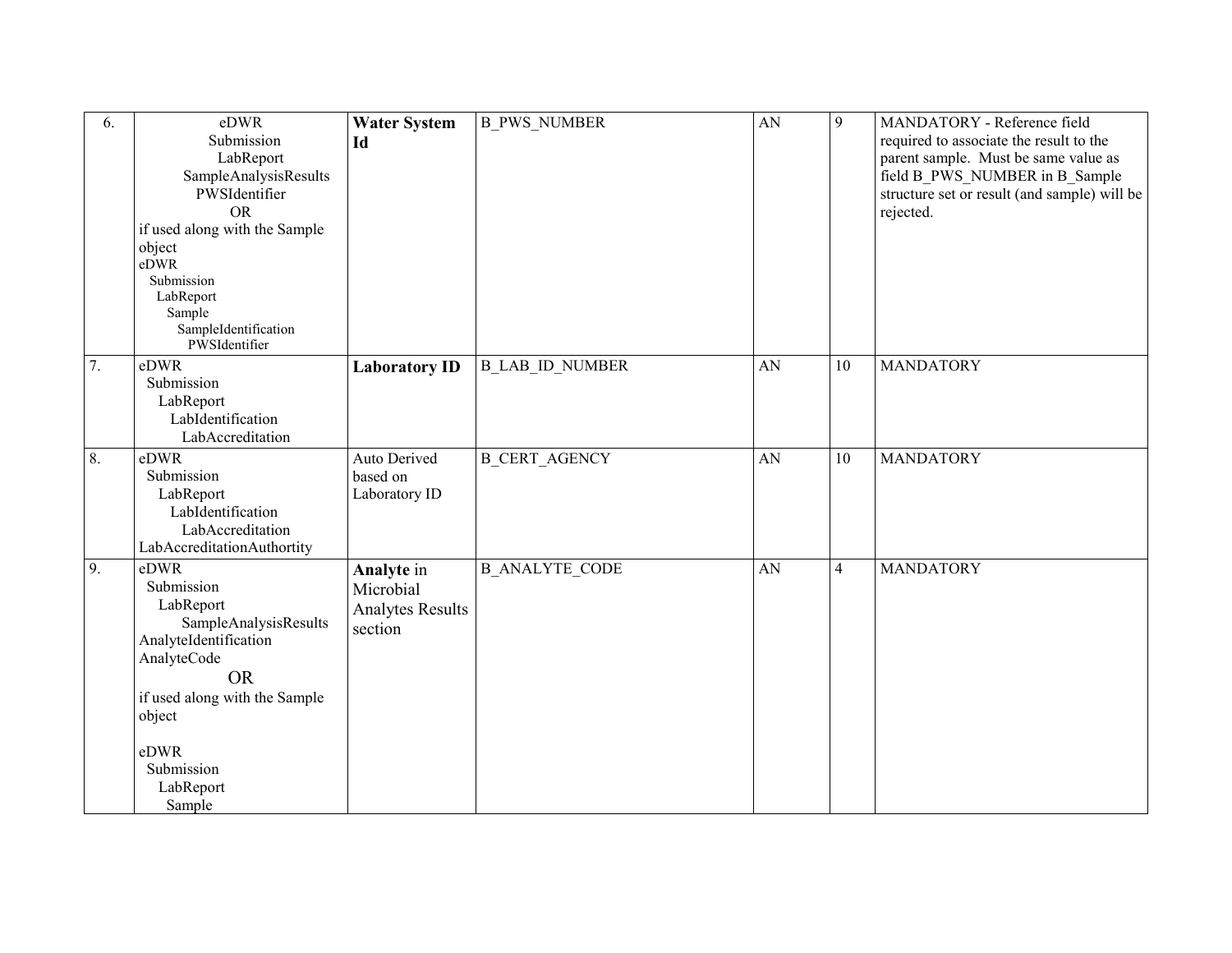|     | AnalysisResultInformation<br>AnalyteIdentification                                                                                                                                                                                                                                                            |                                                                                     |                                 |    |         |                                                                                                                     |
|-----|---------------------------------------------------------------------------------------------------------------------------------------------------------------------------------------------------------------------------------------------------------------------------------------------------------------|-------------------------------------------------------------------------------------|---------------------------------|----|---------|---------------------------------------------------------------------------------------------------------------------|
| 10. | AnalyteCode<br>eDWR<br>Submission<br>LabReport<br>SampleAnalysisResults<br>LabAnalysisIdentification<br>AnalysisStartDate<br><b>OR</b><br>if used along with the Sample<br>object<br>eDWR<br>Submission<br>LabReport<br>Sample<br>AnalysisResultInformation<br>LabAnalysisIdentification<br>AnalysisStartDate | <b>Analysis Start</b><br>Date in<br>Microbial<br><b>Analytes Results</b><br>section | <b>B ANALYSIS START DATE</b>    | DT | 8       | OPTIONAL - Sample will be rejected if<br>Analysis Start Date is supplied but is<br>prior to Sample Collection Date. |
| 11  | eDWR<br>Submission<br>LabReport<br>SampleAnalysisResults<br>LabAnalysisIdentification<br>AnalysisStartTime<br><b>OR</b><br>if used along with the Sample<br>object<br>eDWR<br>Submission<br>LabReport<br>Sample<br>AnalysisResultInformation<br>LabAnalysisIdentification<br>AnalysisStartTime                | <b>Analysis Start</b><br>Time in<br>Microbial<br><b>Analytes Results</b><br>section | <b>B ANALYSIS START TIME</b>    | TM | 6       | <b>OPTIONAL</b>                                                                                                     |
| 12. | eDWR<br>Submission                                                                                                                                                                                                                                                                                            | <b>Analysis</b><br><b>Completed Date</b>                                            | <b>B ANALYSIS COMPLETE DATE</b> | DT | $\,8\,$ | OPTIONAL - Sample will be rejected if<br>Analysis Completion Date is supplied but                                   |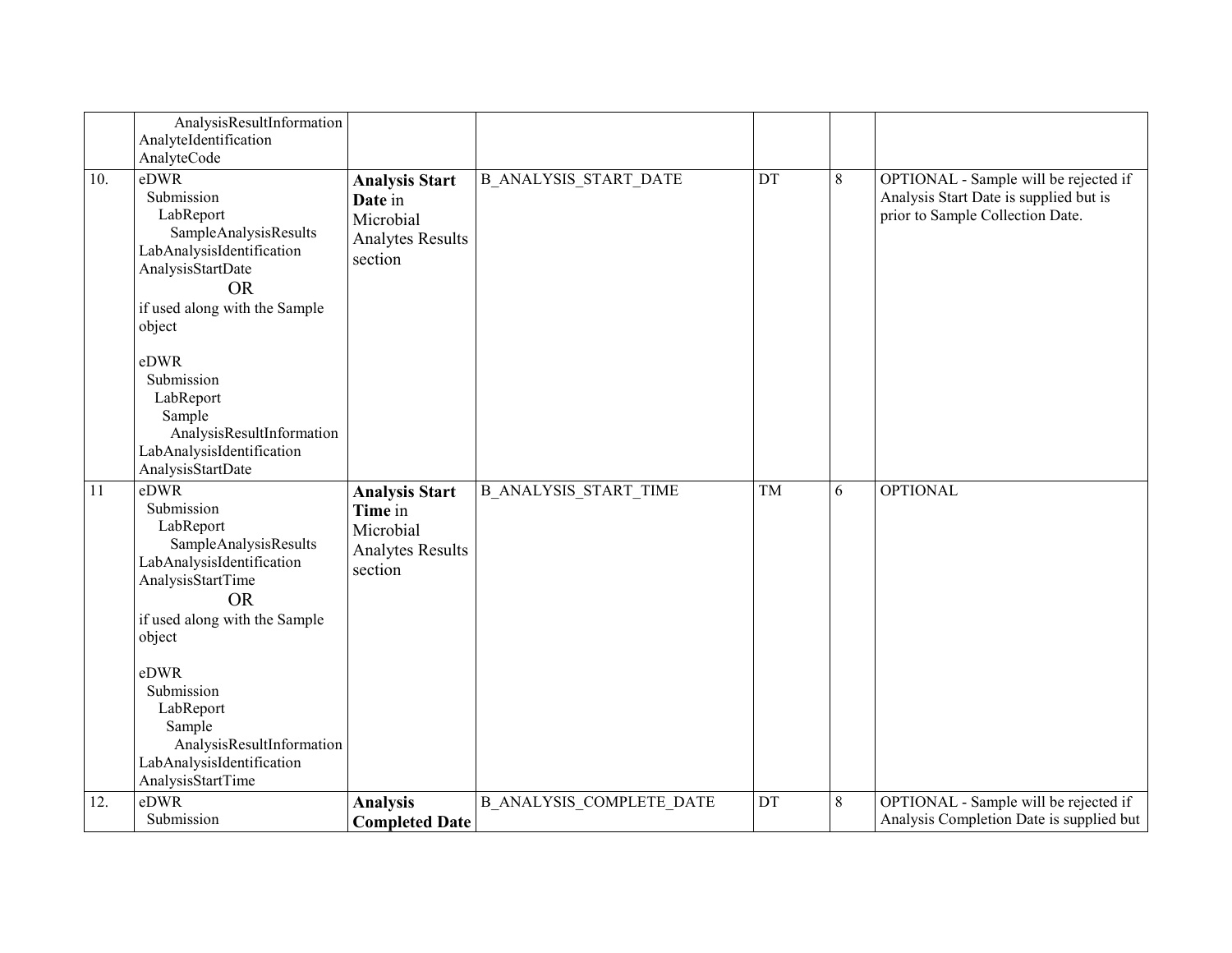|     | LabReport<br>SampleAnalysisResults<br>LabAnalysisIdentification<br>AnalysisEndDate<br><b>OR</b><br>if used along with the Sample<br>object                                                                                                                                                 | in Microbial<br><b>Analytes Results</b><br>section                                         |                                 |    |   | is prior to Sample Collection Date.<br>Sample will also be rejected if both<br>Analysis Start and Completion Dates are<br>supplied, but Completion Date is prior to<br>Start Date. |
|-----|--------------------------------------------------------------------------------------------------------------------------------------------------------------------------------------------------------------------------------------------------------------------------------------------|--------------------------------------------------------------------------------------------|---------------------------------|----|---|------------------------------------------------------------------------------------------------------------------------------------------------------------------------------------|
|     | eDWR<br>Submission<br>LabReport<br>Sample<br>AnalysisResultInformation<br>LabAnalysisIdentification<br>AnalysisEndDate                                                                                                                                                                     |                                                                                            |                                 |    |   |                                                                                                                                                                                    |
| 13. | eDWR<br>Submission<br>LabReport<br>SampleAnalysisResults<br>LabAnalysisIdentification<br>AnalysisEndTime<br><b>OR</b><br>if used along with the Sample<br>object<br>eDWR<br>Submission<br>LabReport<br>Sample<br>AnalysisResultInformation<br>LabAnalysisIdentification<br>AnalysisEndTime | <b>Analysis</b><br>Completed<br>Time in<br>Microbial<br><b>Analytes Results</b><br>section | <b>B_ANALYSIS_COMPLETE_TIME</b> | TM | 6 | <b>OPTIONAL</b>                                                                                                                                                                    |
| 14. | eDWR<br>Submission<br>LabReport<br>SampleAnalysisResults<br>AnalysisResult<br>ResultStateNotificationDate<br><b>OR</b>                                                                                                                                                                     | Auto Calculated<br>based on date<br>Sample<br>Submitted to<br>State                        | <b>B STATE NOTIFY DATE</b>      | DT | 8 | <b>OPTIONAL</b>                                                                                                                                                                    |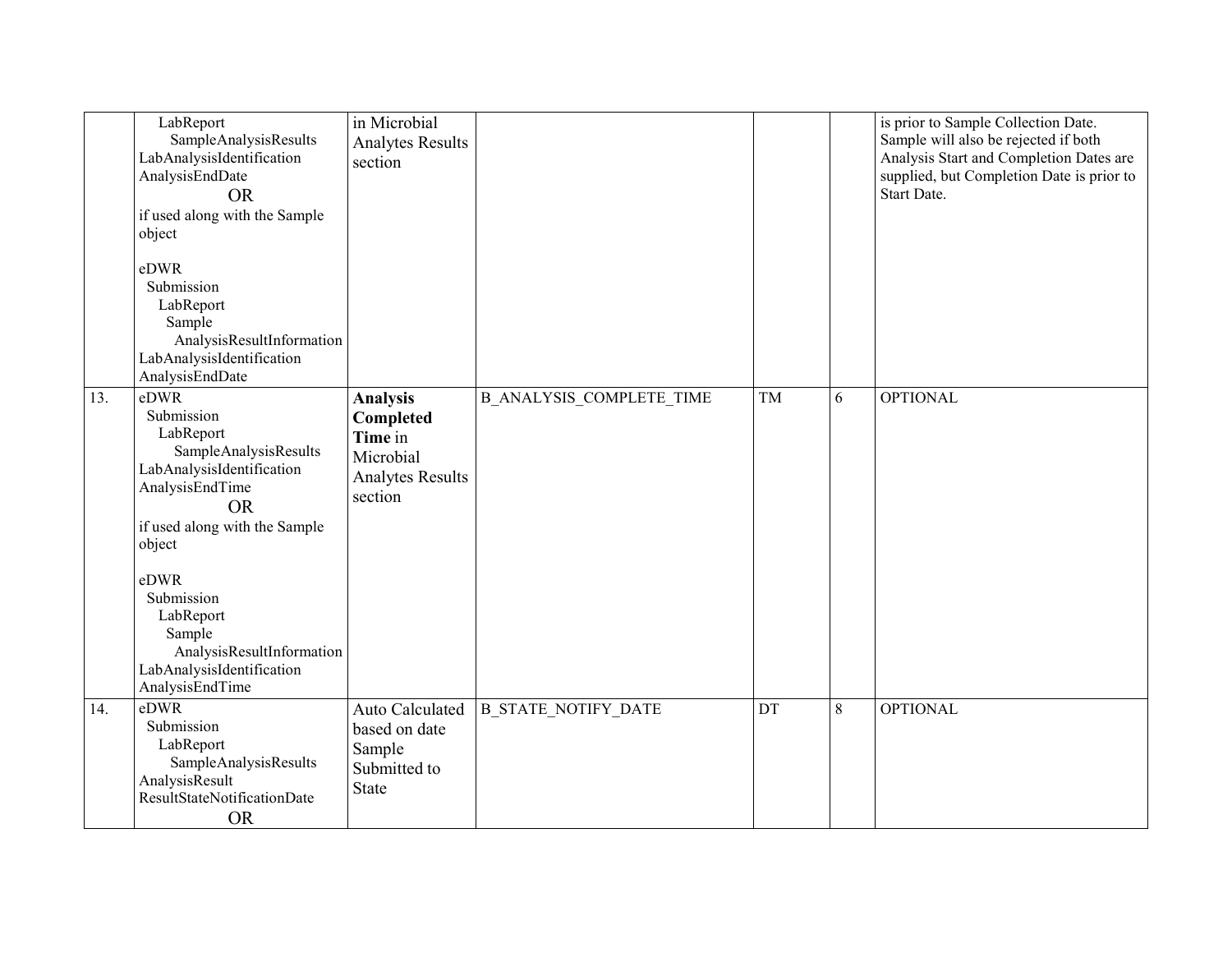|         | if used along with the Sample |                          |                                   |    |              |                  |
|---------|-------------------------------|--------------------------|-----------------------------------|----|--------------|------------------|
|         | object                        |                          |                                   |    |              |                  |
|         |                               |                          |                                   |    |              |                  |
|         | eDWR                          |                          |                                   |    |              |                  |
|         | Submission                    |                          |                                   |    |              |                  |
|         | LabReport                     |                          |                                   |    |              |                  |
|         | Sample                        |                          |                                   |    |              |                  |
|         | AnalysisResultInformation     |                          |                                   |    |              |                  |
|         | AnalysisResult                |                          |                                   |    |              |                  |
|         | ResultStateNotificationDate   |                          |                                   |    |              |                  |
| 15.     | eDWR                          | Auto Calculated          | <b>B_WATER_SYSTEM_NOTIFY_DATE</b> | DT | $8\,$        | <b>OPTIONAL</b>  |
|         | Submission                    | based on date            |                                   |    |              |                  |
|         | LabReport                     | Sample                   |                                   |    |              |                  |
|         | SampleAnalysisResults         | Submitted to             |                                   |    |              |                  |
|         | AnalysisResult                | <b>State</b>             |                                   |    |              |                  |
|         | PWSNotificationDate           |                          |                                   |    |              |                  |
|         | <b>OR</b>                     |                          |                                   |    |              |                  |
|         | if used along with the Sample |                          |                                   |    |              |                  |
|         | object                        |                          |                                   |    |              |                  |
|         |                               |                          |                                   |    |              |                  |
|         | eDWR                          |                          |                                   |    |              |                  |
|         | Submission                    |                          |                                   |    |              |                  |
|         | LabReport                     |                          |                                   |    |              |                  |
|         | Sample                        |                          |                                   |    |              |                  |
|         | AnalysisResultInformation     |                          |                                   |    |              |                  |
|         | AnalysisResult                |                          |                                   |    |              |                  |
|         | PWSNotificationDate           |                          |                                   |    |              |                  |
| $16. *$ | eDWR                          | Autopopulated            | <b>B DATA QUALITY</b>             | AN | $\mathbf{1}$ | <b>MANDATORY</b> |
|         | Submisssion                   | to " $\overline{A}$ " in |                                   |    |              |                  |
|         | LabReport                     | Microbial                |                                   |    |              |                  |
|         | SampleAnalysisResults         | <b>Analytes Results</b>  |                                   |    |              |                  |
|         | QAQCSummary                   | section                  |                                   |    |              |                  |
|         | DataQualityCode               |                          |                                   |    |              |                  |
|         | <b>OR</b>                     |                          |                                   |    |              |                  |
|         | if used along with the Sample |                          |                                   |    |              |                  |
|         | object                        |                          |                                   |    |              |                  |
|         |                               |                          |                                   |    |              |                  |
|         | eDWR                          |                          |                                   |    |              |                  |
|         | Submission                    |                          |                                   |    |              |                  |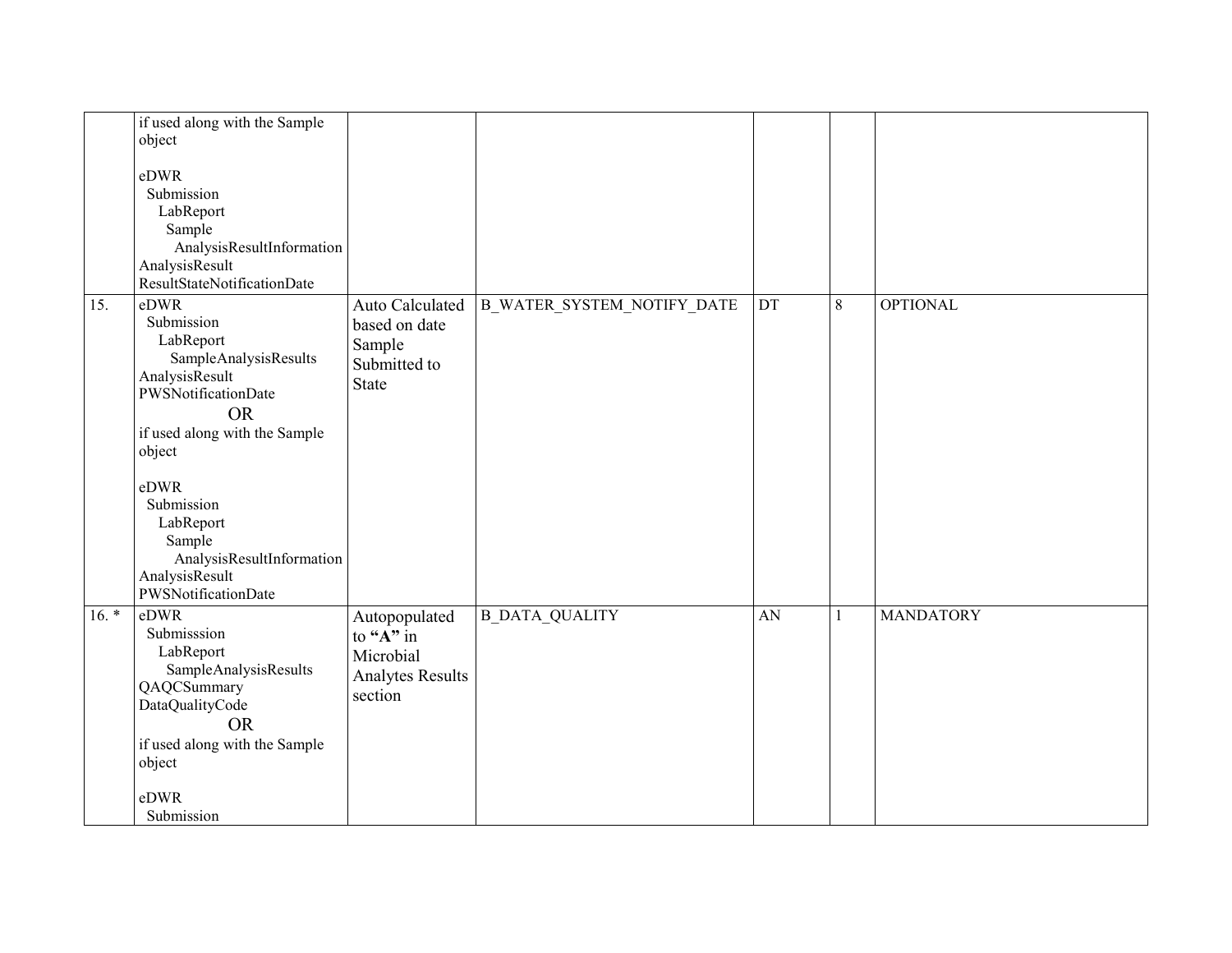|         | LabReport                     |                         |                               |    |                |                                       |
|---------|-------------------------------|-------------------------|-------------------------------|----|----------------|---------------------------------------|
|         | Sample                        |                         |                               |    |                |                                       |
|         | AnalysisResultInformation     |                         |                               |    |                |                                       |
|         | QAQCSummary                   |                         |                               |    |                |                                       |
|         | DataQualityCode               |                         |                               |    |                |                                       |
| $17. *$ | $e\overline{DWR}$             |                         | <b>B_DATA_QUALITY_REASON</b>  | AN | $\overline{2}$ | CONDITIONALLY MANDATORY -             |
|         | Submission                    |                         |                               |    |                | Field must be valued if field 16      |
|         | LabReport                     |                         |                               |    |                | $(B$ DATA QUALITY) = "R."             |
|         | SampleAnalysisResults         |                         |                               |    |                |                                       |
|         | QAQCSummary                   |                         |                               |    |                |                                       |
|         | DataQualityRejectCode         |                         |                               |    |                |                                       |
|         | <b>OR</b>                     |                         |                               |    |                |                                       |
|         | if used along with the Sample |                         |                               |    |                |                                       |
|         | object                        |                         |                               |    |                |                                       |
|         |                               |                         |                               |    |                |                                       |
|         | eDWR                          |                         |                               |    |                |                                       |
|         | Submission                    |                         |                               |    |                |                                       |
|         | LabReport                     |                         |                               |    |                |                                       |
|         | Sample                        |                         |                               |    |                |                                       |
|         | AnalysisResultInformation     |                         |                               |    |                |                                       |
|         | QAQCSummary                   |                         |                               |    |                |                                       |
|         | DataQualityRejectCode         |                         |                               |    |                |                                       |
| $18.*$  | eDWR                          | Method in               | <b>B ANALYSIS METHOD CODE</b> | AN | 30             | OPTIONAL - May be either a federally  |
|         | Submission                    | Microbial               |                               |    |                | owned or state-owned analyte method   |
|         | LabReport                     | <b>Analytes Results</b> |                               |    |                | pairing that exists in state/region's |
|         | SampleAnalysisResults         | section                 |                               |    |                | SDWIS/STATE database.                 |
|         | LabAnalysisIdentification     |                         |                               |    |                |                                       |
|         | SampleAnalyticalMethod:       |                         |                               |    |                |                                       |
|         | MethodIdentifier              |                         |                               |    |                |                                       |
|         | <b>OR</b>                     |                         |                               |    |                |                                       |
|         | if used along with the Sample |                         |                               |    |                |                                       |
|         | object                        |                         |                               |    |                |                                       |
|         |                               |                         |                               |    |                |                                       |
|         | eDWR                          |                         |                               |    |                |                                       |
|         | Submission                    |                         |                               |    |                |                                       |
|         | LabReport                     |                         |                               |    |                |                                       |
|         | Sample                        |                         |                               |    |                |                                       |
|         | AnalysisResultInformation     |                         |                               |    |                |                                       |
|         | LabAnalysisIdentification     |                         |                               |    |                |                                       |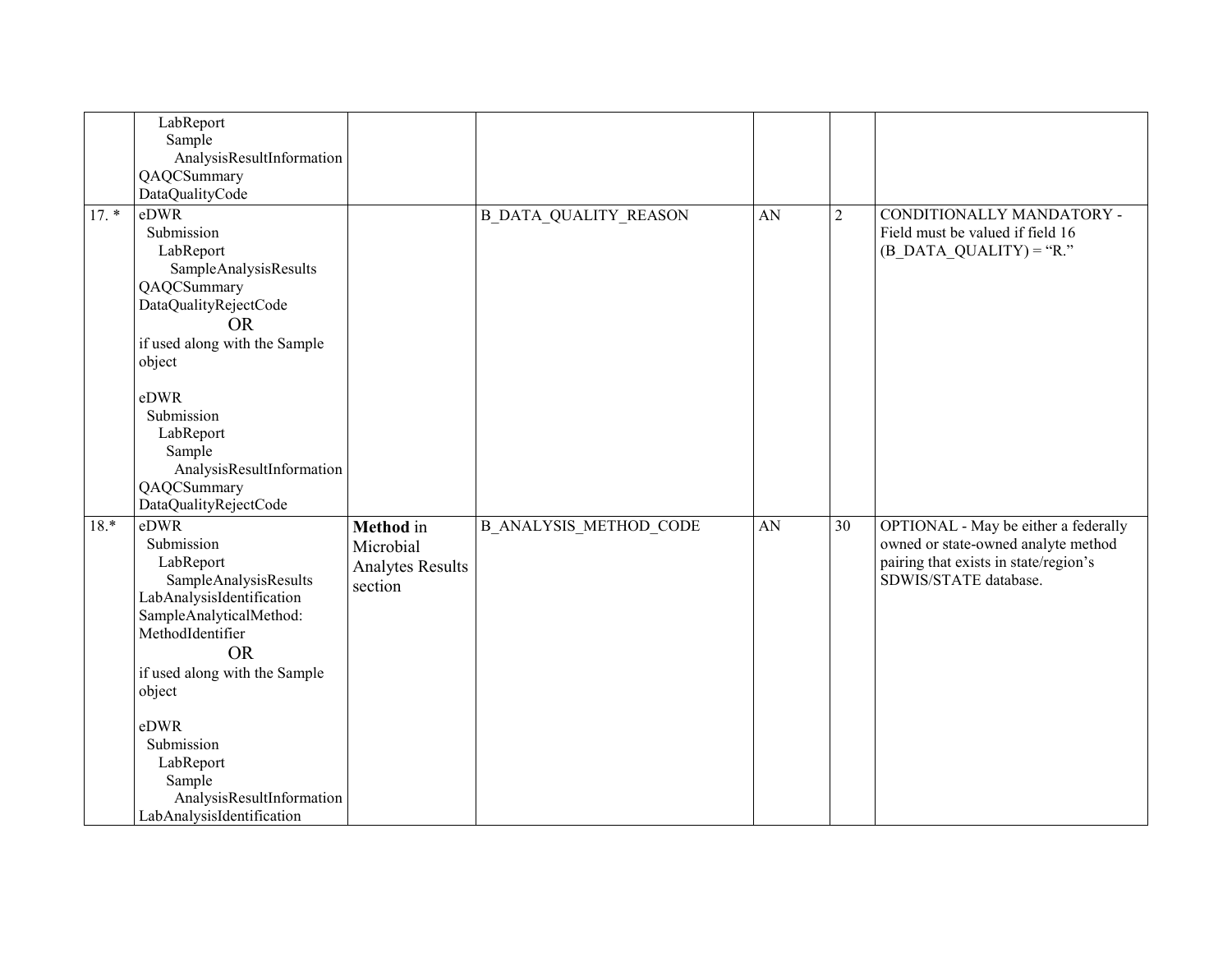|     | SampleAnalyticalMethod:<br>MethodIdentifier                                                                                                                                |                                                                                    |                         |    |   |                 |
|-----|----------------------------------------------------------------------------------------------------------------------------------------------------------------------------|------------------------------------------------------------------------------------|-------------------------|----|---|-----------------|
| 19. | eDWR<br>Submission<br>LabReport<br>SampleAnalysisResult<br>LabAnalysisIdentification<br>SampleAnalyzedMeasure<br>MeasurementValue                                          | <b>Volume</b><br>Assayed(ML) in<br>Microbial<br><b>Analytes Results</b><br>section | <b>B_VOLUME_ASSAYED</b> | AN | 9 | <b>OPTIONAL</b> |
|     | eDWR<br>Submission<br>LabReport<br>SampleAnalysisResult<br>LabAnalysisIdentification<br>SampleAnalyzedMeasure<br>MeasurementUnit                                           |                                                                                    |                         |    |   |                 |
|     | eDWR<br>Submission<br>LabReport<br>SampleAnalysisResults<br>LabAnalysisIdentification<br>SampleAnalyzedMeasure<br>MeasurementSignificantDigits                             |                                                                                    |                         |    |   |                 |
|     | (This schema element has to be<br>valued for precision / significant<br>digits)<br><b>OR</b><br>if used along with the Sample<br>object<br>eDWR<br>Submission<br>LabReport |                                                                                    |                         |    |   |                 |
|     | Sample<br>AnalysisResultInformation<br>LabAnalysisIdentification<br>SampleAnalyzedMeasure<br>MeasurementValue                                                              |                                                                                    |                         |    |   |                 |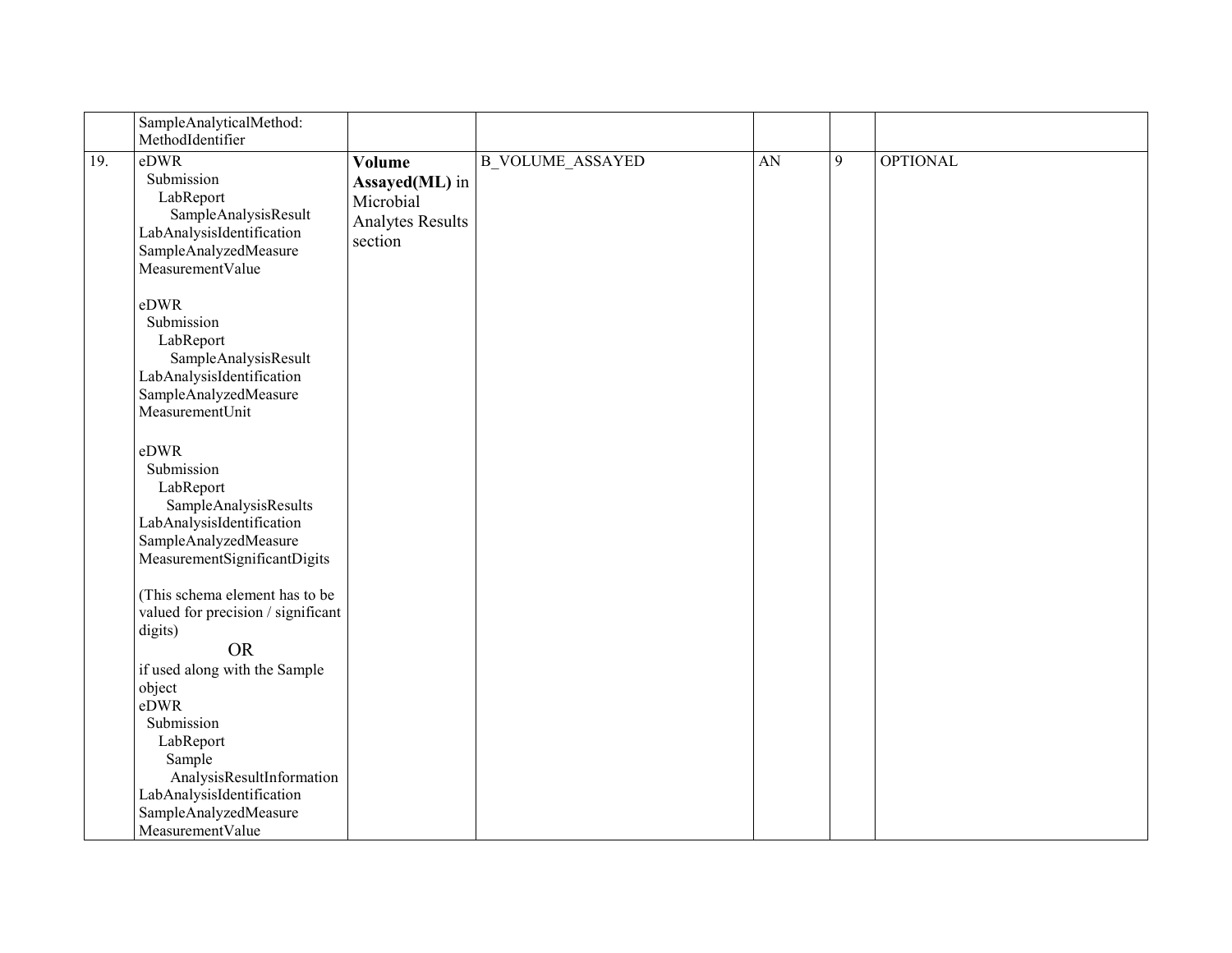|        | eDWR<br>Submission<br>LabReport<br>Sample<br>AnalysisResultInformation<br>LabAnalysisIdentification<br>SampleAnalyzedMeasure<br>MeasurementUnit<br>eDWR<br>Submission<br>LabReport<br>Sample<br>AnalysisResultInformation                                                                      |                                    |                                                    |    |                |                                                                                                 |
|--------|------------------------------------------------------------------------------------------------------------------------------------------------------------------------------------------------------------------------------------------------------------------------------------------------|------------------------------------|----------------------------------------------------|----|----------------|-------------------------------------------------------------------------------------------------|
|        | LabAnalysisIdentification<br>SampleAnalyzedMeasure<br>MeasurementSignificantDigits                                                                                                                                                                                                             |                                    |                                                    |    |                |                                                                                                 |
| $20.*$ | eDWR<br>Submission<br>LabReport<br>SampleAnalysisResults<br>AnalysisResult<br>SampleInterferenceReasonCode<br><b>OR</b><br>if used along with the Sample<br>object<br>eDWR<br>Submission<br>LabReport<br>Sample<br>AnalysisResultInformation<br>AnalysisResult<br>SampleInterferenceReasonCode |                                    | <b>B_LAB_REJECTION_REASON</b>                      | AN | $\overline{4}$ | CONDITIONALLY MANDATORY -<br>See discussion in field 21.                                        |
| $21.*$ | eDWR<br>Submission<br>LabReport                                                                                                                                                                                                                                                                | <b>Analytes Results</b><br>section | A/P in Microbial   B_MICROBE_PRESENCE_INDICATOR AN |    |                | CONDITIONALLY MANDATORY -<br>If not valued, field 20<br>$\mathbf X$<br>(B LAB REJECTION REASON) |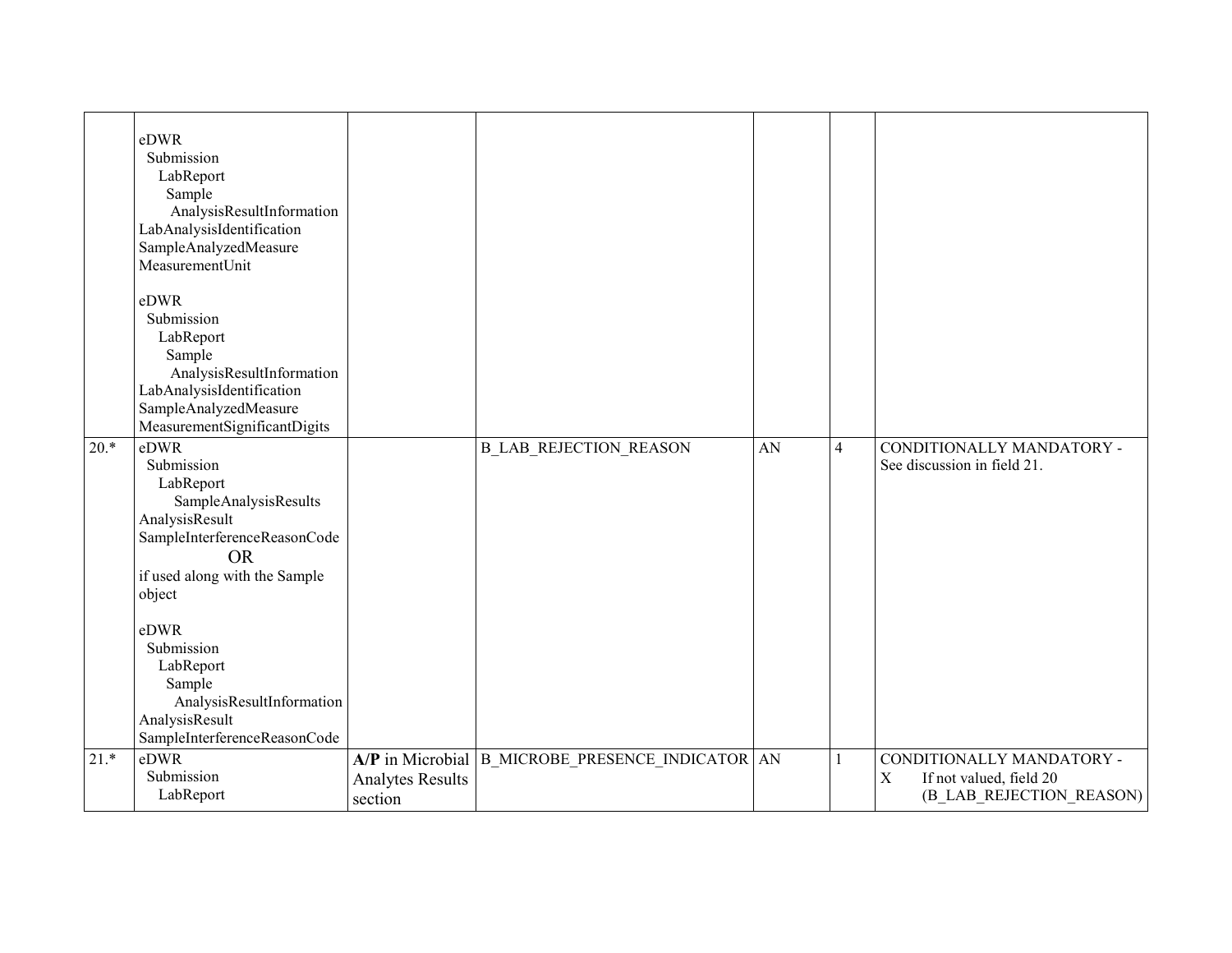| SampleAnalysisResult<br>AnalysisResult<br>MeasurementQualifier<br><b>OR</b><br>if used along with the Sample<br>object<br>eDWR<br>Submission<br>LabReport<br>Sample<br>AnalysisResultInformation<br>AnalysisResult<br>Result<br>MeasurementQualifier | Result                                                                |                |             |      | must be valued and field 17<br>(B COUNT) must not be valued.<br>If valued with P, field 22<br>$\mathbf X$<br>(B COUNT) must be either not<br>valued, or if valued, be greater<br>than 0.<br>$\mathbf X$<br>If valued with A, field 20<br>(B_LAB_REJECTION_REASON)<br>should not be valued and field 22<br>(B COUNT) should not be valued<br>with 0 or any other integer. |
|------------------------------------------------------------------------------------------------------------------------------------------------------------------------------------------------------------------------------------------------------|-----------------------------------------------------------------------|----------------|-------------|------|--------------------------------------------------------------------------------------------------------------------------------------------------------------------------------------------------------------------------------------------------------------------------------------------------------------------------------------------------------------------------|
| eDWR<br>22.<br>Submission<br>LabReport<br>SampleAnalysisResult<br>AnalysisResult<br>MeasurementValue                                                                                                                                                 | Count in<br>Microbial<br><b>Analytes Results</b><br>section<br>Result | <b>B COUNT</b> | $\mathbf N$ | 15,5 | CONDITIONALLY MANDATORY -<br>See discussion in field 21.                                                                                                                                                                                                                                                                                                                 |
| eDWR<br>Submission<br>LabReport<br>SampleAnalysisResult<br>AnalysisResult<br>Result<br>MeasurementSignificantDigits                                                                                                                                  |                                                                       |                |             |      |                                                                                                                                                                                                                                                                                                                                                                          |
| (This schema element has to be<br>valued for precision / significant<br>digits)<br><b>OR</b><br>if used along with the Sample<br>object                                                                                                              |                                                                       |                |             |      |                                                                                                                                                                                                                                                                                                                                                                          |
| eDWR<br>Submission<br>LabReport                                                                                                                                                                                                                      |                                                                       |                |             |      |                                                                                                                                                                                                                                                                                                                                                                          |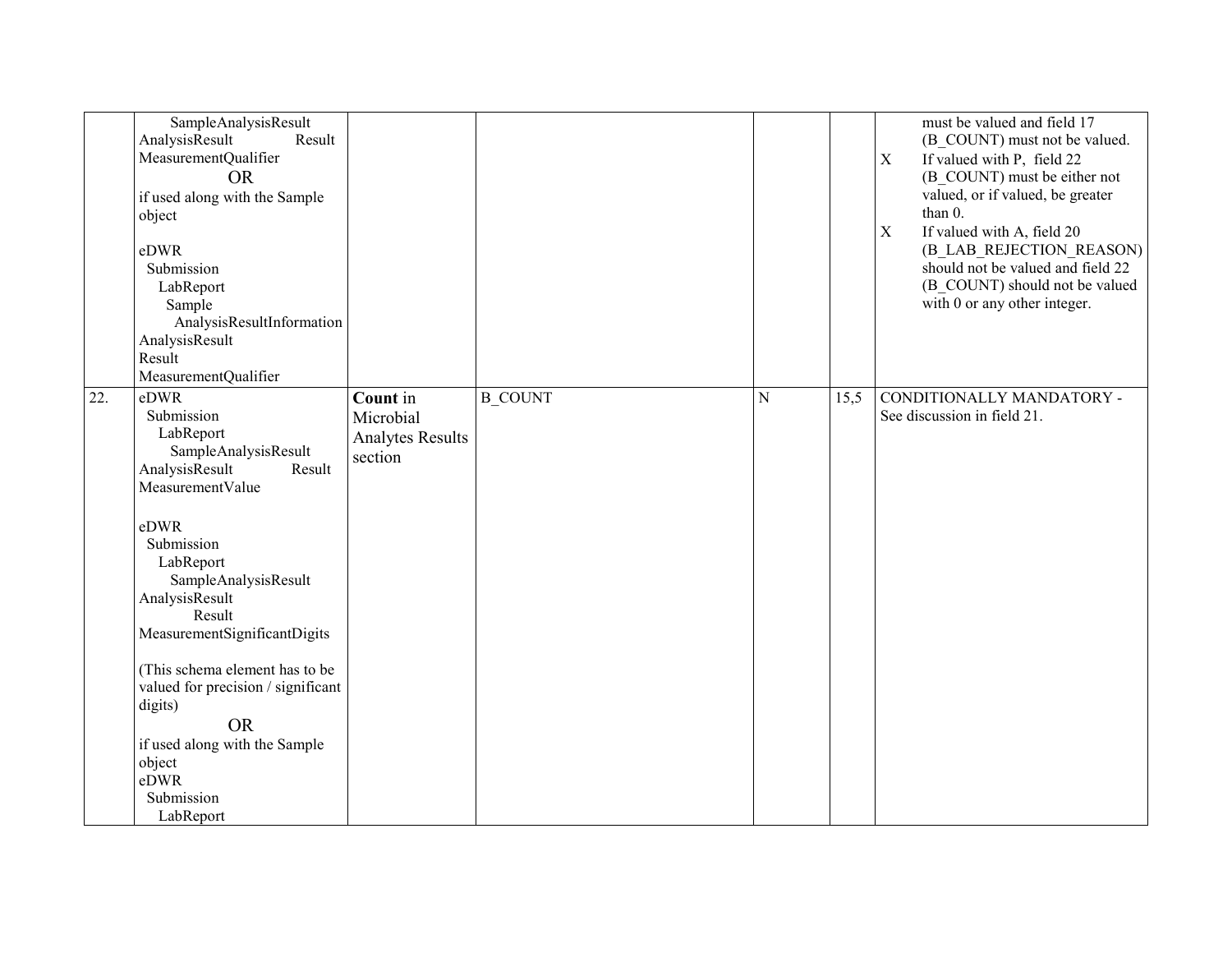|        | Sample<br>AnalysisResultInformation<br>AnalysisResult<br>Result<br>MeasurementValue<br>eDWR<br>Submission<br>LabReport<br>Sample<br>AnalysisResultInformation<br>AnalysisResult<br>Result<br>MeasurementSignificantDigits                                                                                          |                                                                                                                                     |                      |    |    |                                                                                            |
|--------|--------------------------------------------------------------------------------------------------------------------------------------------------------------------------------------------------------------------------------------------------------------------------------------------------------------------|-------------------------------------------------------------------------------------------------------------------------------------|----------------------|----|----|--------------------------------------------------------------------------------------------|
| $23.*$ | eDWR<br>Submission<br>LabReport<br>SampleAnalysisResults<br>AnalysisResult<br>Result<br>MicrobialResultCountTypeCode<br><b>OR</b><br>if used along with the Sample<br>object<br>eDWR<br>Submission<br>LabReport<br>Sample<br>AnalysisResultInformation<br>AnalysisResult<br>Result<br>MicrobialResultCountTypeCode | Units in<br>Microbial<br><b>Analytes Results</b><br>section                                                                         | <b>B COUNT TYPE</b>  | AN | 10 | CONDITIONALLY MANDATORY -<br>Field must be valued if field 22<br>$(B$ COUNT $) > 0$ .      |
| $24.*$ | eDWR<br>Submission<br>LabReport<br>SampleAnalysisResult<br>AnalysisResult<br>Result<br>MeasurementUnit<br><b>OR</b><br>if used along with the Sample<br>object                                                                                                                                                     | If Volume(ML)<br>is blank, do not<br>create tag.<br>If Volume(ML)<br>is valued,<br>Set to value in<br>Volume(ML)<br>concatenated to | <b>B COUNT UNITS</b> | AN | 9  | CONDITIONALLY MANDATORY -<br>Field must be valued if field 23<br>(B_COUNT_TYPE) is valued. |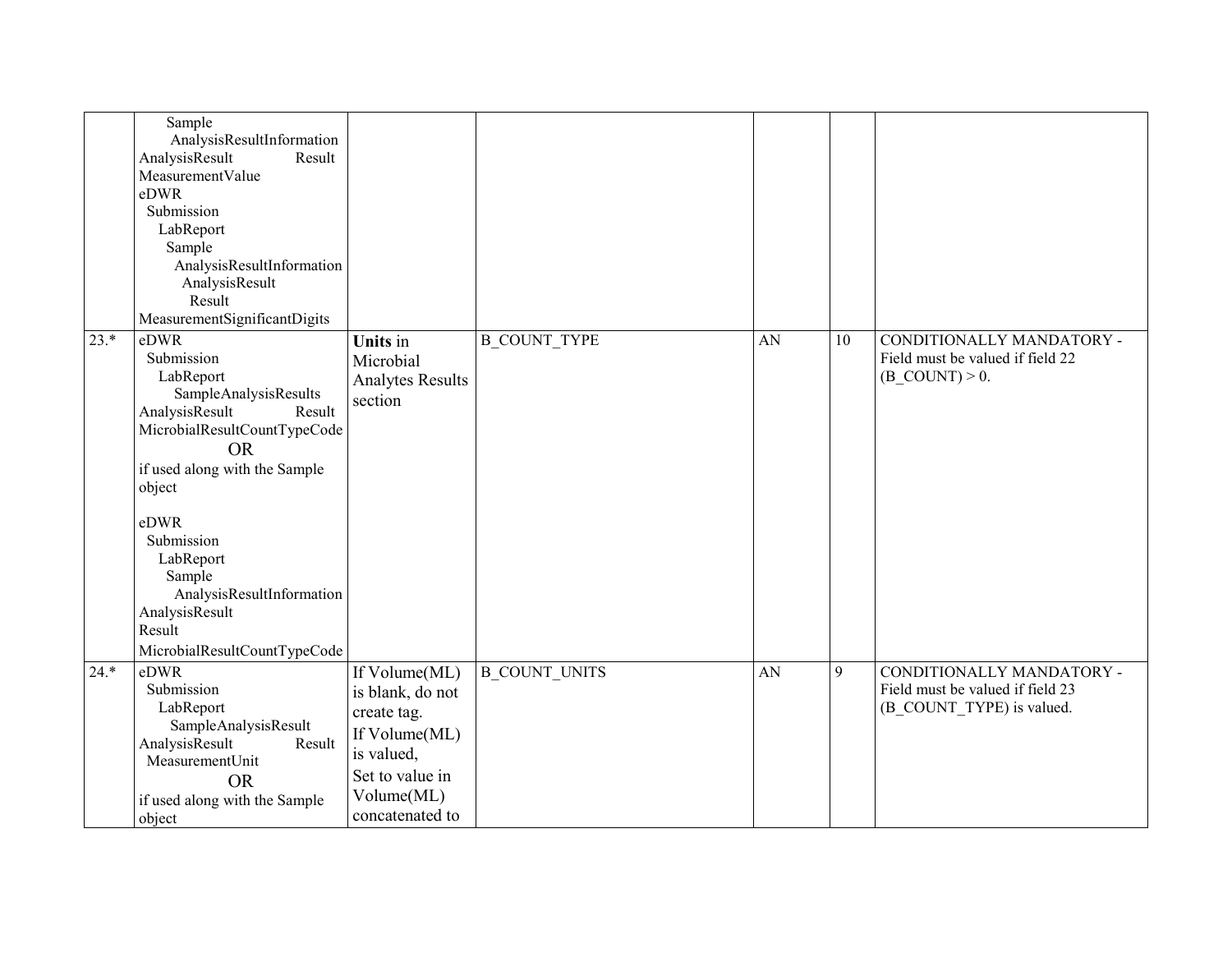|     | eDWR<br>Submission<br>LabReport<br>Sample<br>AnalysisResultInformation<br>AnalysisResult<br>Result<br>MeasurementUnit                                                                                                                                                                       | 'ML' without<br>spaces.<br>For example, if<br>user enters 100<br>in Volume(ML),<br>generate<br>'100ML'<br>If user enters 1<br>in Volume(ML),<br>generate '1ML' |                  |      |      |          |
|-----|---------------------------------------------------------------------------------------------------------------------------------------------------------------------------------------------------------------------------------------------------------------------------------------------|----------------------------------------------------------------------------------------------------------------------------------------------------------------|------------------|------|------|----------|
| 33. | eDWR<br>Submission<br>LabReport<br>SampleAnalysisResult<br>AnalysisResult<br>AnalysisComment<br>Comments<br><b>OR</b><br>if used along with the Sample<br>object<br>eDWR<br>Submission<br>LabReport<br>Sample<br>AnalysisResultInformation<br>AnalysisResult<br>AnalysisComment<br>Comments | <b>Comments</b> in<br>Microbial<br><b>Analytes Results</b><br>section                                                                                          | <b>B_COMMENT</b> | ANmc | 1000 | Optional |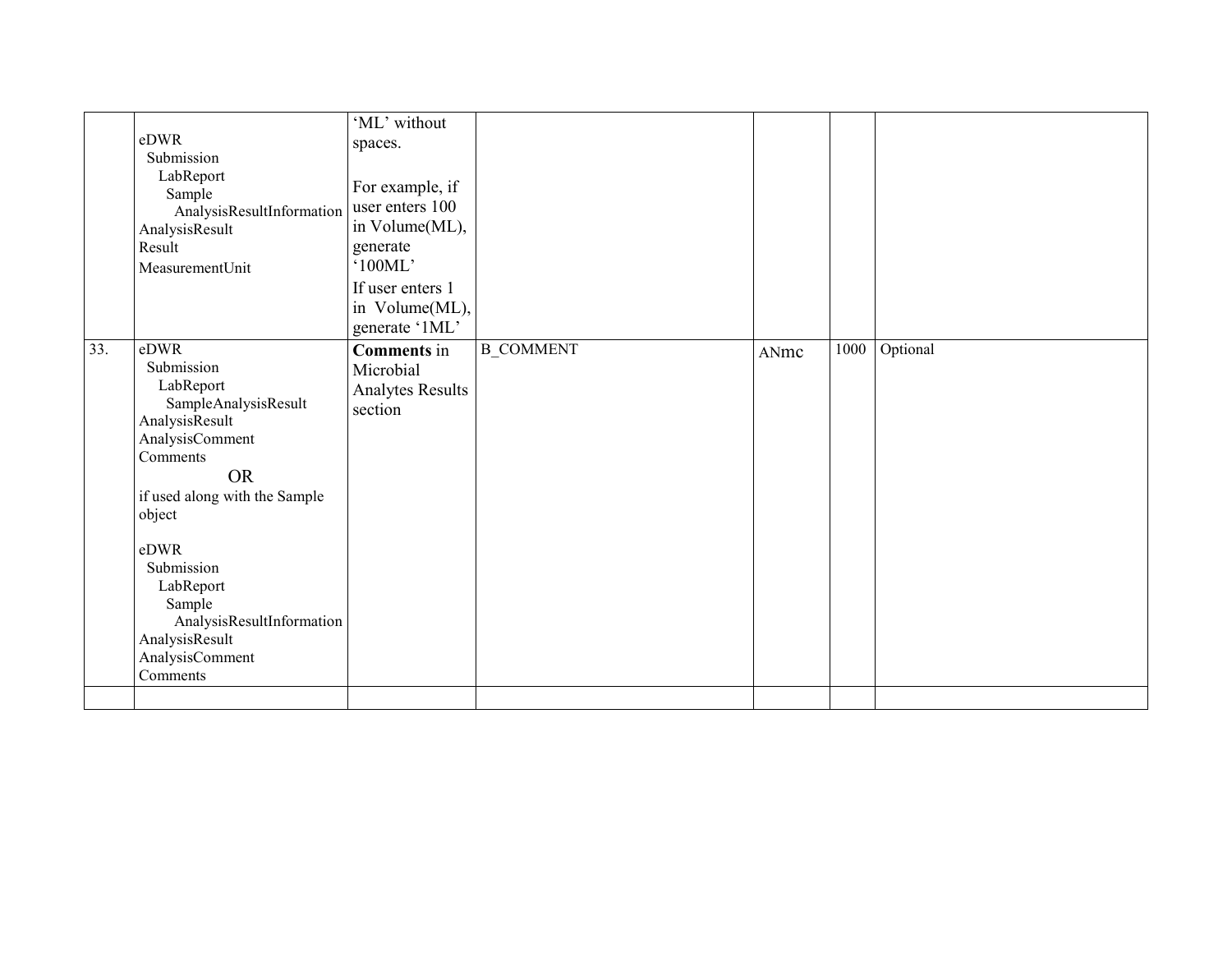|                              | <b>CHEMICAL and RADIOLOGICAL SAMPLE RESULT</b>                                                                                                                                                                                      |                             |                                                                 |                   |    |                                                                                                                                                                                                                             |  |  |
|------------------------------|-------------------------------------------------------------------------------------------------------------------------------------------------------------------------------------------------------------------------------------|-----------------------------|-----------------------------------------------------------------|-------------------|----|-----------------------------------------------------------------------------------------------------------------------------------------------------------------------------------------------------------------------------|--|--|
| <b>LINE</b><br>NO<br>(field) | <b>SCHEMA TAG NAME</b>                                                                                                                                                                                                              | <b>CMDP UI Fields/Logic</b> | <b>STAGING TABLE</b><br>(B_SAMPLE_RESULT)<br><b>COLUMN NAME</b> | <b>DOMAI</b><br>N |    | <b>SIZE OPTIONALITY</b>                                                                                                                                                                                                     |  |  |
| 1.                           | N/A                                                                                                                                                                                                                                 |                             | TMGJOB IS NUMBER                                                | $\mathbf N$       | 10 | MANDATORY. Populated by the XML<br>Sampling Application.                                                                                                                                                                    |  |  |
| 2.                           | N/A                                                                                                                                                                                                                                 |                             | <b>B TMGSAR IS NUMBER</b>                                       | ${\bf N}$         | 7  | MANDATORY. Populated by the XML<br>Sampling Application.                                                                                                                                                                    |  |  |
| $\overline{3}$ .             | N/A                                                                                                                                                                                                                                 |                             | <b>B STATUS</b>                                                 | ${\bf A}{\bf N}$  |    | OPTIONAL. Populated by the XML<br>Sampling Application.                                                                                                                                                                     |  |  |
| 4.                           | eDWR<br>Submission<br>LabReport<br>SampleAnalysisResults<br>LabSampleIdentifier<br><b>OR</b><br>if used along with the<br>Sample object<br>eDWR<br>Submission<br>LabReport<br>Sample<br>SampleIdentification<br>LabSampleIdentifier | <b>Sample ID</b>            | <b>B LAB SAMPLE NUMBER</b>                                      | ${\rm AN}$        | 20 | MANDATORY - Reference field required<br>to associate the result to the parent sample.<br>Must be same value as field<br><b>B LAB SAMPLE NUMBER in</b><br>B SAMPLE structure set or result (and<br>sample) will be rejected. |  |  |
| 5.                           | eDWR<br>Submission<br>LabReport<br>SampleAnalysisResults<br>SampleCollectionEndDate<br><b>OR</b><br>if used along with the<br>Sample object                                                                                         | <b>Collection Date</b>      | <b>B COLLECTION DATE</b>                                        | DT                | 8  | <b>OPTIONAL</b>                                                                                                                                                                                                             |  |  |

## Chemical and Radiological Sample Result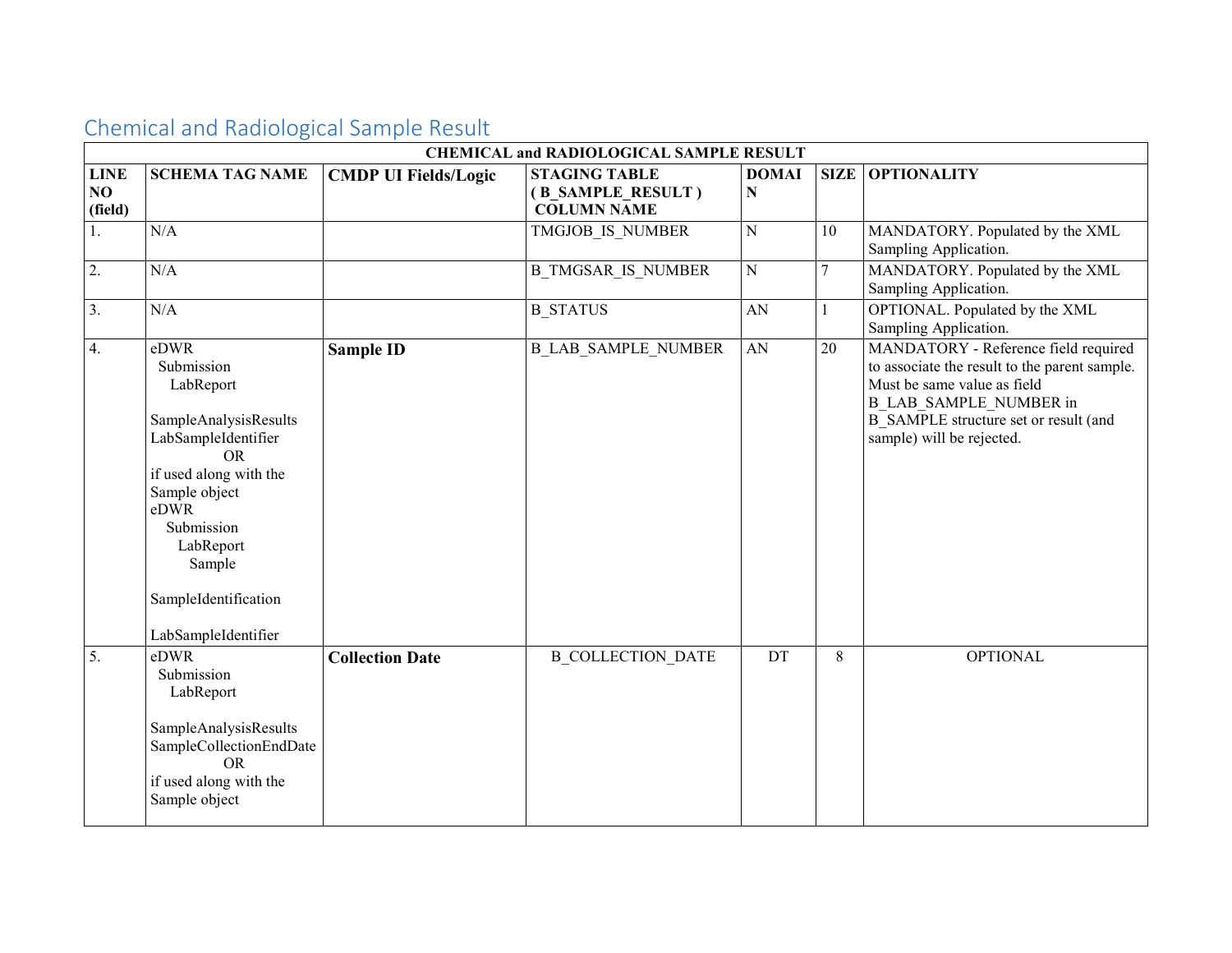|                              |                                                                                                                                                                                                                         |                                            | <b>CHEMICAL and RADIOLOGICAL SAMPLE RESULT</b>                  |                   |             |                                                                                                                                                                                                                      |
|------------------------------|-------------------------------------------------------------------------------------------------------------------------------------------------------------------------------------------------------------------------|--------------------------------------------|-----------------------------------------------------------------|-------------------|-------------|----------------------------------------------------------------------------------------------------------------------------------------------------------------------------------------------------------------------|
| <b>LINE</b><br>NO<br>(field) | <b>SCHEMA TAG NAME</b>                                                                                                                                                                                                  | <b>CMDP UI Fields/Logic</b>                | <b>STAGING TABLE</b><br>(B_SAMPLE_RESULT)<br><b>COLUMN NAME</b> | <b>DOMAI</b><br>N | <b>SIZE</b> | <b>OPTIONALITY</b>                                                                                                                                                                                                   |
|                              | eDWR<br>Submission<br>LabReport<br>Sample<br>SampleIdentification<br>SampleCollectionEndDate                                                                                                                            |                                            |                                                                 |                   |             |                                                                                                                                                                                                                      |
| 6.                           | eDWR<br>Submission<br>LabReport<br>SampleAnalysisResults<br>PWSIdentifier<br><b>OR</b><br>if used along with the<br>Sample object<br>eDWR<br>Submission<br>LabReport<br>Sample<br>SampleIdentification<br>PWSIdentifier | <b>Water System</b>                        | <b>B PWS NUMBER</b>                                             | AN                | 9           | MANDATORY - Reference field required<br>to associate the result to the parent sample.<br>Must be same value as field<br><b>B_PWS_NUMBER</b> in B_SAMPLE<br>structure set or result (and sample) will be<br>rejected. |
| 7.                           | eDWR<br>Submission<br>LabReport<br>LabIdentification<br>LabAccreditation<br>LabAccreditationIdentifier                                                                                                                  | <b>Laboratory ID</b>                       | <b>B LAB ID NUMBER</b>                                          | AN                | 10          | <b>MANDATORY</b>                                                                                                                                                                                                     |
| 8.                           | eDWR<br>Submission<br>LabReport<br>LabIdentification<br>LabAccreditation<br>LabAccreditationAuthortit<br>$\mathbf y$                                                                                                    | Selected based on<br>Laboratory ID entered | <b>B_CERT_AGENCY</b>                                            | AN                | 10          | <b>MANDATORY</b>                                                                                                                                                                                                     |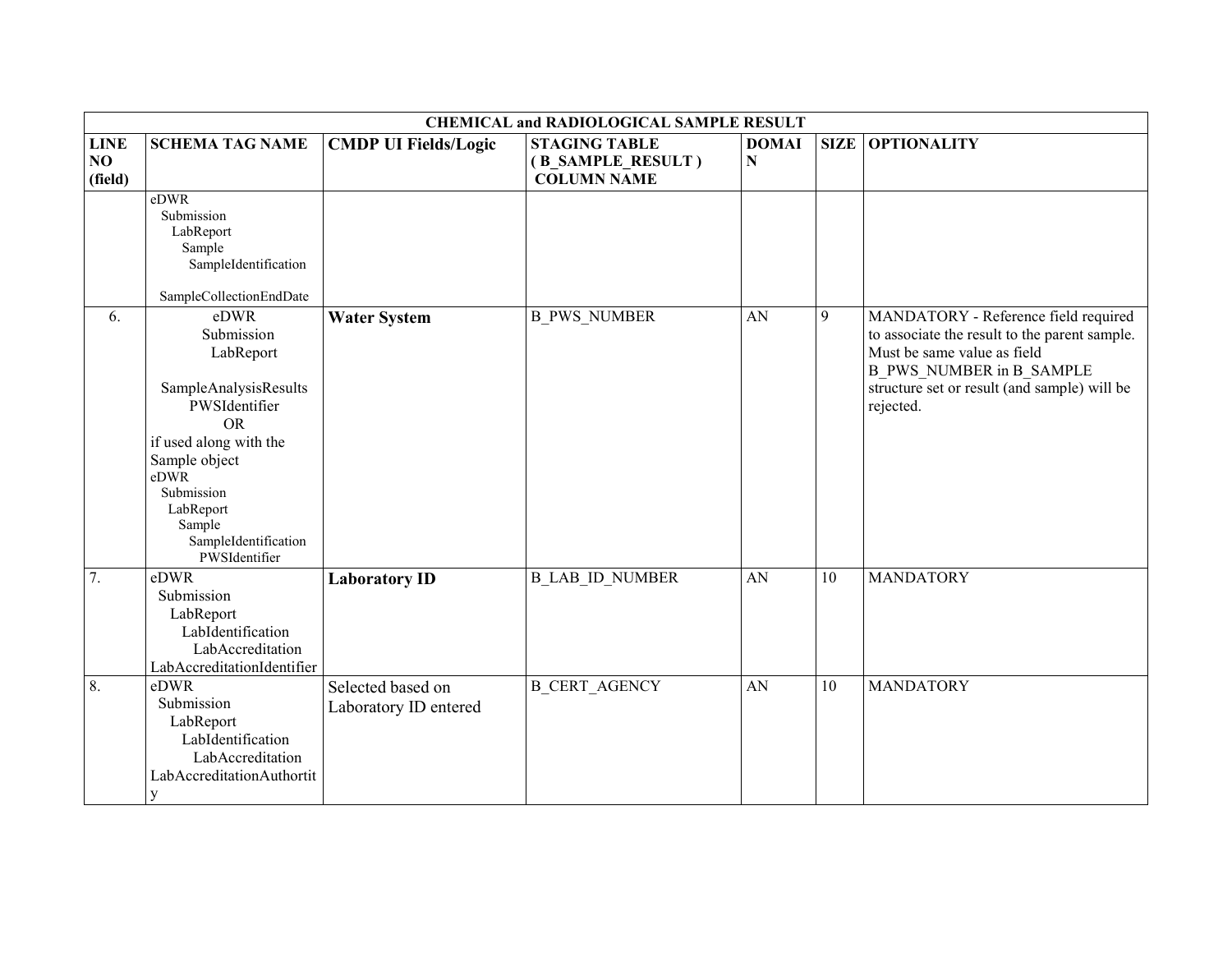|                              |                                                                                                                                                                                                                 |                                                            | <b>CHEMICAL and RADIOLOGICAL SAMPLE RESULT</b>                  |                   |                |                                                                                                                     |
|------------------------------|-----------------------------------------------------------------------------------------------------------------------------------------------------------------------------------------------------------------|------------------------------------------------------------|-----------------------------------------------------------------|-------------------|----------------|---------------------------------------------------------------------------------------------------------------------|
| <b>LINE</b><br>NO<br>(field) | <b>SCHEMA TAG NAME</b>                                                                                                                                                                                          | <b>CMDP UI Fields/Logic</b>                                | <b>STAGING TABLE</b><br>(B SAMPLE RESULT)<br><b>COLUMN NAME</b> | <b>DOMAI</b><br>N | <b>SIZE</b>    | <b>OPTIONALITY</b>                                                                                                  |
| $\overline{9}$ .             | eDWR<br>Submission<br>LabReport<br>SampleAnalysisResults<br>AnalyteIdentification<br>AnalyteCode<br><b>OR</b><br>if used along with the<br>Sample object<br>eDWR<br>Submission<br>LabReport<br>Sample           | <b>Analyte in Chem/Rads</b><br>Results section             | <b>B ANALYTE CODE</b>                                           | AN                | $\overline{4}$ | MANDATORY - Required field must be<br>valued.                                                                       |
|                              | AnalysisResultInformatio<br>n<br>AnalyteIdentification<br>AnalyteCode                                                                                                                                           |                                                            |                                                                 |                   |                |                                                                                                                     |
| 10.                          | eDWR<br>Submission<br>LabReport<br>SampleAnalysisResults<br>LabAnalysisIdentification<br>AnalysisStartDate<br><b>OR</b><br>if used along with the<br>Sample object<br>eDWR<br>Submission<br>LabReport<br>Sample | <b>Analysis Start Date in</b><br>Chem/Rads Results section | <b>B ANALYSIS START DATE</b>                                    | <b>DT</b>         | 8              | OPTIONAL - Sample will be rejected if<br>Analysis Start Date is supplied but is prior<br>to Sample Collection Date. |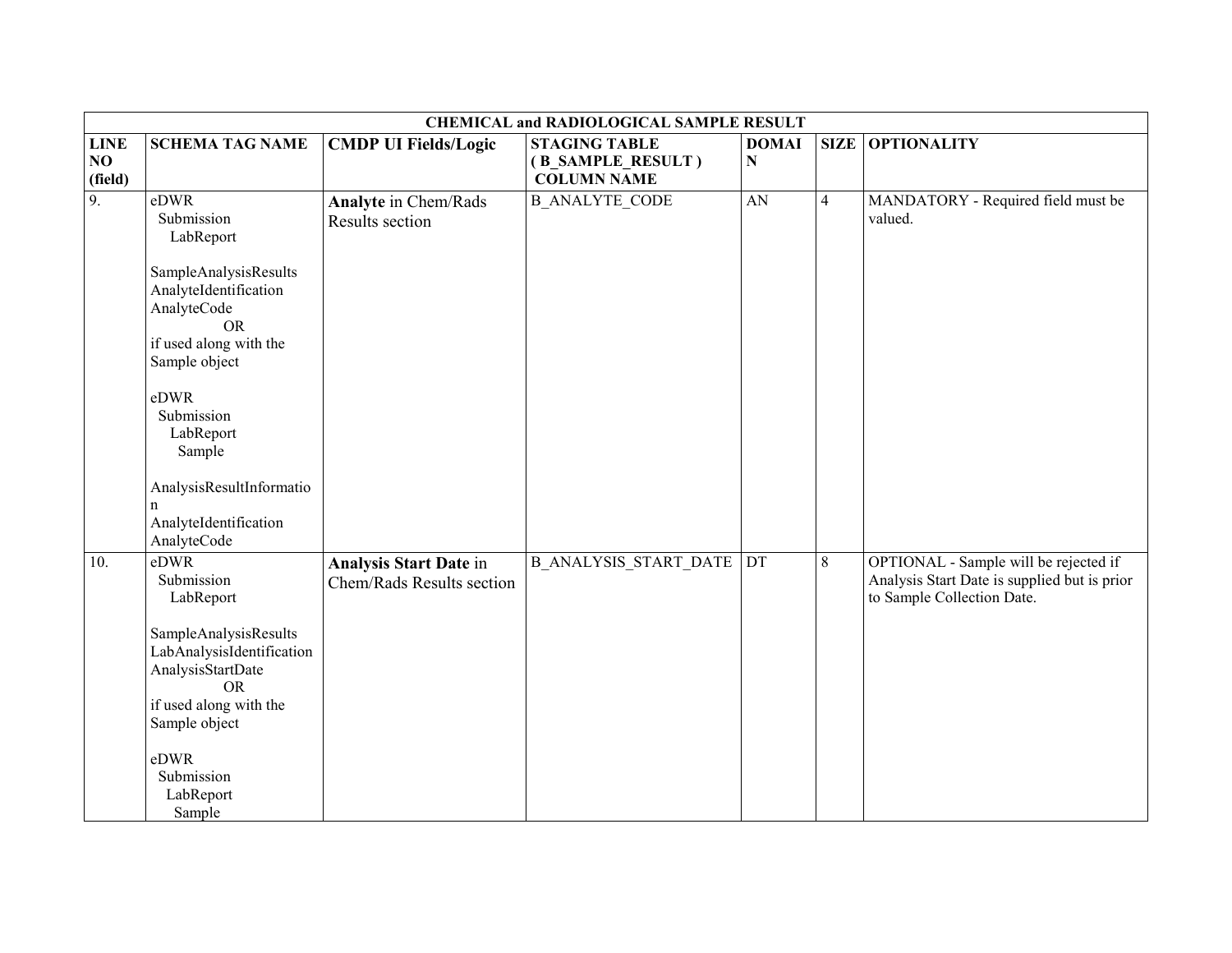|                              |                                                                                                                                                                                                                                                                                               |                                                                   | <b>CHEMICAL and RADIOLOGICAL SAMPLE RESULT</b>                  |                   |             |                                                                                                                                                                                                                                                                      |
|------------------------------|-----------------------------------------------------------------------------------------------------------------------------------------------------------------------------------------------------------------------------------------------------------------------------------------------|-------------------------------------------------------------------|-----------------------------------------------------------------|-------------------|-------------|----------------------------------------------------------------------------------------------------------------------------------------------------------------------------------------------------------------------------------------------------------------------|
| <b>LINE</b><br>NO<br>(field) | <b>SCHEMA TAG NAME</b>                                                                                                                                                                                                                                                                        | <b>CMDP UI Fields/Logic</b>                                       | <b>STAGING TABLE</b><br>(B_SAMPLE_RESULT)<br><b>COLUMN NAME</b> | <b>DOMAI</b><br>N | <b>SIZE</b> | <b>OPTIONALITY</b>                                                                                                                                                                                                                                                   |
|                              | AnalysisResultInformatio<br>LabAnalysisIdentification<br>AnalysisStartDate                                                                                                                                                                                                                    |                                                                   |                                                                 |                   |             |                                                                                                                                                                                                                                                                      |
| 11.                          | eDWR<br>Submission<br>LabReport<br>SampleAnalysisResults<br>LabAnalysisIdentification<br>AnalysisStartTime<br><b>OR</b><br>if used along with the<br>Sample object<br>eDWR<br>Submission<br>LabReport<br>Sample<br>AnalysisResultInformatio<br>LabAnalysisIdentification<br>AnalysisStartTime | <b>Analysis Start Time in</b><br>Chem/Rads Results section        | <b>B_ANALYSIS_START_TIME</b>                                    | TM                | 6           | <b>OPTIONAL</b>                                                                                                                                                                                                                                                      |
| 12.                          | eDWR<br>Submission<br>LabReport<br>SampleAnalysisResults<br>LabAnalysisIdentification<br>AnalysisEndDate<br><b>OR</b><br>if used along with the<br>Sample object                                                                                                                              | <b>Analysis Completed Date</b><br>in Chem/Rads Results<br>section | <b>B ANALYSIS COMPLETE D DT</b><br><b>ATE</b>                   |                   | $8\,$       | OPTIONAL - Sample will be rejected if<br>Analysis Completion Date is supplied but is<br>prior to Sample Collection Date. Sample<br>will also be rejected if both Analysis Start<br>and Completion Dates are supplied, but<br>Completion Date is prior to Start Date. |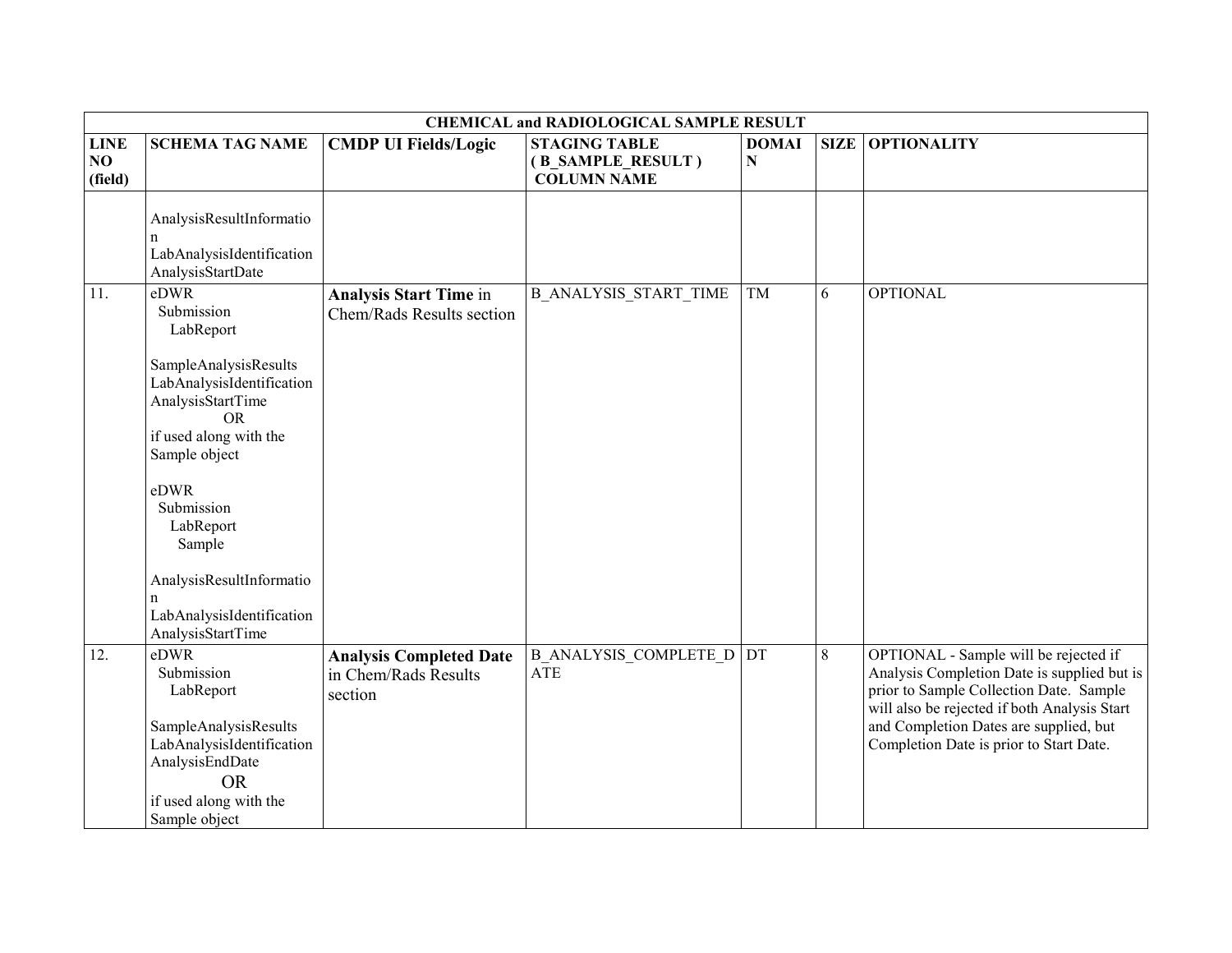|                              | <b>CHEMICAL and RADIOLOGICAL SAMPLE RESULT</b>                                                                                       |                                                                   |                                                                 |                   |       |                         |  |  |
|------------------------------|--------------------------------------------------------------------------------------------------------------------------------------|-------------------------------------------------------------------|-----------------------------------------------------------------|-------------------|-------|-------------------------|--|--|
| <b>LINE</b><br>NO<br>(field) | <b>SCHEMA TAG NAME</b>                                                                                                               | <b>CMDP UI Fields/Logic</b>                                       | <b>STAGING TABLE</b><br>(B_SAMPLE_RESULT)<br><b>COLUMN NAME</b> | <b>DOMAI</b><br>N |       | <b>SIZE OPTIONALITY</b> |  |  |
|                              | eDWR<br>Submission<br>LabReport<br>Sample<br>AnalysisResultInformatio<br>$\mathbf n$<br>LabAnalysisIdentification<br>AnalysisEndDate |                                                                   |                                                                 |                   |       |                         |  |  |
| 13.                          | eDWR<br>Submission<br>LabReport                                                                                                      | <b>Analysis Completed Time</b><br>in Chem/Rads Results<br>section | <b>B_ANALYSIS_COMPLETE_T</b><br><b>IME</b>                      | TM                | 6     | <b>OPTIONAL</b>         |  |  |
|                              | SampleAnalysisResults<br>LabAnalysisIdentification<br>AnalysisEndTime<br><b>OR</b><br>if used along with the                         |                                                                   |                                                                 |                   |       |                         |  |  |
|                              | Sample object<br>eDWR<br>Submission<br>LabReport<br>Sample                                                                           |                                                                   |                                                                 |                   |       |                         |  |  |
|                              | AnalysisResultInformatio<br>n<br>LabAnalysisIdentification<br>AnalysisEndTime                                                        |                                                                   |                                                                 |                   |       |                         |  |  |
| 14.                          | $eD\overline{WR}$<br>Submission<br>LabReport<br>SampleAnalysisResults                                                                | Derived based on Date<br>Sample was Submitted to<br><b>State</b>  | <b>B_STATE_NOTIFY_DATE</b>                                      | DT                | $8\,$ | <b>OPTIONAL</b>         |  |  |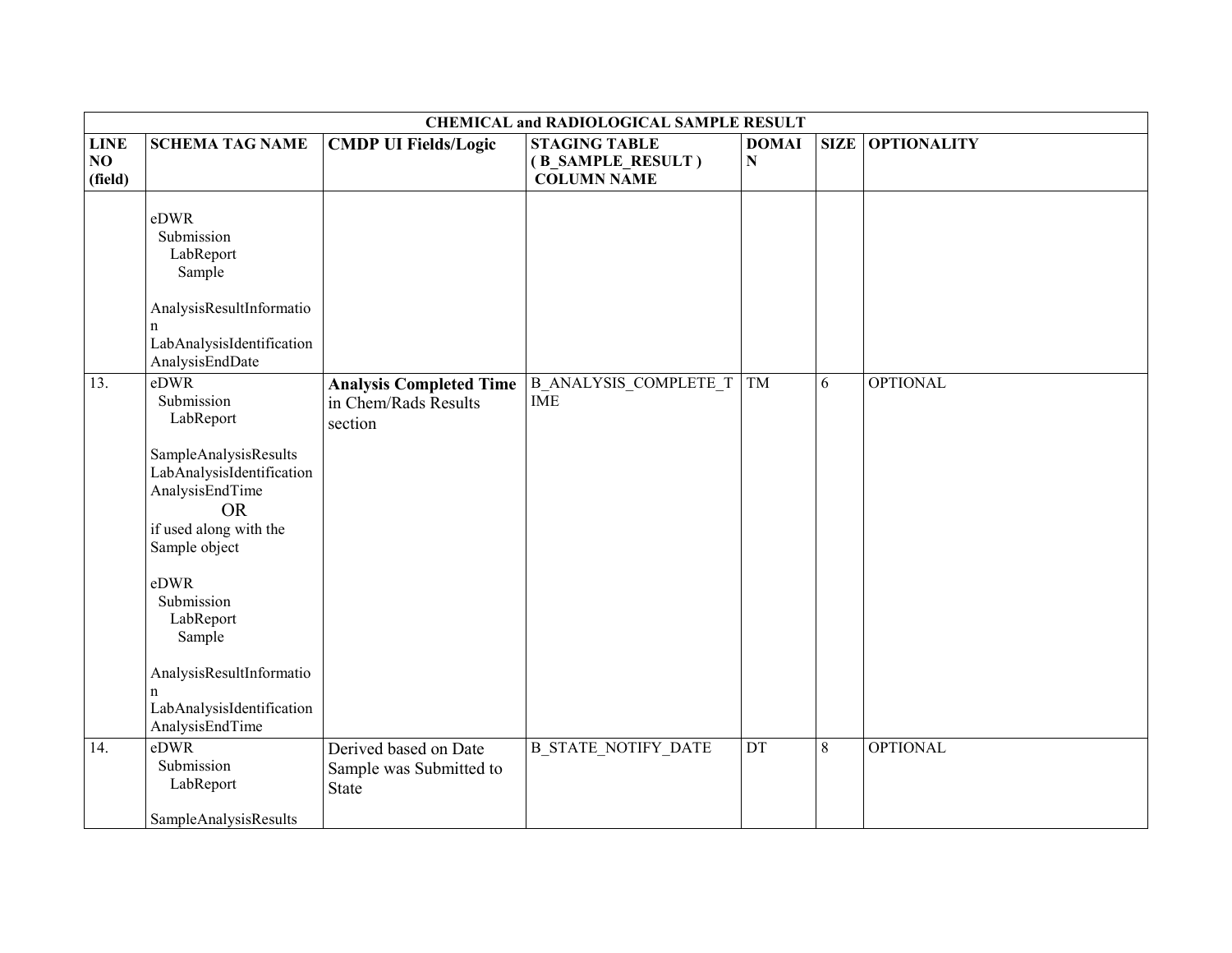|                              |                                                                                                                        |                             | <b>CHEMICAL and RADIOLOGICAL SAMPLE RESULT</b>                  |                           |   |                  |
|------------------------------|------------------------------------------------------------------------------------------------------------------------|-----------------------------|-----------------------------------------------------------------|---------------------------|---|------------------|
| <b>LINE</b><br>NO<br>(field) | <b>SCHEMA TAG NAME</b>                                                                                                 | <b>CMDP UI Fields/Logic</b> | <b>STAGING TABLE</b><br>(B_SAMPLE_RESULT)<br><b>COLUMN NAME</b> | <b>DOMAI</b><br>${\bf N}$ |   | SIZE OPTIONALITY |
|                              | AnalysisResult<br>ResultStateNotificationDa<br>te<br><b>OR</b><br>if used along with the<br>Sample object              |                             |                                                                 |                           |   |                  |
|                              | eDWR<br>Submission<br>LabReport<br>Sample                                                                              |                             |                                                                 |                           |   |                  |
|                              | AnalysisResultInformatio<br>AnalysisResult<br>n<br>ResultStateNotificationDa<br>te                                     |                             |                                                                 |                           |   |                  |
| $16.*$                       | eDWR<br>Submisssion<br>LabReport                                                                                       | $\overline{A}$ "            | <b>B_DATA_QUALITY</b>                                           | AN                        | 1 | <b>MANDATORY</b> |
|                              | SampleAnalysisResults<br>QAQCSummary<br><b>DataQualityCode</b><br><b>OR</b><br>if used along with the<br>Sample object |                             |                                                                 |                           |   |                  |
|                              | eDWR<br>Submission<br>LabReport<br>Sample                                                                              |                             |                                                                 |                           |   |                  |
|                              | AnalysisResultInformatio<br>QAQCSummary<br>n<br>DataQualityCode                                                        |                             |                                                                 |                           |   |                  |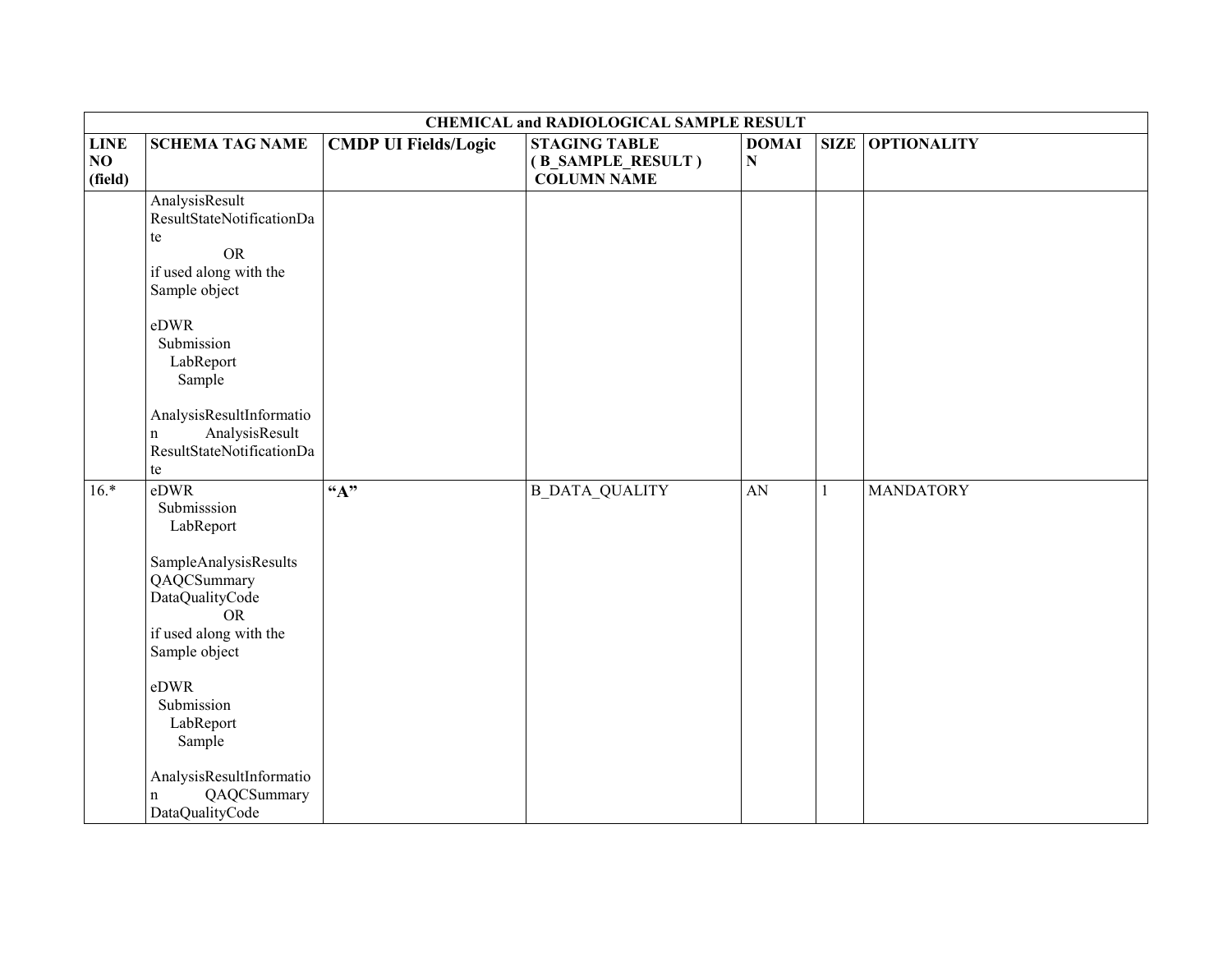|                              |                                                                                                                                                                                                                                                                    | <b>CHEMICAL and RADIOLOGICAL SAMPLE RESULT</b> |                                                                 |                           |                |                                                                                                                                               |  |  |
|------------------------------|--------------------------------------------------------------------------------------------------------------------------------------------------------------------------------------------------------------------------------------------------------------------|------------------------------------------------|-----------------------------------------------------------------|---------------------------|----------------|-----------------------------------------------------------------------------------------------------------------------------------------------|--|--|
| <b>LINE</b><br>NO<br>(field) | <b>SCHEMA TAG NAME</b>                                                                                                                                                                                                                                             | <b>CMDP UI Fields/Logic</b>                    | <b>STAGING TABLE</b><br>(B_SAMPLE_RESULT)<br><b>COLUMN NAME</b> | <b>DOMAI</b><br>${\bf N}$ |                | <b>SIZE OPTIONALITY</b>                                                                                                                       |  |  |
| $17.*$                       | eDWR<br>Submission<br>LabReport<br>SampleAnalysisResults<br>QAQCSummary<br>DataQualityRejectCode<br>OR.<br>if used along with the<br>Sample object<br>eDWR<br>Submission<br>LabReport<br>Sample<br>AnalysisResultInformatio<br>QAQCSummary<br>n                    |                                                | <b>B DATA QUALITY REASO</b><br>$\mathbf N$                      | AN                        | $\overline{2}$ | CONDITIONALLY MANDATORY -<br>Field must be valued if field 16<br>$(B$ DATA QUALITY) = "R."                                                    |  |  |
| $18.*$                       | DataQualityRejectCode<br>eDWR<br>Submission<br>LabReport<br>SampleAnalysisResults<br>LabAnalysisIdentification<br>SampleAnalyticalMethod:<br>MethodIdentifier<br><b>OR</b><br>if used along with the<br>Sample object<br>eDWR<br>Submission<br>LabReport<br>Sample | <b>Method</b> in Chem/Rads<br>Results section  | <b>B ANALYSIS METHOD CO</b><br>DE                               | AN                        | 30             | OPTIONAL - May be either a federally<br>owned or state-owned analyte method<br>pairing that exists in state/region's<br>SDWIS/STATE database. |  |  |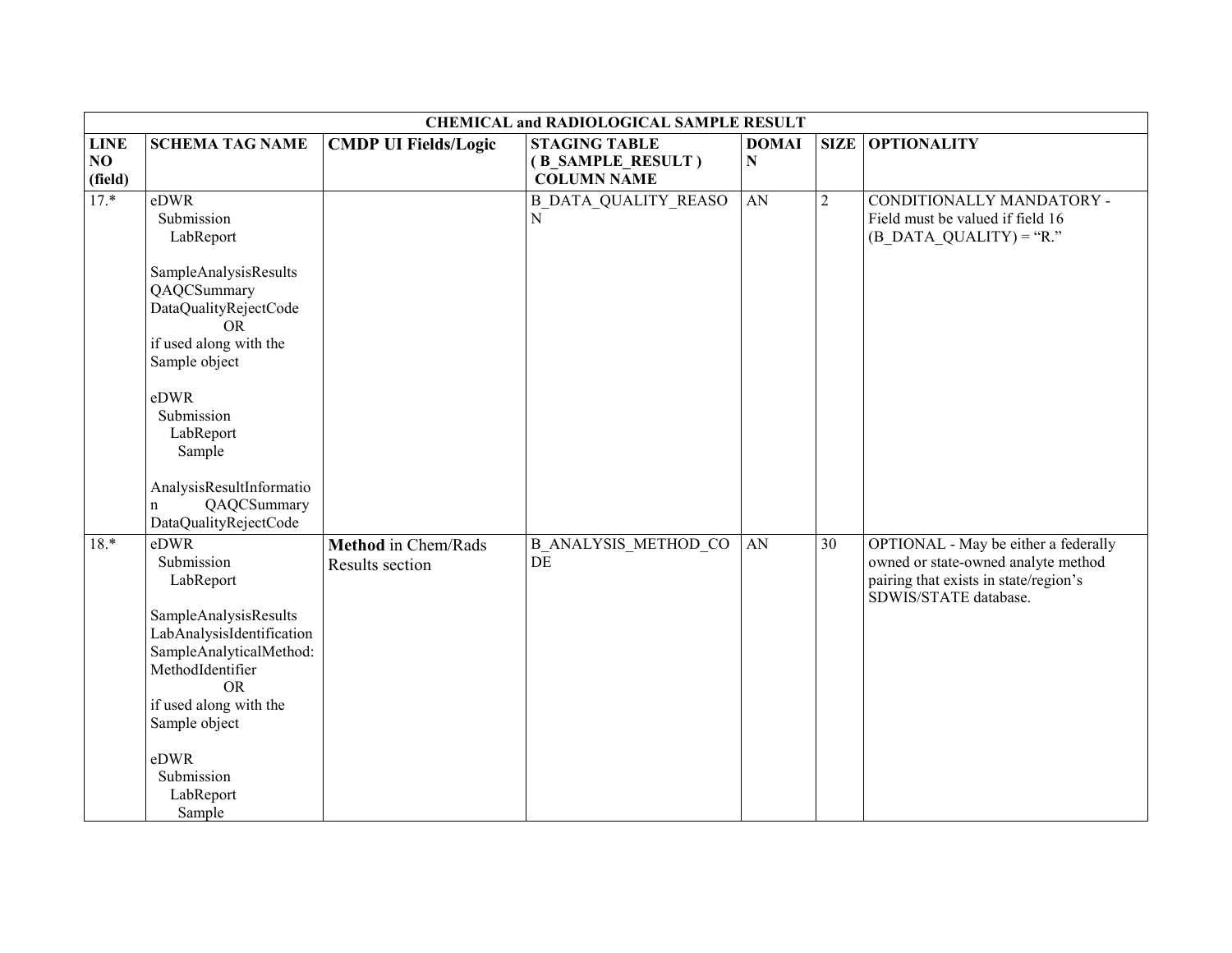|                              | <b>CHEMICAL and RADIOLOGICAL SAMPLE RESULT</b>                                                                                                                                                                                                                                                                                                                                                                                                                                                                 |                                                    |                                                                 |                        |   |                         |  |  |
|------------------------------|----------------------------------------------------------------------------------------------------------------------------------------------------------------------------------------------------------------------------------------------------------------------------------------------------------------------------------------------------------------------------------------------------------------------------------------------------------------------------------------------------------------|----------------------------------------------------|-----------------------------------------------------------------|------------------------|---|-------------------------|--|--|
| <b>LINE</b><br>NO<br>(field) | <b>SCHEMA TAG NAME</b>                                                                                                                                                                                                                                                                                                                                                                                                                                                                                         | <b>CMDP UI Fields/Logic</b>                        | <b>STAGING TABLE</b><br>(B_SAMPLE_RESULT)<br><b>COLUMN NAME</b> | <b>DOMAI</b><br>N      |   | <b>SIZE OPTIONALITY</b> |  |  |
|                              | AnalysisResultInformatio<br>n<br>LabAnalysisIdentification<br>SampleAnalyticalMethod:<br>MethodIdentifier                                                                                                                                                                                                                                                                                                                                                                                                      |                                                    |                                                                 |                        |   |                         |  |  |
| $19.*$                       | eDWR<br>Submission<br>LabReport<br>SampleAnalysisResult<br>LabAnalysisIdentification<br>SampleAnalyzedMeasure<br>MeasurementValue<br>eDWR<br>Submission<br>LabReport<br>SampleAnalysisResult<br>LabAnalysisIdentification<br>SampleAnalyzedMeasure<br>MeasurementUnit<br>eDWR<br>Submission<br>LabReport<br>SampleAnalysisResults<br>LabAnalysisIdentification<br>SampleAnalyzedMeasure<br>MeasurementSignificantD<br>igits<br>(This schema element has<br>to be valued for precision /<br>significant digits) | Volume Assayed(ML) in<br>Chem/Rads Results section | <b>B</b> VOLUME_ASSAYED                                         | $\mathbf{A}\mathbf{N}$ | 9 | N/A                     |  |  |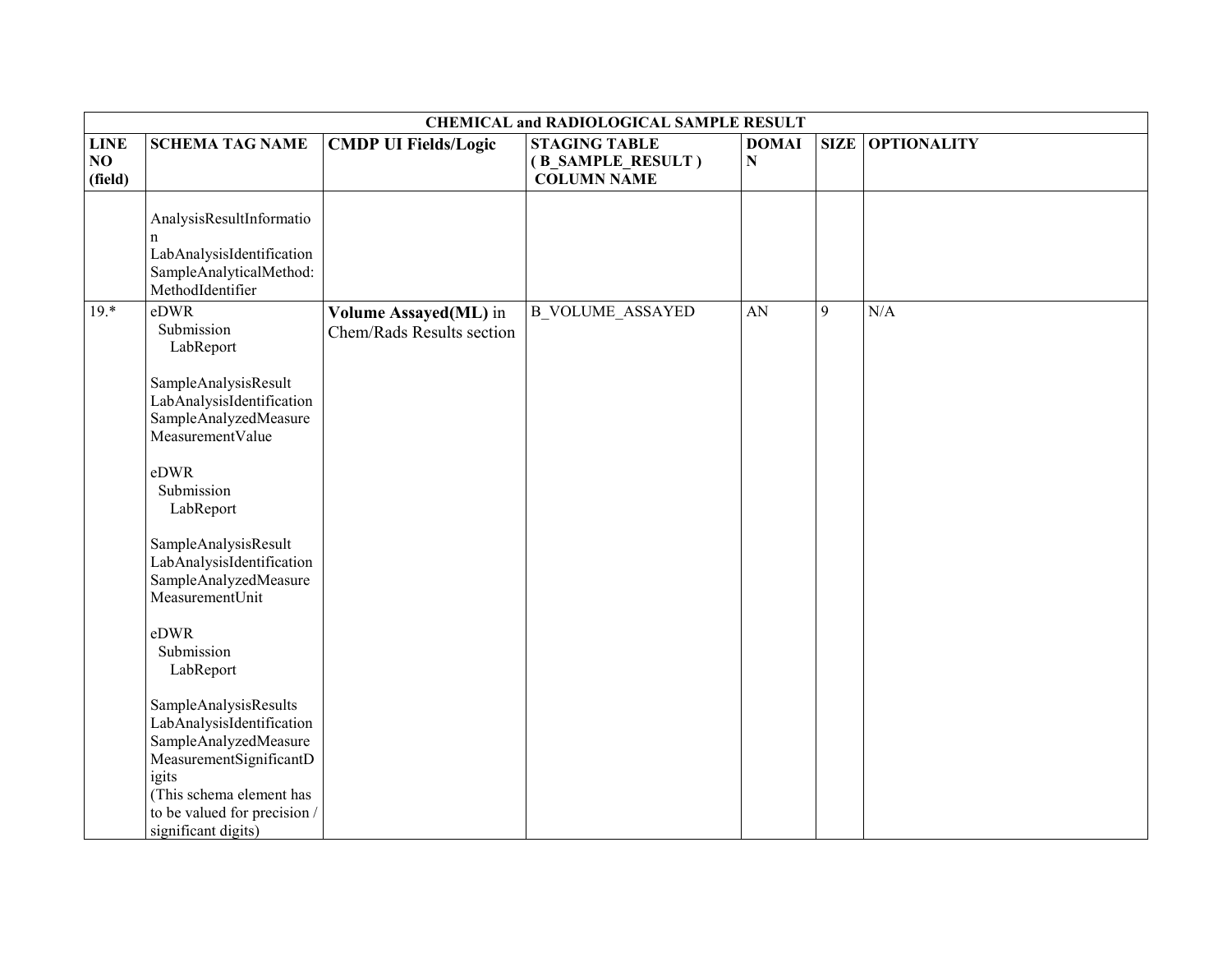|                              | <b>CHEMICAL and RADIOLOGICAL SAMPLE RESULT</b>                                                                                                                                                                                                                                                                                                                                                                                                                                 |                             |                                                                 |                           |  |                         |  |  |
|------------------------------|--------------------------------------------------------------------------------------------------------------------------------------------------------------------------------------------------------------------------------------------------------------------------------------------------------------------------------------------------------------------------------------------------------------------------------------------------------------------------------|-----------------------------|-----------------------------------------------------------------|---------------------------|--|-------------------------|--|--|
| <b>LINE</b><br>NO<br>(field) | <b>SCHEMA TAG NAME</b>                                                                                                                                                                                                                                                                                                                                                                                                                                                         | <b>CMDP UI Fields/Logic</b> | <b>STAGING TABLE</b><br>(B_SAMPLE_RESULT)<br><b>COLUMN NAME</b> | <b>DOMAI</b><br>${\bf N}$ |  | <b>SIZE OPTIONALITY</b> |  |  |
|                              | <b>OR</b><br>if used along with the<br>Sample object<br>eDWR<br>Submission<br>LabReport<br>Sample<br>AnalysisResultInformatio<br>n<br>LabAnalysisIdentification<br>SampleAnalyzedMeasure<br>MeasurementValue<br>eDWR<br>Submission<br>LabReport<br>Sample<br>AnalysisResultInformatio<br>n<br>LabAnalysisIdentification<br>SampleAnalyzedMeasure<br>MeasurementUnit<br>eDWR<br>Submission<br>LabReport<br>Sample<br>AnalysisResultInformatio<br>n<br>LabAnalysisIdentification |                             |                                                                 |                           |  |                         |  |  |
|                              | SampleAnalyzedMeasure<br>MeasurementSignificantD<br>igits                                                                                                                                                                                                                                                                                                                                                                                                                      |                             |                                                                 |                           |  |                         |  |  |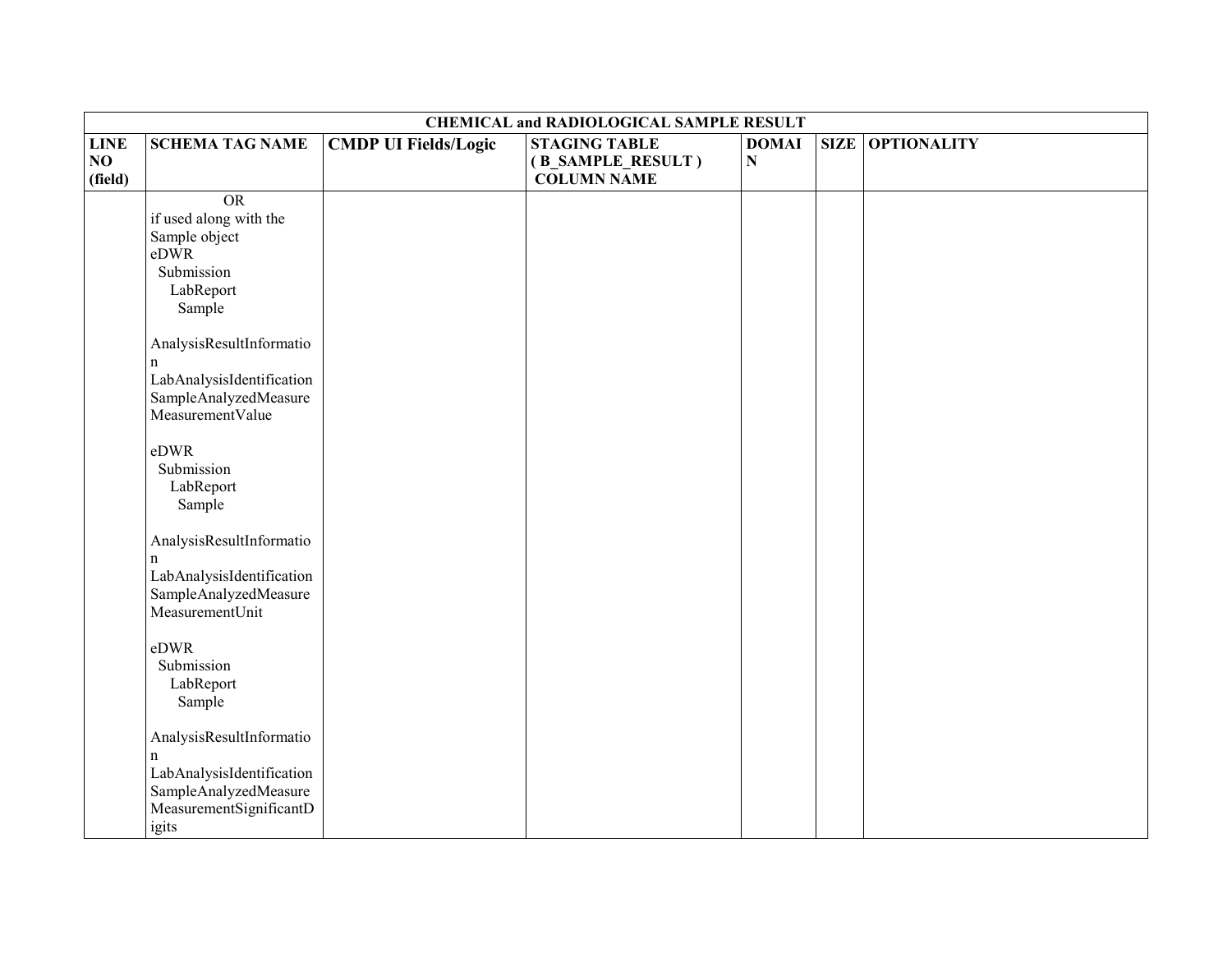|                              | <b>CHEMICAL and RADIOLOGICAL SAMPLE RESULT</b>                                                                                                                                                                                                                                  |                             |                                                                 |                           |                         |                                                                                             |  |
|------------------------------|---------------------------------------------------------------------------------------------------------------------------------------------------------------------------------------------------------------------------------------------------------------------------------|-----------------------------|-----------------------------------------------------------------|---------------------------|-------------------------|---------------------------------------------------------------------------------------------|--|
| <b>LINE</b><br>NO<br>(field) | <b>SCHEMA TAG NAME</b>                                                                                                                                                                                                                                                          | <b>CMDP UI Fields/Logic</b> | <b>STAGING TABLE</b><br>(B_SAMPLE_RESULT)<br><b>COLUMN NAME</b> | <b>DOMAI</b><br>${\bf N}$ | <b>SIZE</b>             | <b>OPTIONALITY</b>                                                                          |  |
| $26.*$                       | eDWR<br>Submission<br>LabReport<br>SampleAnalysisResult<br>AnalysisResult<br>DetectionLimitTypeCode<br>OR.<br>if used along with the<br>Sample object<br>eDWR<br>Submission<br>LabReport<br>Sample<br>AnalysisResultInformatio<br>AnalysisResult<br>n<br>DetectionLimitTypeCode | "MRL"                       | <b>B LESS THAN CODE</b>                                         | AN                        | $\overline{\mathbf{3}}$ | CONDITIONALLY MANDATORY -<br>Must be valued if field 25<br>$(B$ LESS THAN INDICATOR) = "Y." |  |
| 27.                          | eDWR<br>Submission<br>LabReport<br>SampleAnalysisResults<br>AnalysisResult<br>DetectionLimit<br>MeasurementValue<br>eDWR<br>Submission<br>LabReport<br>SampleAnalysisResults<br>AnalysisResult<br>DetectionLimit                                                                |                             | <b>B DETECTION LEVEL</b>                                        | ${\bf N}$                 | 15(9)                   | CONDITIONALLY MANDATORY -<br>Must be valued if field 26<br>$(B$ LESS THAN CODE) = "MRL."    |  |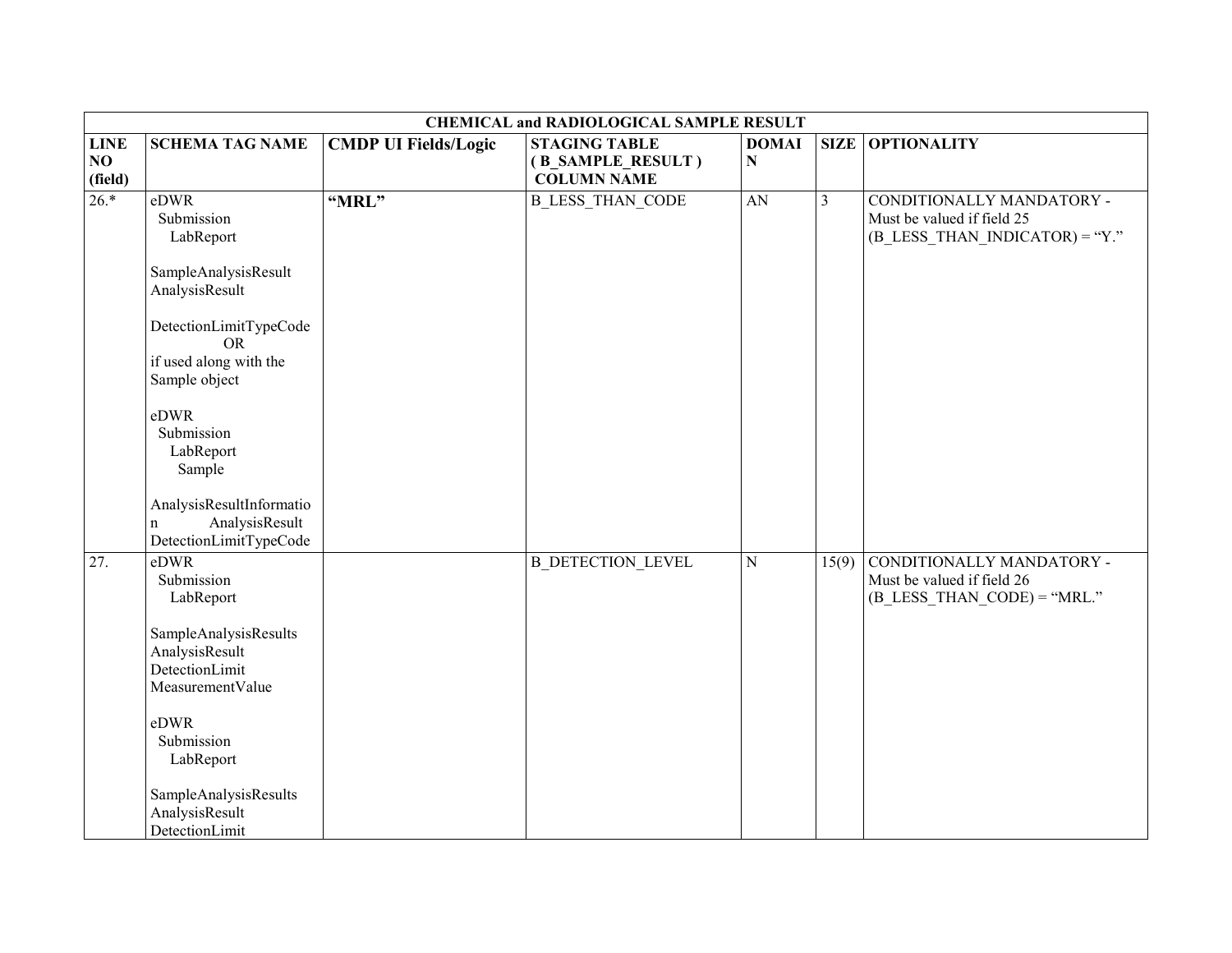|                              | <b>CHEMICAL and RADIOLOGICAL SAMPLE RESULT</b>                                                                                                                                                                                                                                                                                                                                                                                                 |                                                                                               |                                                                 |                           |   |                                                                                           |  |
|------------------------------|------------------------------------------------------------------------------------------------------------------------------------------------------------------------------------------------------------------------------------------------------------------------------------------------------------------------------------------------------------------------------------------------------------------------------------------------|-----------------------------------------------------------------------------------------------|-----------------------------------------------------------------|---------------------------|---|-------------------------------------------------------------------------------------------|--|
| <b>LINE</b><br>NO<br>(field) | <b>SCHEMA TAG NAME</b>                                                                                                                                                                                                                                                                                                                                                                                                                         | <b>CMDP UI Fields/Logic</b>                                                                   | <b>STAGING TABLE</b><br>(B_SAMPLE_RESULT)<br><b>COLUMN NAME</b> | <b>DOMAI</b><br>${\bf N}$ |   | <b>SIZE OPTIONALITY</b>                                                                   |  |
|                              | MeasurementSignificantD<br>igits                                                                                                                                                                                                                                                                                                                                                                                                               |                                                                                               |                                                                 |                           |   |                                                                                           |  |
|                              | (This schema element has<br>to be valued for precision /<br>significant digits)<br><b>OR</b><br>if used along with the<br>Sample object<br>eDWR<br>Submission<br>LabReport<br>Sample<br>AnalysisResult<br>AnalysisResultInformatio<br>DetectionLimit<br>$\mathbf n$<br>MeasurementValue<br>eDWR<br>Submission<br>LabReport<br>Sample<br>AnalysisResult<br>AnalysisResultInformatio<br>DetectionLimit<br>$\mathbf n$<br>MeasurementSignificantD |                                                                                               |                                                                 |                           |   |                                                                                           |  |
|                              | igits<br>(This schema element has<br>to be valued for precision /<br>significant digits)                                                                                                                                                                                                                                                                                                                                                       |                                                                                               |                                                                 |                           |   |                                                                                           |  |
| 28.                          | eDWR<br>Submission<br>LabReport<br>SampleAnalysisResults<br>AnalysisResult                                                                                                                                                                                                                                                                                                                                                                     | <b>Reporting Limit UOM</b> in<br>Chem/Rads Results section<br>(use<br>key value ref.key data, | <b>B DETECTION LEVEL UNI</b><br>T CODE                          | ANmc                      | 9 | CONDITIONALLY MANDATORY -<br>Must be valued if field 27<br>(B_DETECTION_LEVEL) is valued. |  |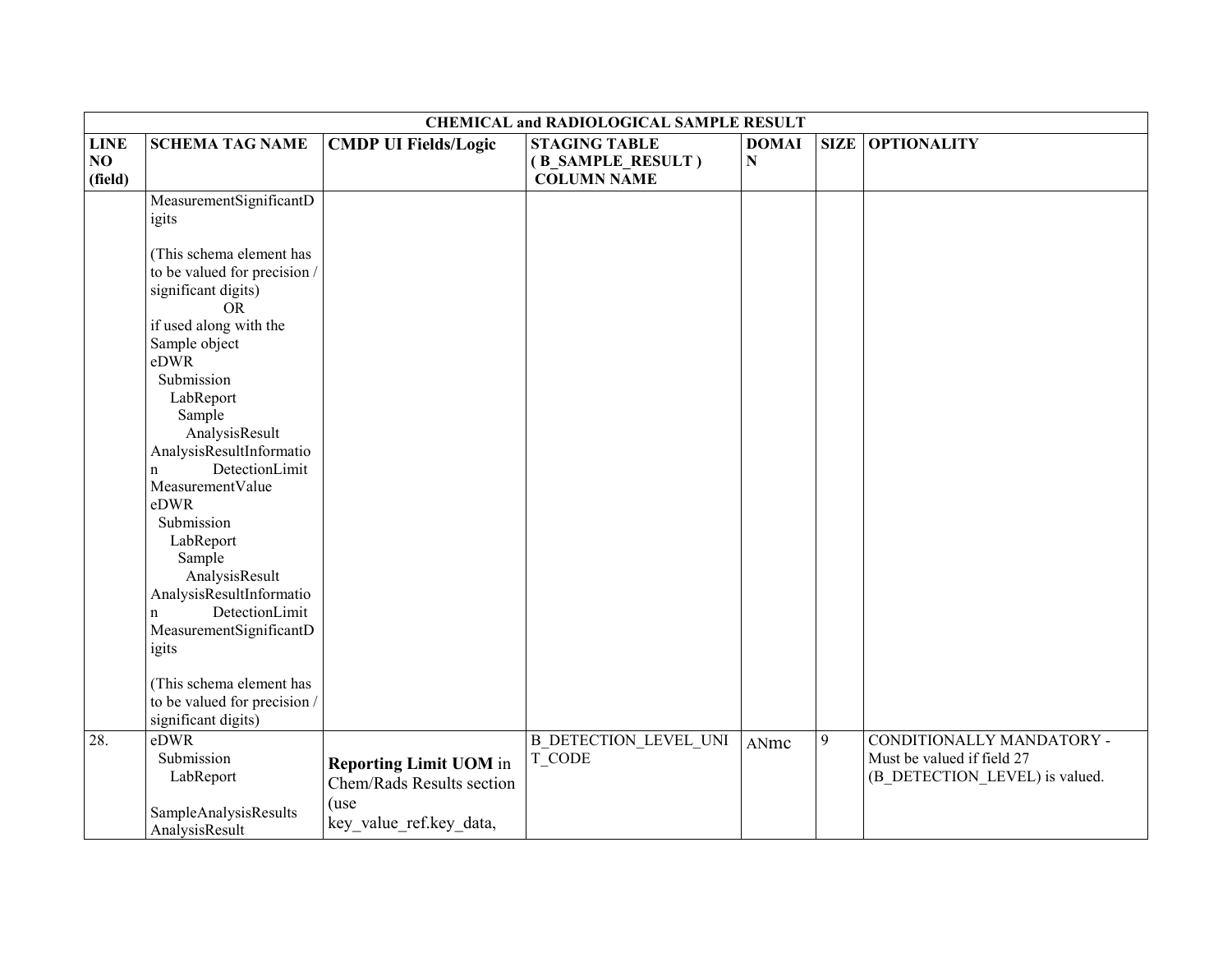|                              |                                                                                                                                                                                                                                                                                                                         |                                               | <b>CHEMICAL and RADIOLOGICAL SAMPLE RESULT</b>                  |                   |       |                                                                                                                                                        |
|------------------------------|-------------------------------------------------------------------------------------------------------------------------------------------------------------------------------------------------------------------------------------------------------------------------------------------------------------------------|-----------------------------------------------|-----------------------------------------------------------------|-------------------|-------|--------------------------------------------------------------------------------------------------------------------------------------------------------|
| <b>LINE</b><br>NO<br>(field) | <b>SCHEMA TAG NAME</b>                                                                                                                                                                                                                                                                                                  | <b>CMDP UI Fields/Logic</b>                   | <b>STAGING TABLE</b><br>(B_SAMPLE_RESULT)<br><b>COLUMN NAME</b> | <b>DOMAI</b><br>N |       | <b>SIZE OPTIONALITY</b>                                                                                                                                |
|                              | DetectionLimit<br>MeasurementUnit<br><b>OR</b><br>if used along with the<br>Sample object<br>eDWR<br>Submission<br>LabReport<br>Sample<br>AnalysisResultInformatio<br>AnalysisResult<br>n<br>DetectionLimit<br>MeasurementUnit                                                                                          | which correlates to<br>SDWIS/State uom codes) |                                                                 |                   |       |                                                                                                                                                        |
| 29.                          | eDWR<br>Submission<br>LabReport<br>SampleAnalysisResults<br>AnalysisResult<br>Result<br>MeasurementValue<br>eDWR<br>Submission<br>LabReport<br>SampleAnalysisResults<br>AnalysisResult<br>Result<br>MeasurementSignificantD<br>igits<br>(This schema element has<br>to be valued for precision /<br>significant digits) | <b>Result</b> in Chem/Rads<br>Results section | <b>B CONCENTRATION</b>                                          | $\mathbf N$       | 15(9) | CONDITIONALLY MANDATORY -<br>Must be valued if field 16<br>$(B$ DATA QUALITY) = ("A" or "P") and<br>field 25 (B_LESS_THAN_INDICATOR)<br>is not valued. |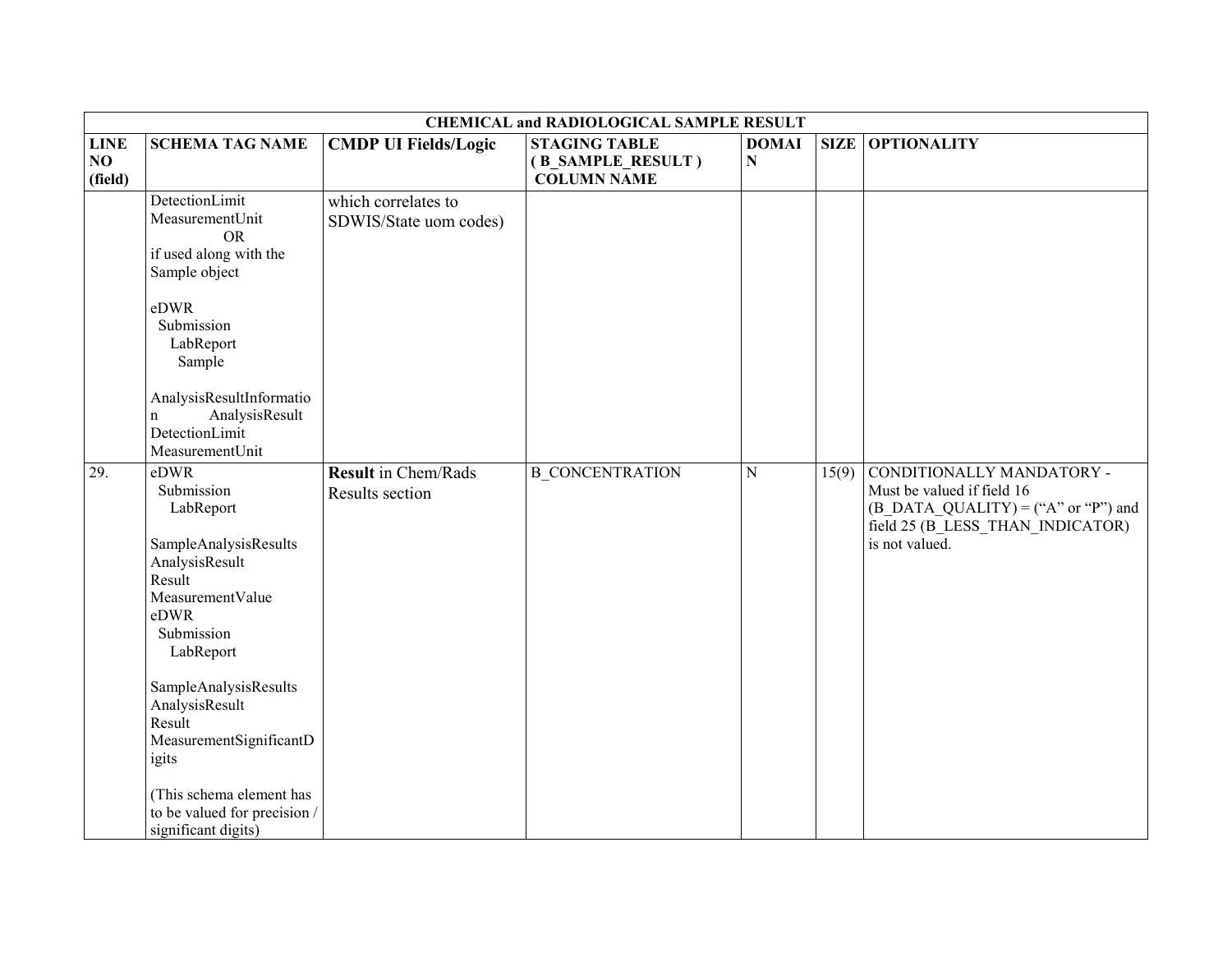|                              | <b>CHEMICAL and RADIOLOGICAL SAMPLE RESULT</b>                                                                                                                      |                                                                                                                                       |                                                                 |                   |             |                                                                               |  |
|------------------------------|---------------------------------------------------------------------------------------------------------------------------------------------------------------------|---------------------------------------------------------------------------------------------------------------------------------------|-----------------------------------------------------------------|-------------------|-------------|-------------------------------------------------------------------------------|--|
| <b>LINE</b><br>NO<br>(field) | <b>SCHEMA TAG NAME</b>                                                                                                                                              | <b>CMDP UI Fields/Logic</b>                                                                                                           | <b>STAGING TABLE</b><br>(B_SAMPLE_RESULT)<br><b>COLUMN NAME</b> | <b>DOMAI</b><br>N | <b>SIZE</b> | <b>OPTIONALITY</b>                                                            |  |
|                              | $\overline{OR}$<br>if used along with the<br>Sample object<br>eDWR<br>Submission<br>LabReport<br>Sample                                                             |                                                                                                                                       |                                                                 |                   |             |                                                                               |  |
|                              | AnalysisResultInformatio<br>AnalysisResult<br>$\mathbf{n}$<br>Result<br>MeasurementValue<br>eDWR<br>Submission<br>LabReport<br>Sample                               |                                                                                                                                       |                                                                 |                   |             |                                                                               |  |
|                              | AnalysisResultInformatio<br>AnalysisResult<br>$\mathbf n$<br>Result<br>MeasurementSignificantD<br>igits<br>(This schema element has<br>to be valued for precision / |                                                                                                                                       |                                                                 |                   |             |                                                                               |  |
| 30.                          | significant digits)<br>eDWR<br>Submission<br>LabReport<br>SampleAnalysisResults<br>AnalysisResult<br>Result<br>MeasurementUnit<br><b>OR</b>                         | <b>Result UOM</b> in<br>Chem/Rads Results section<br>(use<br>key_value_ref.key_data,<br>which correlates to<br>SDWIS/State uom codes) | <b>B_CONCENTRATION_UNIT_</b><br>CODE                            | ANmc              | 9           | CONDITIONALLY MANDATORY -<br>Must be valued if field 29<br>(B_CONCENTRATION). |  |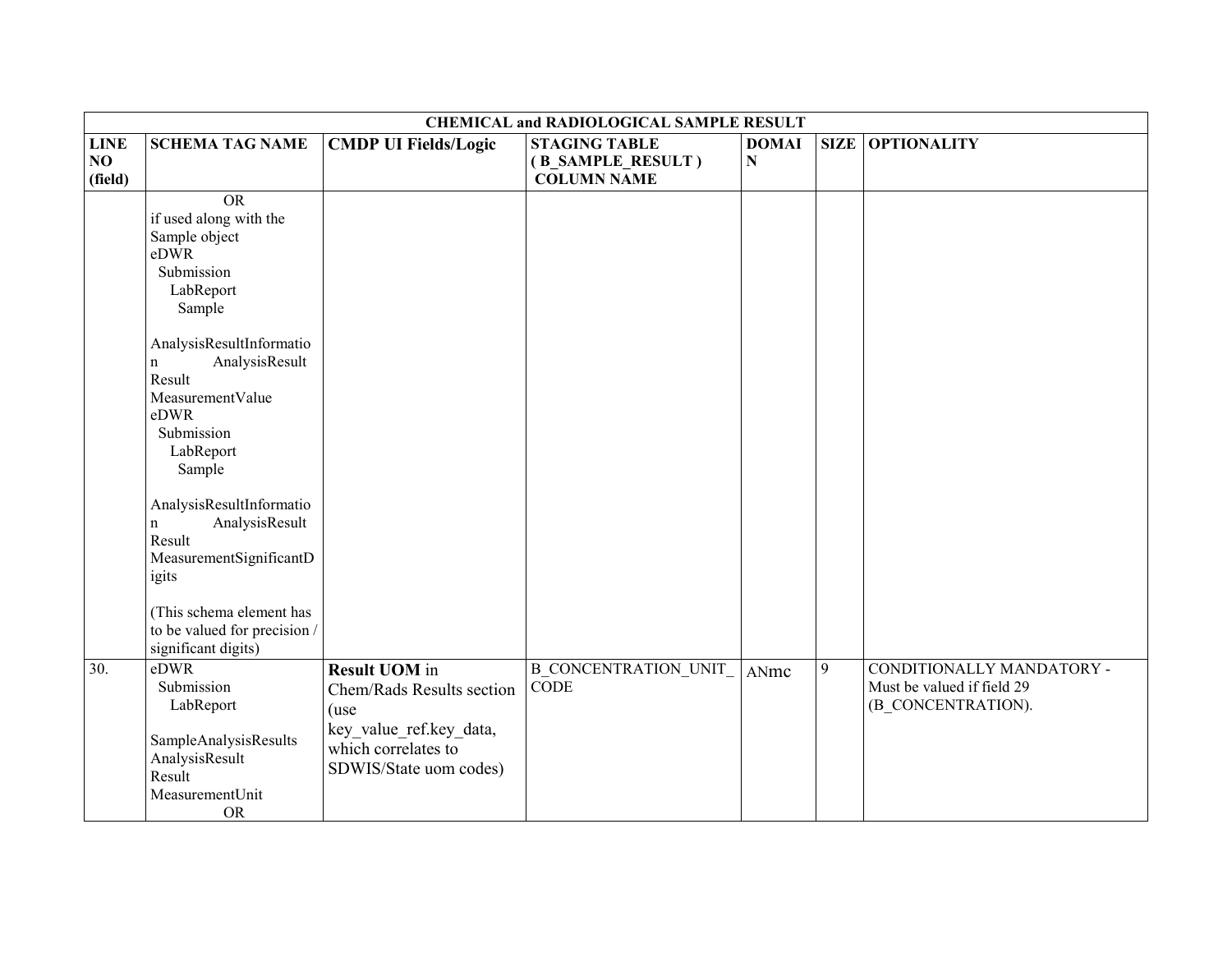|                              | <b>CHEMICAL and RADIOLOGICAL SAMPLE RESULT</b>                                                                                          |                             |                                                                 |                             |    |                         |  |  |
|------------------------------|-----------------------------------------------------------------------------------------------------------------------------------------|-----------------------------|-----------------------------------------------------------------|-----------------------------|----|-------------------------|--|--|
| <b>LINE</b><br>NO<br>(field) | <b>SCHEMA TAG NAME</b>                                                                                                                  | <b>CMDP UI Fields/Logic</b> | <b>STAGING TABLE</b><br>(B_SAMPLE_RESULT)<br><b>COLUMN NAME</b> | <b>DOMAI</b><br>$\mathbf N$ |    | <b>SIZE OPTIONALITY</b> |  |  |
|                              | if used along with the<br>Sample object                                                                                                 |                             |                                                                 |                             |    |                         |  |  |
|                              | eDWR<br>Submission<br>LabReport<br>Sample                                                                                               |                             |                                                                 |                             |    |                         |  |  |
|                              | AnalysisResultInformatio<br>AnalysisResult<br>$\mathbf n$<br>Result<br>MeasurementUnit                                                  |                             |                                                                 |                             |    |                         |  |  |
| 31.                          | eDWR<br>Submission<br>LabReport                                                                                                         |                             | <b>B REPORTED MEASURE</b>                                       | AN                          | 10 | N/A                     |  |  |
|                              | SampleAnalysisResults<br>AnalysisResult<br>Result<br>MeasurementValue<br>eDWR<br>Submission<br>LabReport                                |                             |                                                                 |                             |    |                         |  |  |
|                              | SampleAnalysisResults<br>AnalysisResult<br>Result<br>MeasurementSignificantD<br>igits                                                   |                             |                                                                 |                             |    |                         |  |  |
|                              | (This schema element has<br>to be valued for precision /<br>significant digits)<br><b>OR</b><br>if used along with the<br>Sample object |                             |                                                                 |                             |    |                         |  |  |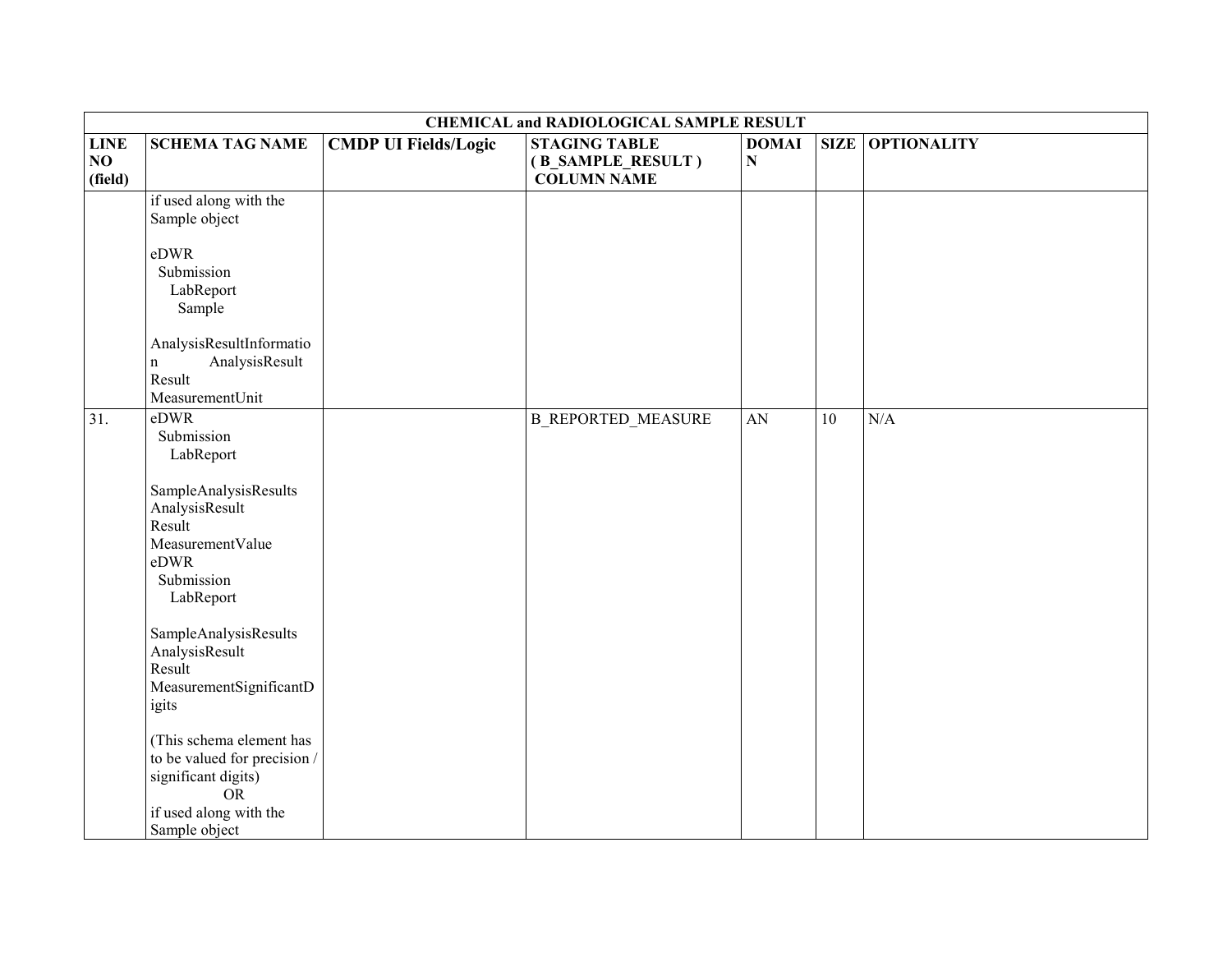|                              | <b>CHEMICAL and RADIOLOGICAL SAMPLE RESULT</b>                                                                              |                                                                    |                                                                 |                           |      |                                                                                               |  |
|------------------------------|-----------------------------------------------------------------------------------------------------------------------------|--------------------------------------------------------------------|-----------------------------------------------------------------|---------------------------|------|-----------------------------------------------------------------------------------------------|--|
| <b>LINE</b><br>NO<br>(field) | <b>SCHEMA TAG NAME</b>                                                                                                      | <b>CMDP UI Fields/Logic</b>                                        | <b>STAGING TABLE</b><br>(B_SAMPLE_RESULT)<br><b>COLUMN NAME</b> | <b>DOMAI</b><br>${\bf N}$ |      | <b>SIZE OPTIONALITY</b>                                                                       |  |
|                              | eDWR<br>Submission<br>LabReport<br>Sample                                                                                   |                                                                    |                                                                 |                           |      |                                                                                               |  |
|                              | AnalysisResultInformatio<br>AnalysisResult<br>n<br>Result<br>MeasurementValue<br>eDWR<br>Submission<br>LabReport<br>Sample  |                                                                    |                                                                 |                           |      |                                                                                               |  |
|                              | AnalysisResultInformatio<br>AnalysisResult<br>n<br>Result<br>MeasurementSignificantD<br>igits                               |                                                                    |                                                                 |                           |      |                                                                                               |  |
|                              | (This schema element has<br>to be valued for precision /<br>significant digits)                                             |                                                                    |                                                                 |                           |      |                                                                                               |  |
| 32.                          | eDWR<br>Submission<br>LabReport<br>SampleAnalysisResults<br>AnalysisResult<br>RadiologicalResultCountE<br>rror<br><b>OR</b> | <b>Standard Deviation (+/-)</b><br>in Chem/Rads Results<br>section | <b>B_REPORTED_MEASURE_C</b><br><b>OUNT ERROR</b>                | ${\bf N}$                 | 8(3) | OPTIONAL - If value supplied does not<br>convert to valid number, result will be<br>rejected. |  |
|                              | if used along with the<br>Sample object<br>eDWR                                                                             |                                                                    |                                                                 |                           |      |                                                                                               |  |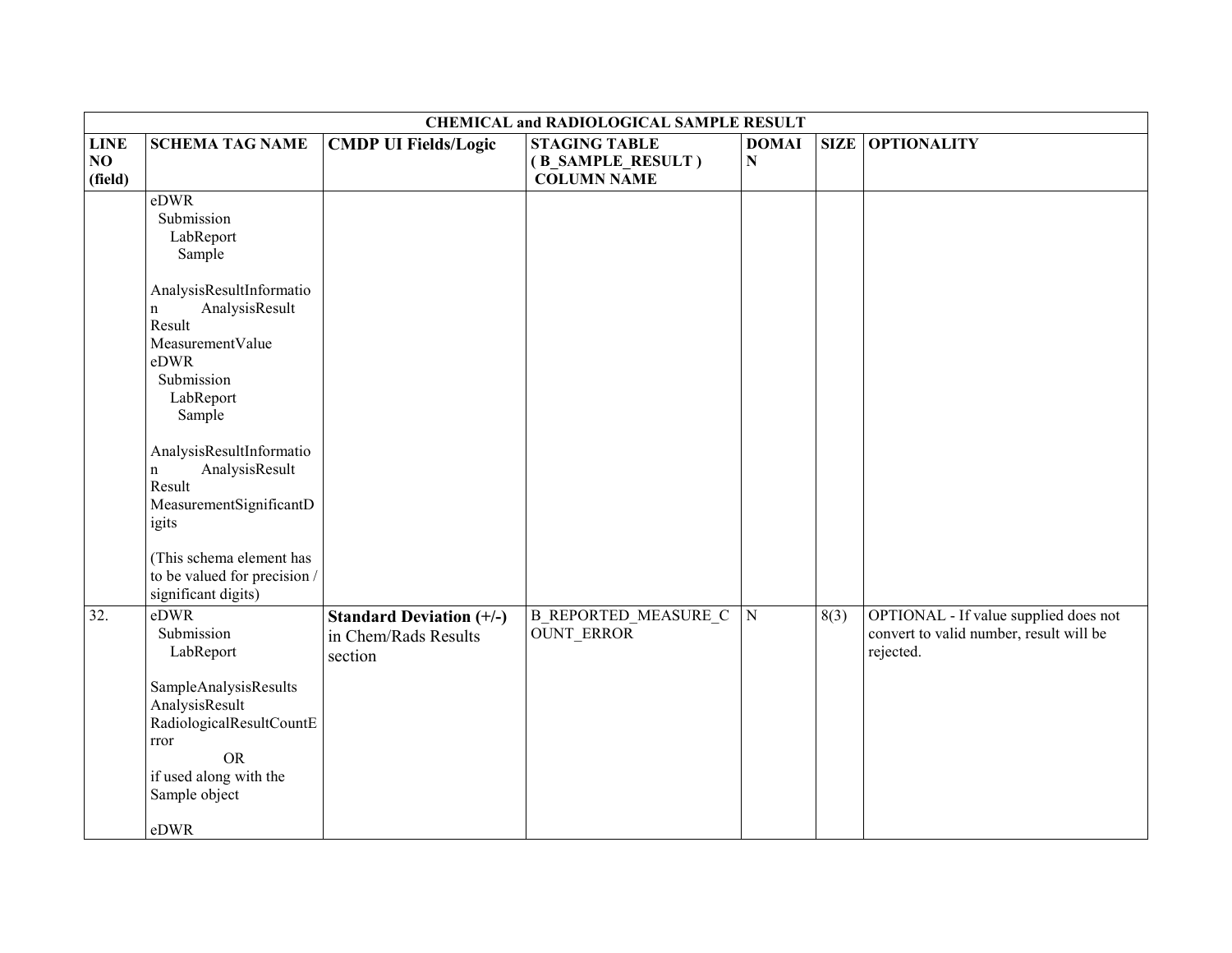|                              | <b>CHEMICAL and RADIOLOGICAL SAMPLE RESULT</b>                                                                                                                                                                                                                                                  |                                                 |                                                                 |                           |             |                    |  |  |
|------------------------------|-------------------------------------------------------------------------------------------------------------------------------------------------------------------------------------------------------------------------------------------------------------------------------------------------|-------------------------------------------------|-----------------------------------------------------------------|---------------------------|-------------|--------------------|--|--|
| <b>LINE</b><br>NO<br>(field) | <b>SCHEMA TAG NAME</b>                                                                                                                                                                                                                                                                          | <b>CMDP UI Fields/Logic</b>                     | <b>STAGING TABLE</b><br>(B_SAMPLE_RESULT)<br><b>COLUMN NAME</b> | <b>DOMAI</b><br>${\bf N}$ | <b>SIZE</b> | <b>OPTIONALITY</b> |  |  |
|                              | Submission<br>LabReport<br>Sample<br>AnalysisResultInformatio<br>AnalysisResult<br>n<br>RadiologicalResultCountE<br>rror                                                                                                                                                                        |                                                 |                                                                 |                           |             |                    |  |  |
| 33.                          | eDWR<br>Submission<br>LabReport<br>SampleAnalysisResult<br>AnalysisResult<br>AnalysisComment<br>Comments<br><b>OR</b><br>if used along with the<br>Sample object<br>eDWR<br>Submission<br>LabReport<br>Sample<br>AnalysisResultInformatio<br>AnalysisResult<br>n<br>AnalysisComment<br>Comments | <b>Comments</b> in Chem/Rads<br>Results section | <b>B_COMMENT</b>                                                | ANmc                      |             | <b>OPTIONAL</b>    |  |  |
| 34.                          | eDWR<br>Submission<br>LabReport<br>Sample<br>SampleIdentification                                                                                                                                                                                                                               | <b>Composite Sample ID</b>                      | <b>B LAB COMPOSITE NUMB</b><br>$\rm ER$                         | AN                        | 20          | N/A                |  |  |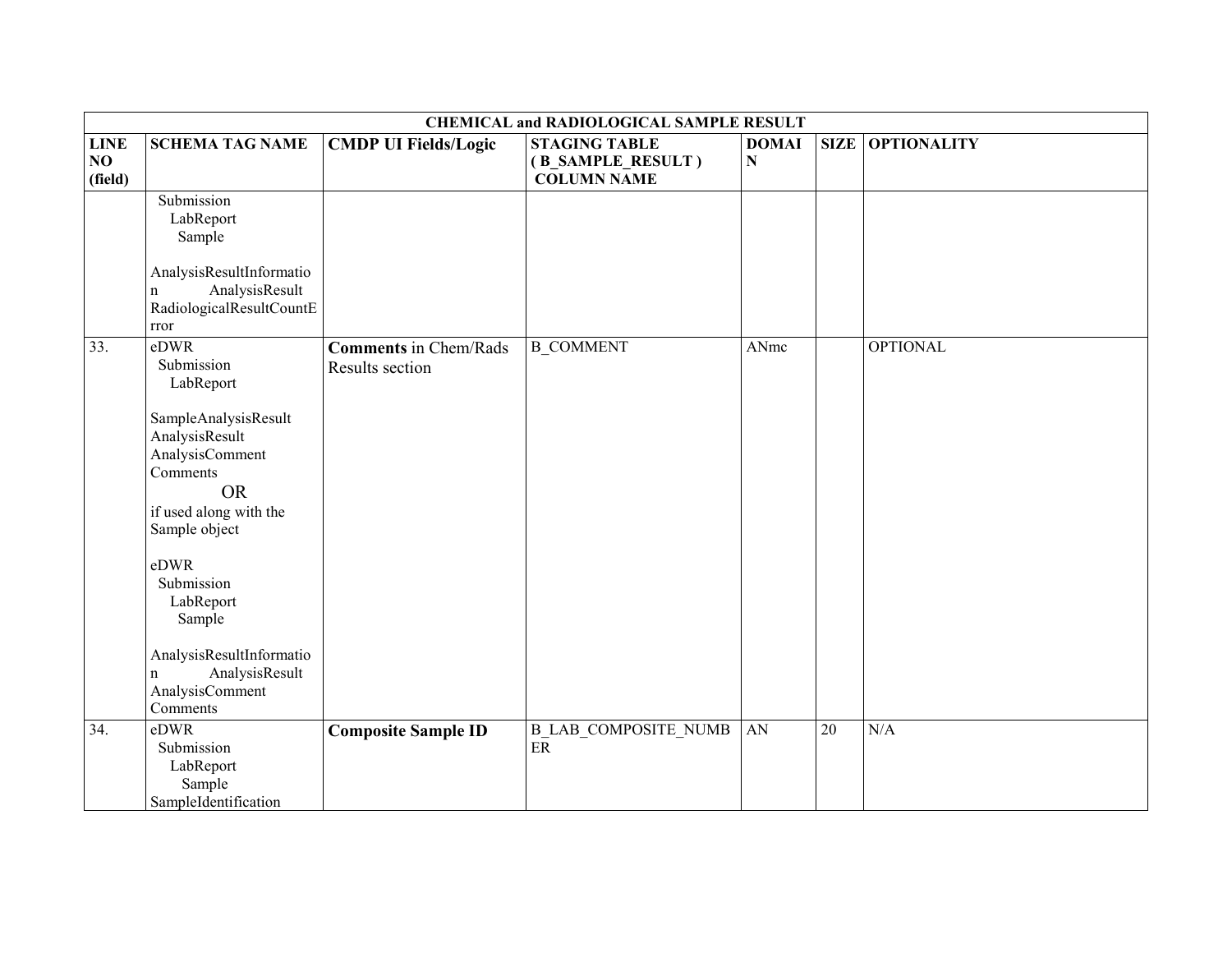|                              | <b>CHEMICAL and RADIOLOGICAL SAMPLE RESULT</b>                                              |                             |                                                                 |              |   |                         |  |  |  |  |
|------------------------------|---------------------------------------------------------------------------------------------|-----------------------------|-----------------------------------------------------------------|--------------|---|-------------------------|--|--|--|--|
| <b>LINE</b><br>NO<br>(field) | <b>SCHEMA TAG NAME</b>                                                                      | <b>CMDP UI Fields/Logic</b> | <b>STAGING TABLE</b><br>(B SAMPLE RESULT)<br><b>COLUMN NAME</b> | <b>DOMAI</b> |   | <b>SIZE OPTIONALITY</b> |  |  |  |  |
|                              | LabSampleCompositeNu<br>mber                                                                |                             |                                                                 |              |   |                         |  |  |  |  |
| 35.                          | eDWR<br>Submission<br>LabReport<br>Sample<br>SampleIdentification<br>LabSampleCompositeDate | <b>Composite Date</b>       | <b>B COMPOSITE DATE</b>                                         | . DT         | 8 | N/A                     |  |  |  |  |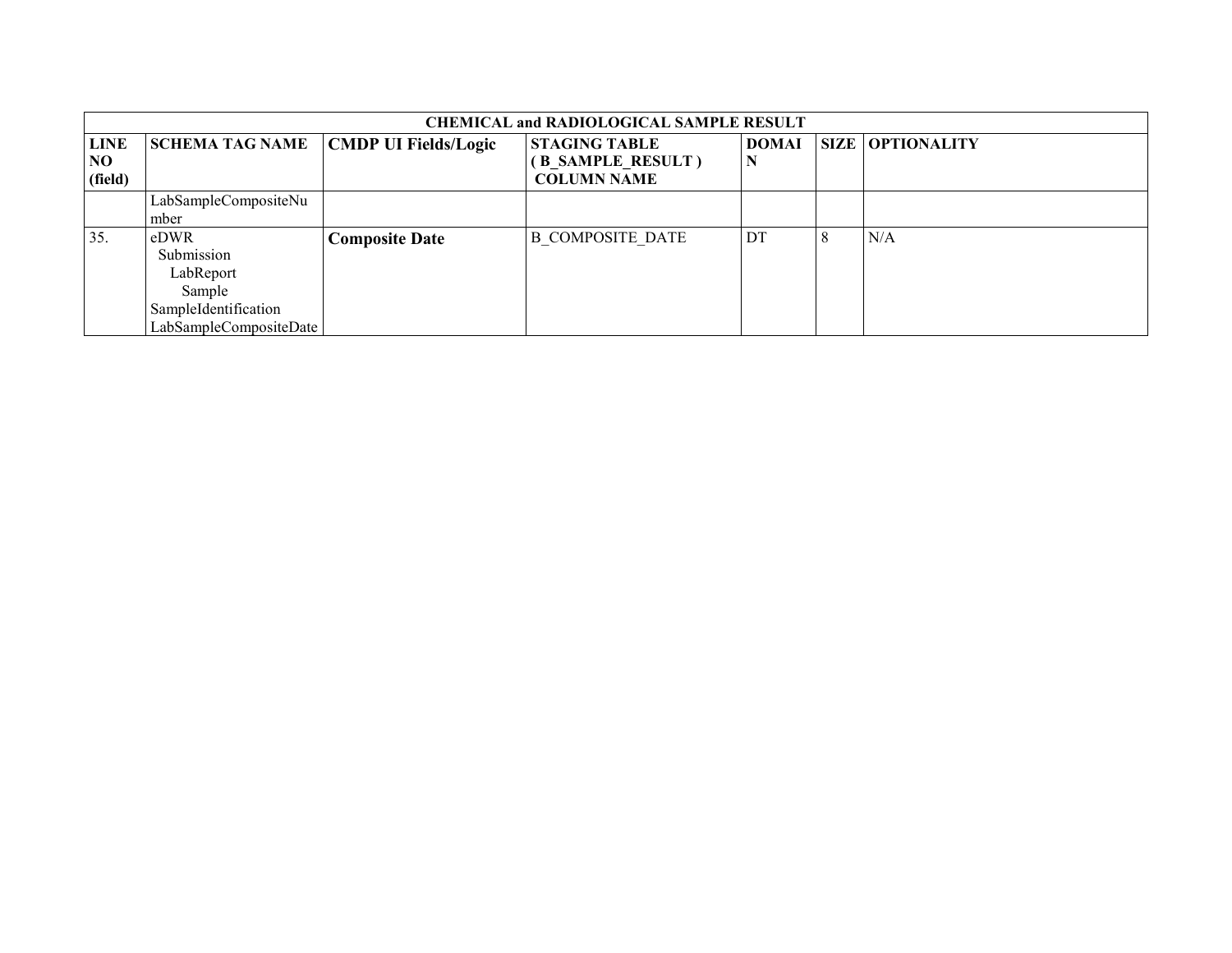#### Composite Sample

\*\*\*For Composite Samples, a separate section has to be added in XML file with Composite Sample information along with "General Sample" and "RADIOLOGICAL SAMPLE RESULT" mapping. Mapping for Composite Sample information is provided in "COMPOSITE GENERAL SAMPLE" section.

|                              |                                                                                                          | *** COMPOSITE GENERAL SAMPLE |                                                          |                            |    |                                                          |
|------------------------------|----------------------------------------------------------------------------------------------------------|------------------------------|----------------------------------------------------------|----------------------------|----|----------------------------------------------------------|
| <b>LINE</b><br>NO<br>(field) | <b>SCHEMA TAG NAME</b>                                                                                   | <b>CMDP UI Fields/Logic</b>  | <b>STAGING TABLE</b><br>(B SAMPLE)<br><b>COLUMN NAME</b> | <b>DOMAIN SIZE</b>         |    | <b>OPTIONALITY</b>                                       |
| 1.                           | N/A                                                                                                      |                              | TMGJOB IS NUM N<br><b>BER</b>                            |                            | 10 | MANDATORY. Populated by the<br>XML Sampling Application. |
| 2.                           | N/A                                                                                                      |                              | <b>B TMGSAMPL IS</b><br><b>NUMBER</b>                    | N                          |    | MANDATORY. Populated by the<br>XML Sampling Application. |
| 3.                           | N/A                                                                                                      |                              | <b>B STATUS</b>                                          | AN                         |    | OPTIONAL. Populated by the<br>XML Sampling Application.  |
| 4.                           | eDWR<br>Submission<br>LabReport<br>Sample<br>SampleIdentification<br>LabSampleIdentifier                 | <b>Composite Sample ID</b>   | <b>B LAB SAMPLE</b><br><b>NUMBER</b>                     | ${\rm AN}$                 | 20 | <b>MANDATORY</b>                                         |
| 5.                           | eDWR<br>Submission<br>LabReport<br>Sample<br>SampleIdentifi<br>cation<br>SampleLaboratoryReceipt<br>Date | N/A                          | <b>B LAB RECEIPT</b><br><b>DATE</b>                      | $\mathop{\rm DT}\nolimits$ | 8  | <b>OPTIONAL</b>                                          |
| 6.                           | eDWR<br>Submission<br>LabReport<br>Sample<br>SampleIdentification<br>PWSIdentifier                       | <b>Water System Id</b>       | <b>B PWS NUMBER</b>                                      | ${\rm AN}$                 | 9  | <b>MANDATORY</b>                                         |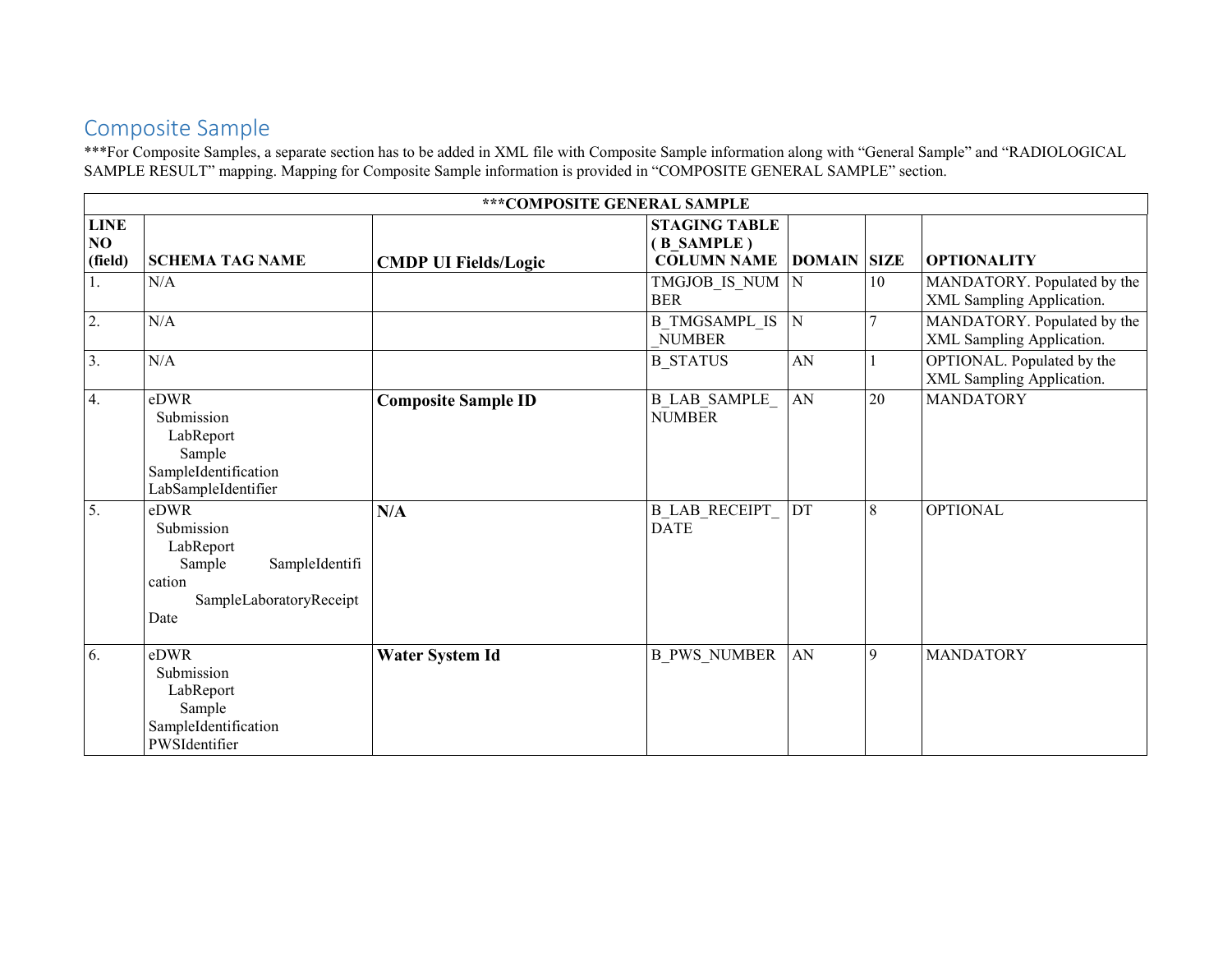|                              |                                                                                                        | ***COMPOSITE GENERAL SAMPLE                                      |                                                          |                    |    |                                                                                                              |
|------------------------------|--------------------------------------------------------------------------------------------------------|------------------------------------------------------------------|----------------------------------------------------------|--------------------|----|--------------------------------------------------------------------------------------------------------------|
| <b>LINE</b><br>NO<br>(field) | <b>SCHEMA TAG NAME</b>                                                                                 | <b>CMDP UI Fields/Logic</b>                                      | <b>STAGING TABLE</b><br>(B SAMPLE)<br><b>COLUMN NAME</b> | <b>DOMAIN SIZE</b> |    | <b>OPTIONALITY</b>                                                                                           |
| $\overline{8}$ .             | eDWR<br>Submission<br>LabReport<br>LabIdentification<br>LabAccreditation<br>LabAccreditationIdentifier | <b>Laboratory ID</b>                                             | <b>B LAB IS NUMB</b><br>ER                               | AN                 | 10 | <b>MANDATORY</b>                                                                                             |
| 9.                           | eDWR<br>Submission<br>LabReport<br>LabIdentification<br>LabAccreditation<br>LabAccreditationAuthortity | <b>Auto Calculated based on</b><br><b>Laboratory ID selected</b> | <b>B_CERT_AG</b>                                         | AN                 | 10 | <b>MANDATORY</b>                                                                                             |
| 10.                          | eDWR<br>Submission<br>LabReport<br>Sample<br>SampleIdentification<br>PWSFacilityIdentifier             | <b>Facility</b>                                                  | <b>B WSF STATE A</b><br>SGN_ID                           | AN                 | 12 | MANDATORY - Must belong to<br>the Water System supplied in field<br>6 (B PWS NUMBER).                        |
| 11.                          | eDWR<br>Submission<br>LabReport<br>Sample<br>SampleLocationIdentification<br>SampleLocationIdentifier  | <b>Sampling Point</b>                                            | <b>B_SAMPLING_POI</b> AN<br>$N\bar{T}$                   |                    | 12 | <b>CONDITIONALLY</b><br>MANDATORY - Must be valued<br>if field 12<br>(B_SAMPLING_LOCATION) is<br>not valued. |
| 12.                          | eDWR<br>Submission<br>LabReport<br>Sample<br>SampleLocationIdentification<br>SampleLocationName        | Selected based on Sampling Point                                 | <b>B SAMPLING LO</b><br><b>CATION</b>                    | AN                 | 40 | <b>CONDITIONALLY</b><br>MANDATORY - Must be valued<br>if field 11<br>(B SAMPLING POINT) is not<br>valued.    |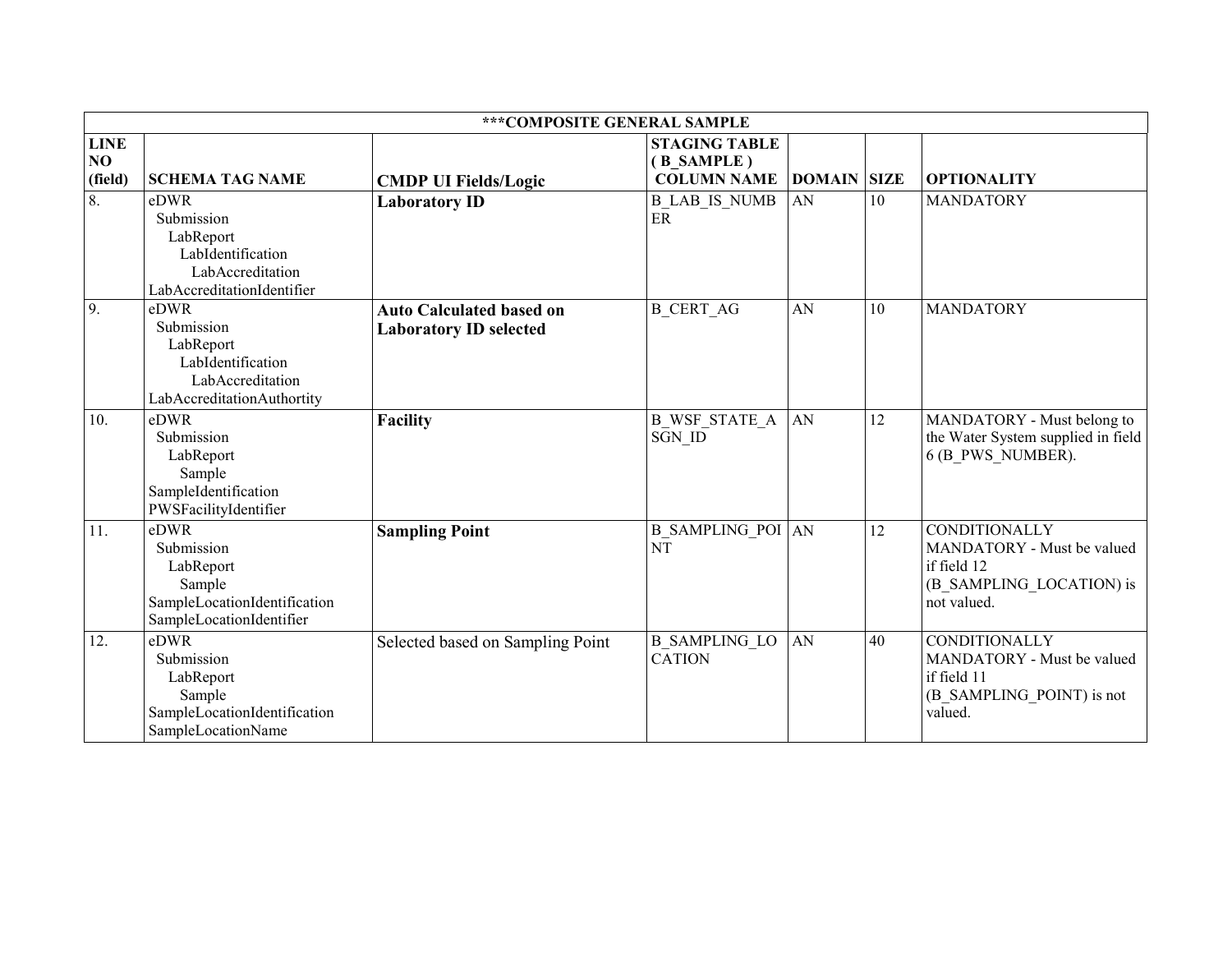|                              |                                                                                                              | *** COMPOSITE GENERAL SAMPLE                                                            |                                                          |                    |                |                    |
|------------------------------|--------------------------------------------------------------------------------------------------------------|-----------------------------------------------------------------------------------------|----------------------------------------------------------|--------------------|----------------|--------------------|
| <b>LINE</b><br>NO<br>(field) | <b>SCHEMA TAG NAME</b>                                                                                       | <b>CMDP UI Fields/Logic</b>                                                             | <b>STAGING TABLE</b><br>(B SAMPLE)<br><b>COLUMN NAME</b> | <b>DOMAIN SIZE</b> |                | <b>OPTIONALITY</b> |
| 12a                          | eDWR<br>Submission<br>LabReport<br>Sample<br>SampleLocationIdentification<br>SampleLocationCollectionAddress | <b>Sampling Location</b>                                                                | <b>B COLLECTION</b><br><b>ADDRS</b>                      | AN                 | 200            | <b>OPTIONAL</b>    |
| $13.*$                       | eDWR<br>Submission<br>LabReport<br>Sample<br>SampleIdentification<br>SampleRuleCode                          | Derived the same was as specified for<br>Item 13. in the General Sample table<br>above. | <b>B_SAMPLE_CATE</b><br><b>GORY</b>                      | AN                 | $\overline{2}$ | <b>MANDATORY</b>   |
| $14.*$                       | eDWR<br>Submission<br>LabReport<br>Sample<br>SampleIdentification<br>ComplianceSampleIndicator               | <b>Auto Populated</b>                                                                   | <b>B COMPLIANCE</b><br><b>INDICATOR</b>                  | AN                 |                | <b>MANDATORY</b>   |
| 15.                          | eDWR<br>Submission<br>LabReport<br>Sample<br>SampleIdentification<br>SampleCollectionEndDate                 | <b>Collection Date</b>                                                                  | <b>B_COLLECTION</b><br><b>DATE</b>                       | $DT$               | 8              | <b>MANDATORY</b>   |
| 16.                          | eDWR<br>Submission<br>LabReport<br>Sample<br>SampleIdentification<br>SampleCollectionEndTime                 | <b>Collection Time</b>                                                                  | <b>B COLLECTION</b><br><b>TIME</b>                       | TM                 | 6              | <b>OPTIONAL</b>    |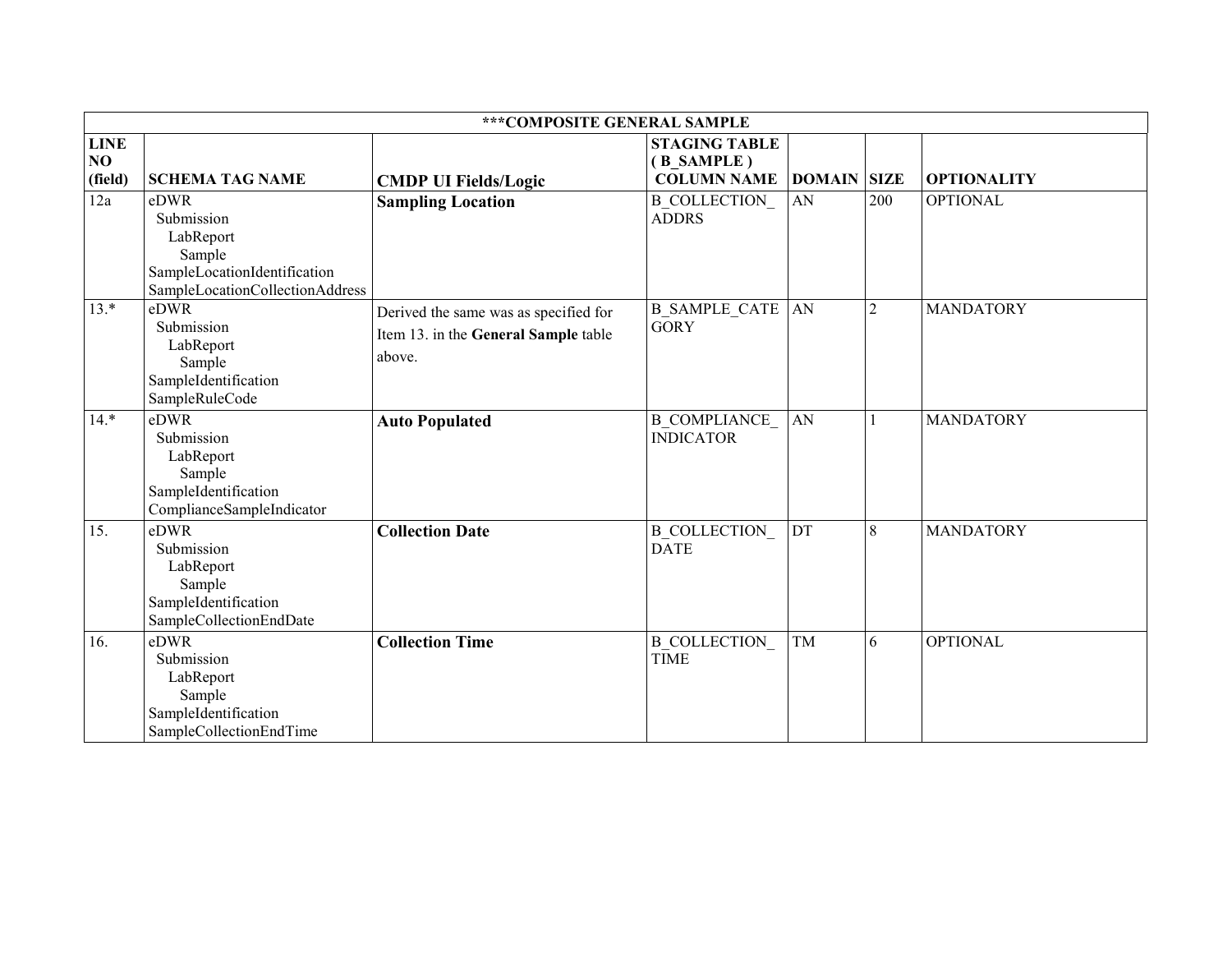|                              | *** COMPOSITE GENERAL SAMPLE                                                                                                                                                                                                                                                                                  |                                              |                                                          |                    |                |                    |  |
|------------------------------|---------------------------------------------------------------------------------------------------------------------------------------------------------------------------------------------------------------------------------------------------------------------------------------------------------------|----------------------------------------------|----------------------------------------------------------|--------------------|----------------|--------------------|--|
| <b>LINE</b><br>NO<br>(field) | <b>SCHEMA TAG NAME</b>                                                                                                                                                                                                                                                                                        | <b>CMDP UI Fields/Logic</b>                  | <b>STAGING TABLE</b><br>(B_SAMPLE)<br><b>COLUMN NAME</b> | <b>DOMAIN SIZE</b> |                | <b>OPTIONALITY</b> |  |
| $17.*$                       | eDWR<br>Submission<br>LabReport<br>Sample<br>SampleIdentification<br>SampleMonitoringTypeCode                                                                                                                                                                                                                 | <b>Sample Type</b><br>-Should be set to 'RT' | <b>B_SAMPLE_TYPE</b>                                     | AN                 | $\overline{2}$ | <b>MANDATORY</b>   |  |
| $21.*$                       | eDWR<br>Submission<br>LabReport<br>Sample<br>SampleIdentification<br>SampleVolume<br>MeasurementValue<br>eDWR<br>Submission<br>LabReport<br>Sample<br>SampleIdentification<br>SampleVolume<br>MeasurementSignificantDigits<br>(This schema element has to be<br>valued for precision / significant<br>digits) | <b>Sample Volume(ML)</b>                     | <b>B SAMPLE VOLU AN</b><br>$\overline{\text{ME}}$        |                    | 9              | <b>OPTIONAL</b>    |  |
| 38.                          | eDWR<br>Submission<br>LabReport<br>Sample<br>SampleIdentification<br>SampleComments<br>Comments                                                                                                                                                                                                               | <b>Comment</b>                               | <b>B SAMPLE COM</b><br><b>MENTS</b>                      | ANmc               | 2000           | <b>OPTIONAL</b>    |  |